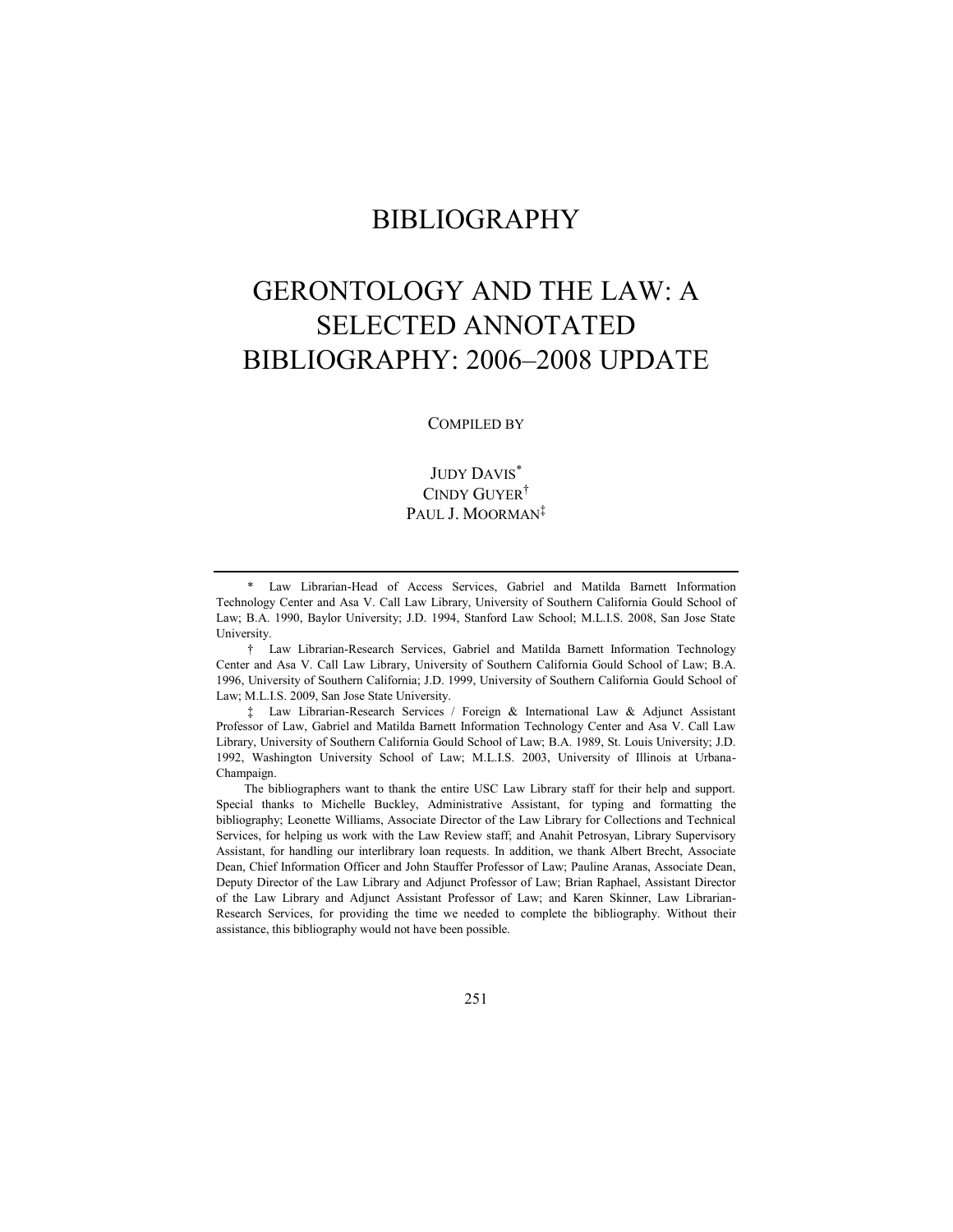# TABLE OF CONTENTS

| III. INCOME MAINTENANCE AND FINANCIAL/RETIREMENT   |  |
|----------------------------------------------------|--|
|                                                    |  |
| A. GENERAL WORKS / MISCELLANY (INCLUDING PRIVATE   |  |
|                                                    |  |
|                                                    |  |
|                                                    |  |
|                                                    |  |
|                                                    |  |
|                                                    |  |
|                                                    |  |
|                                                    |  |
|                                                    |  |
|                                                    |  |
|                                                    |  |
|                                                    |  |
|                                                    |  |
|                                                    |  |
|                                                    |  |
|                                                    |  |
|                                                    |  |
|                                                    |  |
|                                                    |  |
| C. MEDICAID ESTATE PLANNING / FINANCING LONG-TERM  |  |
|                                                    |  |
|                                                    |  |
|                                                    |  |
|                                                    |  |
|                                                    |  |
|                                                    |  |
| E. COMPETENCY / CAPACITY FOR DECISIONMAKING        |  |
|                                                    |  |
|                                                    |  |
| F. RIGHT TO DIE / DECISIONS ABOUT DYING (INCLUDING |  |
|                                                    |  |
|                                                    |  |

252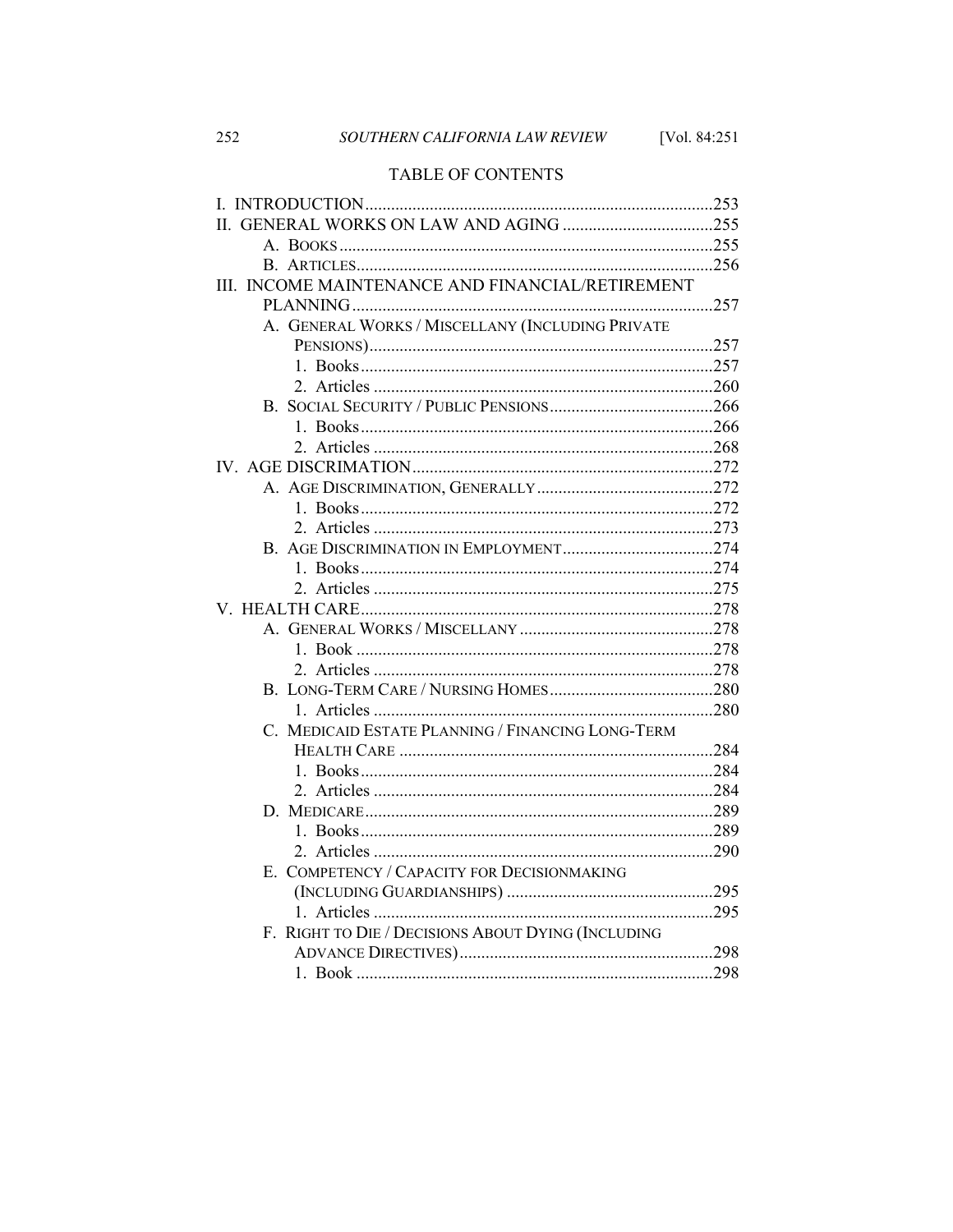2010] *GERONTOLOGY BIBLIOGRAPHY* 253

| 299 |
|-----|
|     |
|     |
|     |
|     |
|     |
|     |
|     |
|     |
|     |
|     |
|     |

#### <span id="page-2-0"></span>I. INTRODUCTION

This bibliography serves as the 2006–2008 update to *Gerontology and the Law: A Selected Annotated Bibliography*. First published in 1980 by Law Library Journal,<sup>1</sup> the bibliography has since been updated eight times between 1982 and 2007 in the *Southern California Law Review*. <sup>2</sup> The original bibliography and the first five updates provided citations to a variety of books, articles, and other law-related materials on various aspects of the law and gerontology. Starting with the sixth update, the style and content of the bibliography was changed in two ways: first, the bibliographers took a more selective approach in choosing resources to include; and second, the bibliographers added annotations that briefly describe the source after each citation.

<sup>1.</sup> MUBARAK, JILL & OTHERS. *Gerontology and the Law: A Selected Bibliography*. 73 LAW LIBRARY JOURNAL 255 (1980).

<sup>2.</sup> HASKO, JOHN & OTHERS. *Gerontology and the Law: A Selected Bibliography*. 56 SOUTHERN CALIFORNIA LAW REVIEW 289 (1982); WILLIAMS, LEONETTE. *Gerontology and the Law: A Selected Bibliography, 1982–83 Update*. 57 SOUTHERN CALIFORNIA LAW REVIEW 631 (1984); ARANAS, PAULINE M. & OTHERS. *Gerontology and the Law: A Selected Bibliography, 1984–85 Update*. 60 SOUTHERN CALIFORNIA LAW REVIEW 897 (1987); MCGLAMERY, SUSAN & OTHERS. *Gerontology and the Law: A Selected Bibliography, 1986–90 Update*. 64 SOUTHERN CALIFORNIA LAW REVIEW 1675 (1991); RAPHAEL, BRIAN & OTHERS. *Gerontology and the Law: A Selected Bibliography, 1991–94 Update*. 69 SOUTHERN CALIFORNIA LAW REVIEW 287 (1995); PERGAMENT, RACHEL & RAPHAEL, BRIAN. *Gerontology and the Law: A Selected Annotated Bibliography: 1995–98 Update*. 72 SOUTHERN CALIFORNIA LAW REVIEW 1461 (1999); JAQUE, DIANA C. & OTHERS. *Gerontology and the Law: A Selected Annotated Bibliography: 1999–2001 Update*. 76 SOUTHERN CALIFORNIA LAW REVIEW 699 (2003); MOORMAN, PAUL J. & WIMER, J. *Gerontology and the Law: A Selected Annotated Bibliography: 2002–2005 Update*. 80 SOUTHERN CALIFORNIA LAW REVIEW 1077 (2007).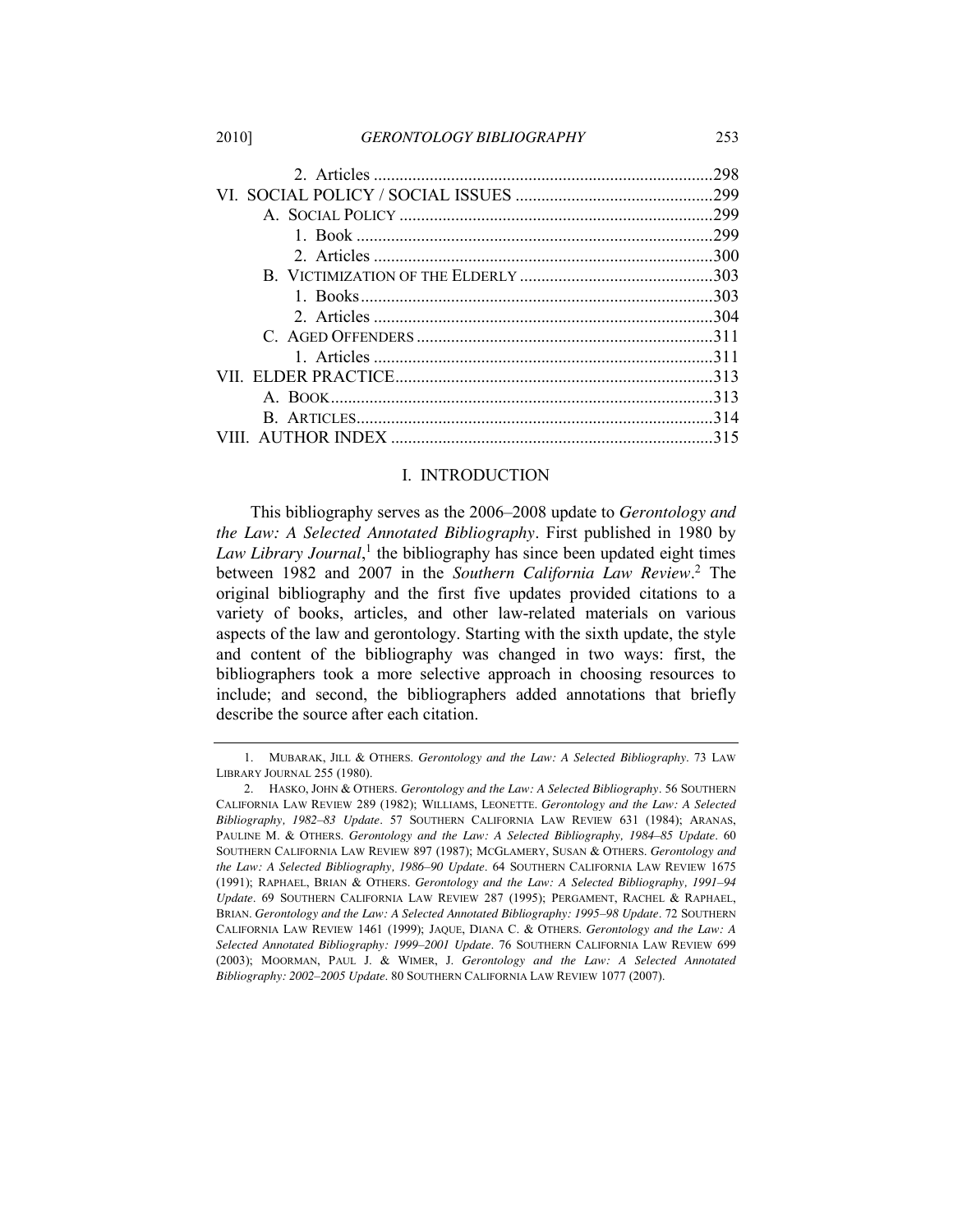For this update, the bibliographers chose a selection of scholarly books and articles published between 2006–2008 that discuss legal issues related to gerontology, aging, and the elderly in the United States. This bibliography does not include sources that are directed toward the general public, such as popular literature and self-help guides, and sources that do not deal with both law and gerontology. Other sources not included—some of which have been included in prior updates—are book reviews, newspaper articles, government documents, congressional documents, conference proceedings, dissertations, and sources written in a language other than English. Although the focus of this 2006–2008 update is on the United States, a limited number of sources with an international or foreign perspective are included if deemed useful to researchers in the United States. Newer editions of older works published between 2006 and 2008 are included; however, if more than one edition was published between these dates, only the latest edition is included.

To locate sources to include in this bibliography, the bibliographers searched the following databases periodically from September 2009 to January 2010:

AgeLine (produced by the American Association of Retired Person; searched via OvidSP or EBSCO)

Journals and Law Reviews (Westlaw database)

Legal Resource Index (produced by the Information Access Company; searched via Westlaw)

MEDLINE (produced by the National Library of Medicine; searched via OvidSP)

Social Sciences Citation Index (produced by Thomson Reuters; searched via ISI Web of Knowledge)

WorldCat (produced by OCLC Online Computer Library Center, Inc.; searched via OCLC FirstSearch)

<span id="page-3-0"></span>As with prior updates, the citations in this bibliography do not conform to *The Bluebook: A Uniform System of Citation* or to *The Chicago Manual of Style*. Instead, the citation format is a combination of the two styles and is consistent with previous updates of the bibliography.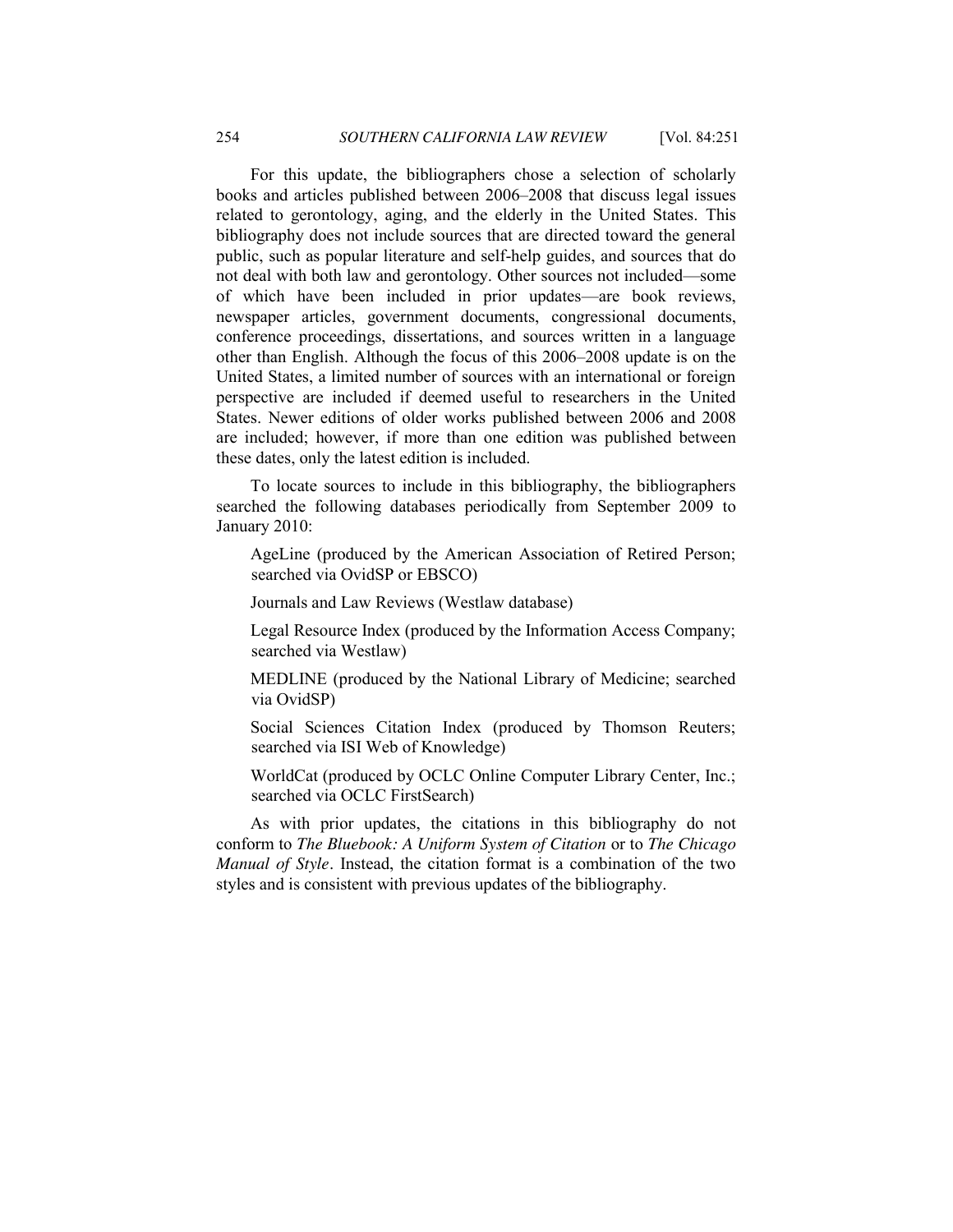#### II. GENERAL WORKS ON LAW AND AGING

# A. BOOKS

- <span id="page-4-0"></span>BINSTOCK, ROBERT H. & OTHERS, EDS. HANDBOOK OF AGING AND THE SOCIAL SCIENCES, 6TH ED. Burlington, MA: Academic Press, 2006. This book discusses the latest information on aging-related research found in the legal and social science literature. Legal topics include chapters on economic security and retirement, health care financing, long-term care, elder law, and intergenerational justice. The book is part of the *Handbooks of Aging* series, which includes additional titles on the biology of aging and the psychology of aging.
- FROLIK, LAWRENCE A. & KAPLAN, RICHARD L. ELDER LAW IN A NUTSHELL, 4TH ED. St. Paul, MN: Thomson/West, 2006. The topics covered in the latest edition of this Nutshell on elder law are consistent with the three prior editions and include health care, Medicare, Medicaid (including discussion of the recently enacted Medicare prescription drug coverage), nursing homes, housing alternatives, guardianship, Social Security, Supplemental Security Income, veteran's benefits, pensions, and age discrimination.
- PRUCHNO, RACHEL A. & SMYER, MICHAEL A., EDS. CHALLENGES OF AN AGING SOCIETY: ETHICAL DILEMMAS, POLITICAL ISSUES. Baltimore, MD: Johns Hopkins University Press, 2007. In this book, scholars from various disciplines as diverse as gerontology, law, social work, economics, religion, and medicine discuss ethical issues brought about by aging populations. The articles are grouped into broad categories of autonomy and end-of-life decisions, family responsibility, politics and generational responsibility, and health and welfare responsibility issues. The editors hope that by bringing such varied perspectives and approaches together, they will promote cross-disciplinary understanding of the ethical issues related to aging populations.
- SCHULZ, JAMES H. & BINSTOCK, ROBERT H. AGING NATION: THE ECONOMICS AND POLITICS OF GROWING OLDER IN AMERICA, JOHNS HOPKINS PAPERBACKS ED. Baltimore, MD: Johns Hopkins University Press, 2008. The authors, an economist and a political scientist, discuss problems brought about by an aging population in areas such as retirement, pensions, Social Security, and Medicare. The authors argue that the crisis language used to describe these problems is largely unwarranted. Instead, they argue that the problems can be addressed by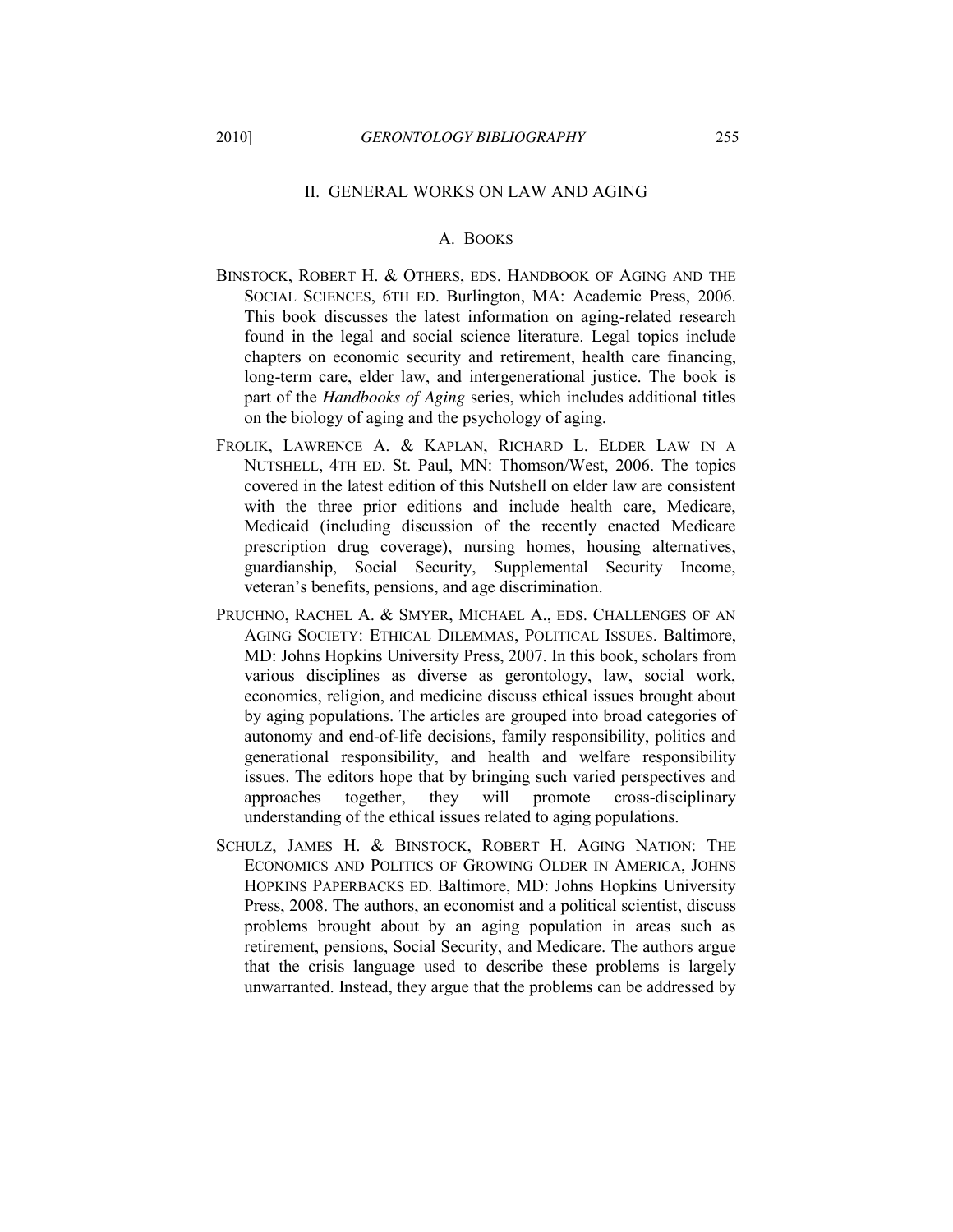KIMMELL, DOUGLAS & OTHERS, EDS. LESBIAN, GAY, BISEXUAL, AND TRANSGENDER AGING: RESEARCH AND CLINICAL PERSPECTIVES. New York, NY: Columbia University Press, 2006. In this book, the editors brought together experts in a variety of fields to discuss current research on the gay, lesbian, and transgendered elderly population. Topics covered include transgender issues, health care, sexuality, victimization, drug and alcohol abuse, retirement, family, legal concerns, end-of-life considerations, and community building.

#### B. ARTICLES

- <span id="page-5-0"></span>BRANK, EVE M. *Elder Research: Filling an Important Gap in Psychology and Law*. 25 BEHAVIORAL SCIENCES & THE LAW 701 (2007). With our aging population, Brank encourages scholars working in the field of psychology and the law to focus more on the elderly. Areas with a critical need for research include the elderly as witnesses, jury members, and parties to legal cases, as well as competency and caregiving issues. While recognizing the difficulty researchers sometimes face in finding elderly research subjects, Brank believes adult day care facilities are an underutilized and promising source for locating research subjects.
- <span id="page-5-1"></span>DORON, ISRAEL. *Bringing the Law to the Gerontological Stage: A Different Look at Movies and Old Age.* 62 INTERNATIONAL JOURNAL OF AGING & HUMAN DEVELOPMENT 237 (2006). Socio-legal gerontology has emerged as an important multidisciplinary field that researches how older people and the law interact in real-world settings. In this article, Doron deconstructs five films with elderly characters that have underlying legal issues ignored by the films. He argues that these films were missed opportunities to "bring the law to the gerontological stage." He hopes that by encouraging more in-depth coverage of older people's legal issues in film, it will help to educate the public and to bring these important issues into public consciousness.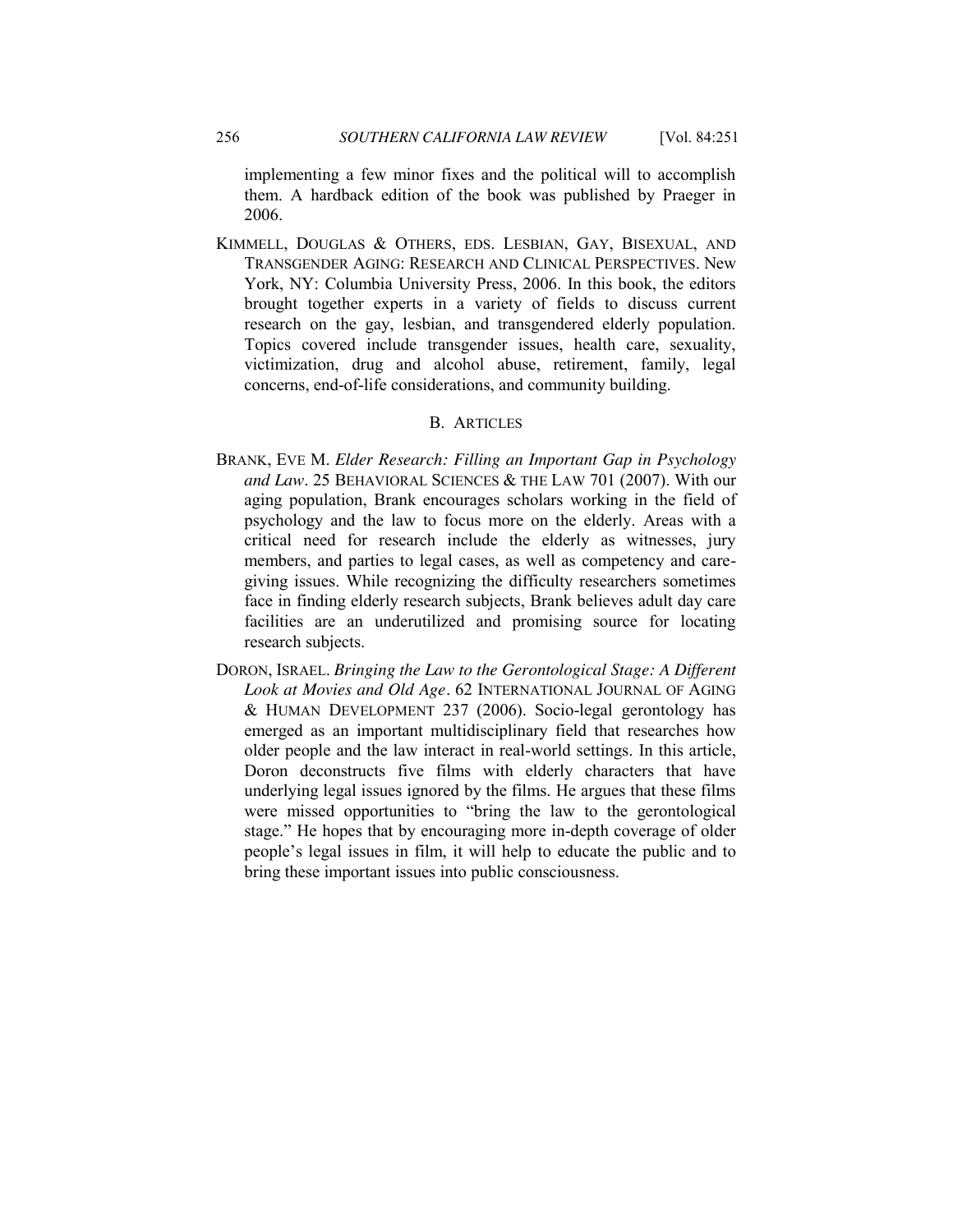#### III. INCOME MAINTENANCE AND FINANCIAL/RETIREMENT PLANNING

#### <span id="page-6-0"></span>A. GENERAL WORKS / MISCELLANY (INCLUDING PRIVATE PENSIONS)

#### <span id="page-6-1"></span>1. Books

- AMERIKS, JOHN & MITCHELL, OLIVIA S., EDS. RECALIBRATING RETIREMENT SPENDING AND SAVING. New York, NY: Oxford University Press, 2008. This book is about postretirement financial issues. Topics covered include consumption, work, asset dilution, property values, Individual Retirement Accounts ("IRAs"), out-ofpocket health care costs, variable annuities, and tax issues. This book is one in a series on pension and retirement issues published by the Pension Research Council of The Wharton School of the University of Pennsylvania.
- BARR, NICHOLAS A. & DIAMOND, PETER A. REFORMING PENSIONS: PRINCIPLES AND POLICY CHOICES. New York, NY: Oxford University Press, 2008. This book, by two prominent economists, analyzes policyrelated issues regarding pensions and pension reform. The authors begin with a discussion of pension economics. They then discuss various policy choices that policymakers should take into consideration when drafting policy change. The choices they identify are (1) balancing competing social goals, (2) not being limited to simple economic models, and (3) being cognizant of the risk-sharing and income-distribution nature of pensions.
- BLITZSTEIN, DAVID & OTHERS, EDS. RESTRUCTURING RETIREMENT RISKS. New York, NY: Oxford University Press, 2006. This volume brings together contributions from various authors discussing pension risk and reward sharing. Article topics include who should and should not bear pension risk and rewards, legal and insurance mechanisms that address pension risk and rewards, and strategies to better allocate pension risk and rewards. The editors and many of the authors are affiliated with the Pension Research Council and the Boettner Center for Pensions and Retirement Research at The Wharton School of the University of Pennsylvania.
- CLARK, GORDON L. & OTHERS, EDS. OXFORD HANDBOOK OF PENSIONS AND RETIREMENT INCOME. New York, NY: Oxford University Press, 2006. This reference book discusses diverse aspects of pensions and retirement income, including the history of retirement, public and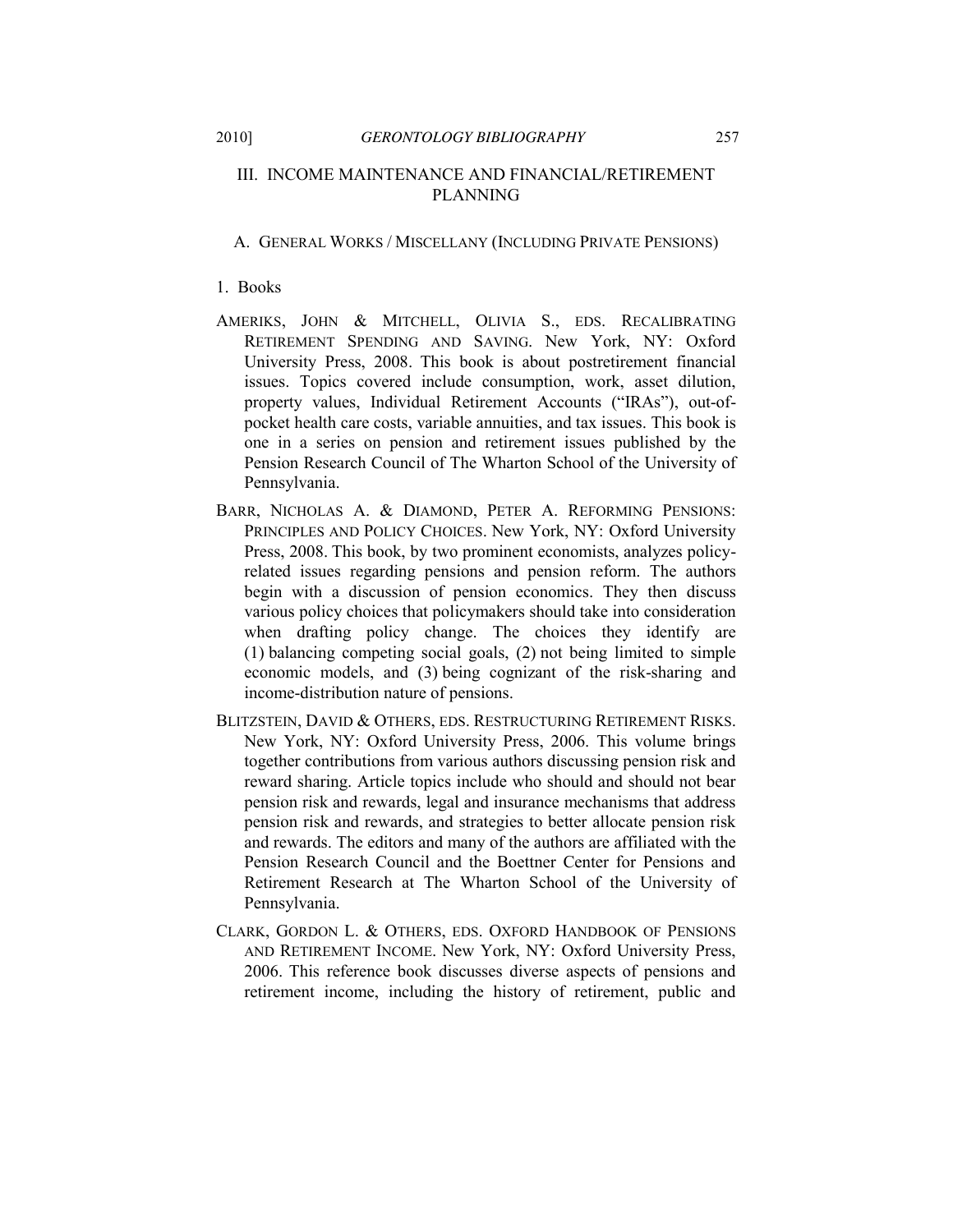private retirement plans, individual efforts to save for retirement, prospects for the future of retirement, and retirement income worldwide. The goal of the book is to use the latest research on these topics to explain the theoretical, historical, social, and demographic nature of retirement.

- EVANS, JOHN & OTHERS, EDS. PENSION FUND GOVERNANCE: A GLOBAL PERSPECTIVE ON FINANCIAL REGULATION. Cheltenham, UK: Edward Elgar, 2008. The editors bring together various contributions on pension fund governance from a worldwide perspective, with particular emphasis on the United States and Australia. The book is divided into four parts, with the first part discussing background and structural issues related to pension governance, the second part exploring pension governance worldwide, the third part discussing pension governance in the United States and Australia, and the fourth part examining issues related to pension fund insurance.
- FENGE, ROBERT & OTHERS, EDS. PENSION STRATEGIES IN EUROPE AND THE UNITED STATES. Cambridge, MA: MIT Press, 2008. Economists from various countries discuss issues related to pension plan funding strategies in the United States and Europe with particular focus on the inadequacies caused by a reliance on a pay-as-you-go funding system. Using theoretical concepts, empirical research, country studies, and results of pension reform efforts in a variety of countries, the authors discuss the viability and advisability of various reforms, including changing the retirement age, increasing retirement savings, and the political implications of reform.
- GHILARDUCCI, TERESA. WHEN I'M SIXTY-FOUR: THE PLOT AGAINST PENSIONS AND THE PLAN TO SAVE THEM. Princeton, NJ: Princeton University Press, 2008. Ghilarducci outlines what she describes as the "attack" on retirement and proposes major reforms to improve the system. She blames the breakdown of the current system on excessive risk shifting from employers to employees, undue reliance on selffunding of pensions, inadequate regulatory oversight of pension plans, and misguided Social Security privatization efforts. She then outlines a new retirement system, which she claims will provide improved retirement security, greater retirement income, and better allocation of risk.
- KOLB, ROBERT W., ED. CORPORATE RETIREMENT SECURITY: SOCIAL AND ETHICAL ISSUES. Malden, MA: Blackwell Publishing, 2007. Kolb brings together scholars from a variety of disciplines to discuss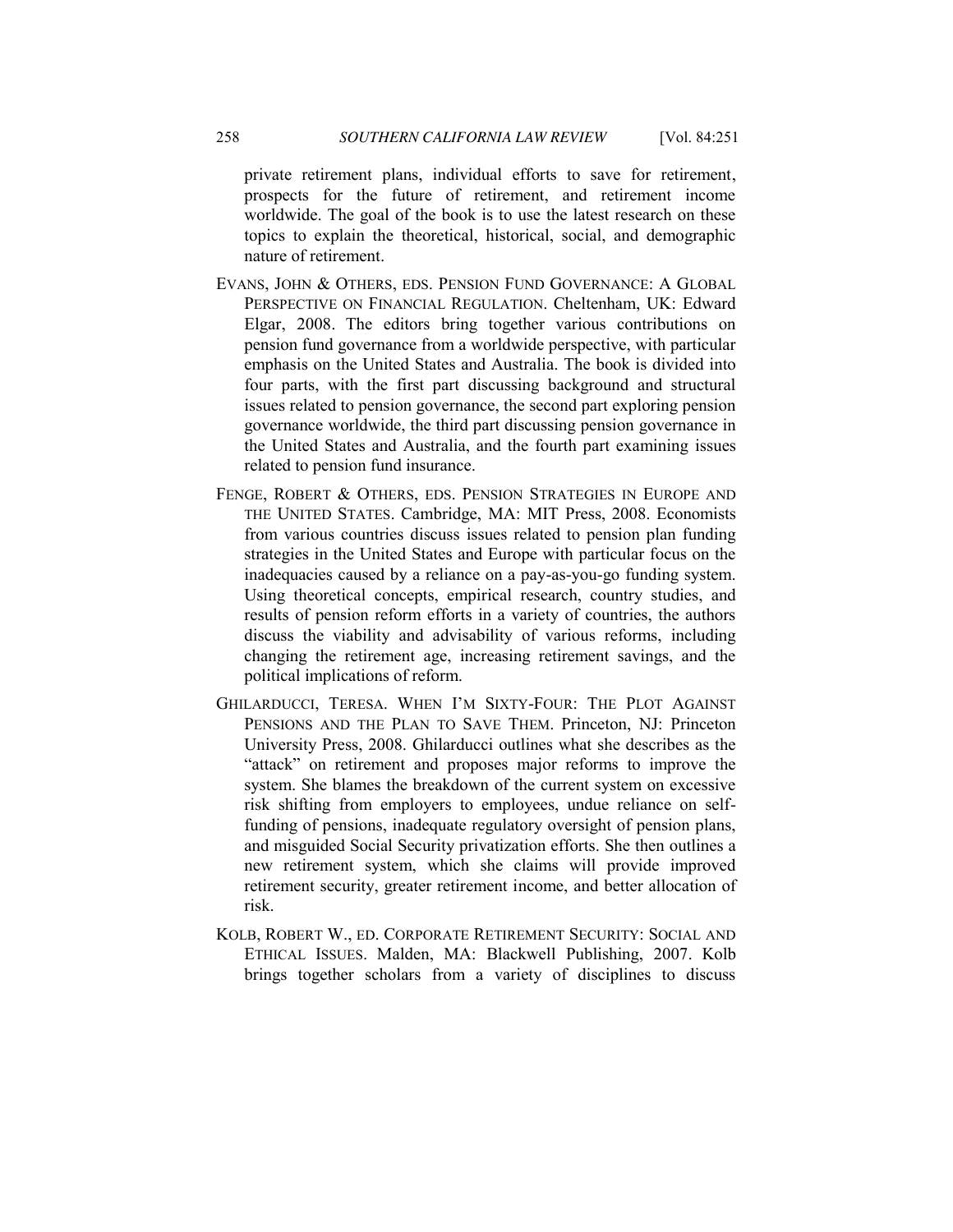retirement security issues. The articles are grouped into sections on the ethics of pension plan design, changes to pension plans, and investment of pension plan funds. The articles cover a variety of topics including corporate social responsibility, defined-contribution plans, conversion of traditional pension plans into cash-balance pension plans, and socially responsible investing by pension funds.

- MACKENZIE, GEORGE A. ANNUITY MARKETS AND PENSION REFORM. New York, NY: Cambridge University Press, 2006. With public pension funding problems, aging populations, and greater reliance on definedcontribution plans, annuities are playing an increasingly important role in retirement. Mackenzie, an economist with the International Monetary Fund, discusses issues related to annuities and IRAs and includes chapters on the supply and demand for annuities, the regulations of annuity markets, IRA reform in various countries, government regulation of IRAs, mandatory annuities, and privatization of annuity provisions.
- ORSZAG, PETER R. & OTHERS, EDS. AGING GRACEFULLY: IDEAS TO IMPROVE RETIREMENT SECURITY IN AMERICA. New York, NY: Century Foundation Press, 2006. In this book, the Retirement Security Project outlines its prescription for boosting savings and improving retirement income security. It proposes making enrollment in 401(k) plans automatic to help lower the decisionmaking burden, implementing an automatic IRA for those not eligible for 401(k) plans, revising the "saver's credit" to make it more transparent and attractive for lower- and middle-income workers, and reducing penalties for savings in eligibility for income-dependent programs such as food stamps and Medicaid. It advocates these changes as feasible, commonsense improvements to help address the growing problem of inadequate retirement income.
- ZELINSKY, EDWARD A. THE ORIGINS OF THE OWNERSHIP SOCIETY: HOW THE DEFINED CONTRIBUTION PARADIGM CHANGED AMERICA. New York, NY: Oxford University Press, 2007. In this book, Zelinsky discusses what he calls the defined-contribution "revolution" that has taken place in the United States over the past thirty years. He begins by tracing the revolution's history from its beginning stages with the passage of The Employee Retirement Income Security Act ("ERISA") and the creation of 401(k) plans up to the more recent collapse of Enron and President George W. Bush's failed attempt to create private Social Security accounts. He then explains why this revolution happened, what it means to society, and how it may impact tax policy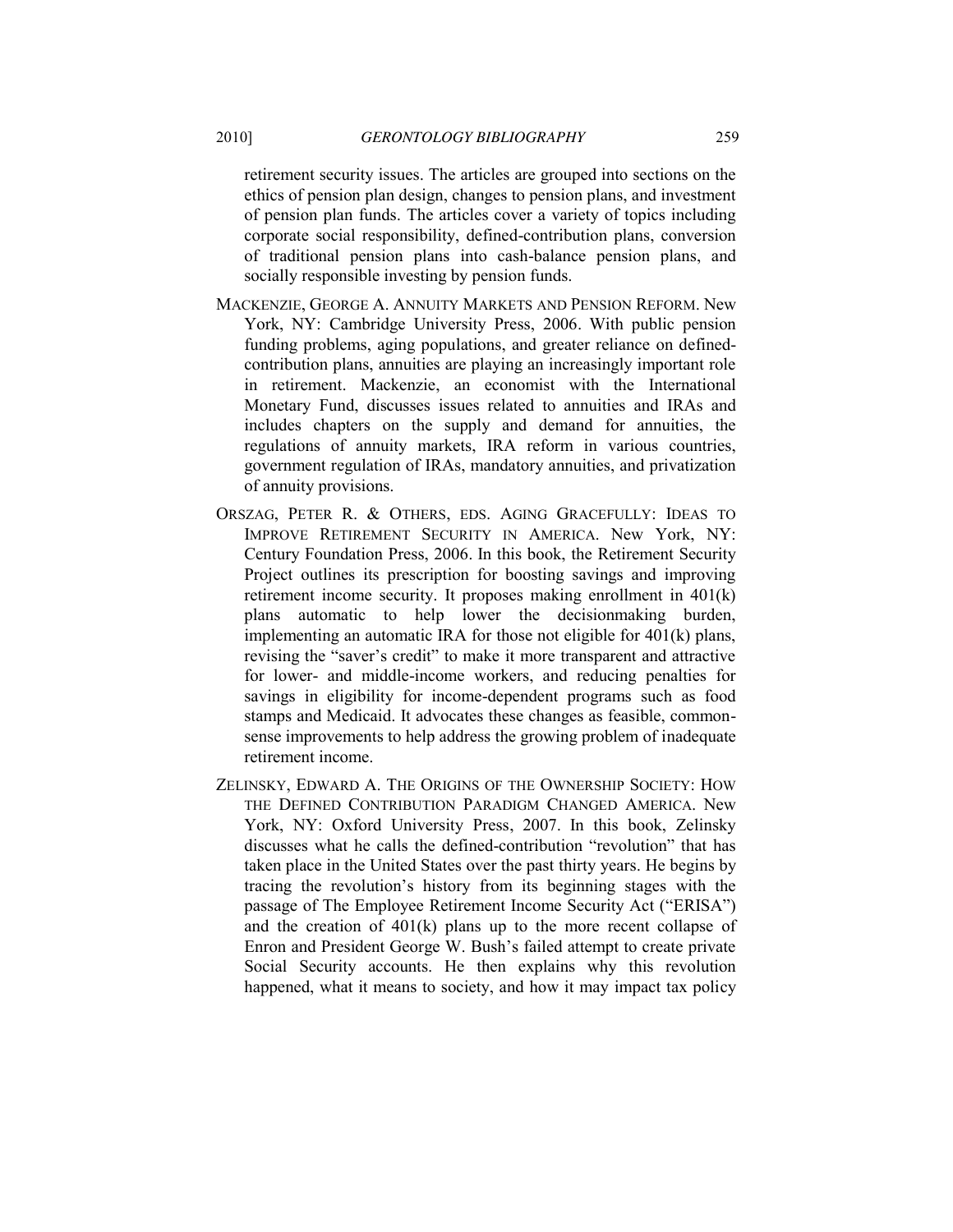and other social welfare goals. He concludes with a discussion about ways to help mitigate some of the defined-contribution revolution's harsher elements while still recognizing its likely durability.

- <span id="page-9-0"></span>2. Articles
- ANENSON, T. LEIGH & LAHEY, KAREN E. *The Crisis in Corporate America: Private Pension Liability and Proposals for Reform.* 9 UNIVERSITY OF PENNSYLVANIA JOURNAL OF LABOR & EMPLOYMENT LAW 495 (2007). The authors believe that ERISA's original goals of mandating adequate funding for pensions and providing insurance for plans that cannot meet their liabilities are not being realized. They credit Congress with helping to address inadequate pension plan funding levels by passing the Pension Protection Act of 2006 and making it easier for employers to switch to cash-balance pension plans. They are, however, critical of Congress's efforts to reform pension plan insurance with more regulation of the Pension Fund Guarantee Corporation. Instead, the authors recommend reducing insurance benefits or increasing the age of retirement as the best way to address this problem.
- BEEDON, LAUREL. *Retirement Income Security in the United States of America: An Intergenerational Challenge.* 4 JOURNAL OF INTERGENERATIONAL RELATIONSHIPS 93 (2006). As populations age, Beedon examines how problems with funding retirement income for older generations may impact intergenerational relationships. She notes that all generations are in general agreement about the importance of maintaining adequate retirement income and that there is little evidence to support the claim that there is a growing conflict between generations related to this issue.
- BEFORT, STEPHEN F. *The Perfect Storm of Retirement Insecurity: Fixing the Three-Legged Stool of Social Security, Pensions, and Personal Savings.* 91 MINNESOTA LAW REVIEW 938 (2007). Befort describes the current retirement-funding crisis as the "perfect [actuarial] storm" caused by increased longevity and inadequate funding of Social Security, pensions, and savings. After first describing the problem, the author lays out a plan to address the issues brought about by this perfect storm, including increasing taxes and the age of retirement, default pension plan participation, and tax credits to promote increased savings.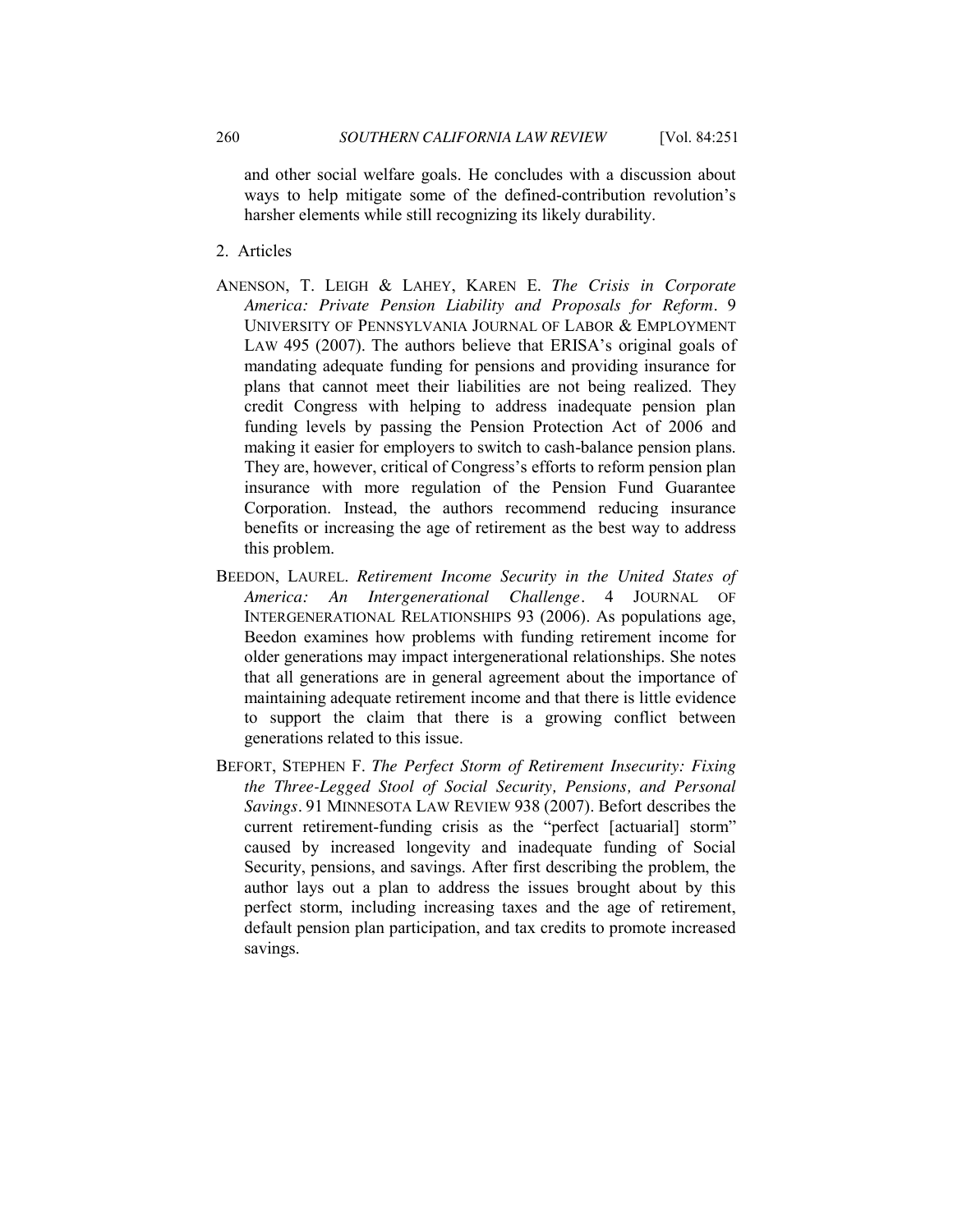- BROWN, DOROTHY A. *Pensions and Risk Aversion: The Influence of Race, Ethnicity, and Class on Investor Behavior.* 11 LEWIS & CLARK LAW REVIEW 385 (2007). Brown continues her scholarship on the racial, gender, and class impact of federal tax policy. In this article, Brown examines empirical evidence that shows that black and Hispanic workers are less likely to invest in the stock market, resulting in lower retirement account levels than whites with similar incomes. Using research on investor behavior and behavioral economics, she recommends various reforms that will help address this problem, including automatic enrollment in retirement plans, partnership with community groups to educate populations on the need to invest in retirement, outreach efforts by Wall Street to minority groups, and increased educational campaigns to educate consumers about the opportunity cost of failing to invest in stocks.
- CONWAY, KAREN S. & RORK, JONATHAN C. State "Death" Taxes and *Elderly Migration—The Chicken or the Egg?* 59 NATIONAL TAX JOURNAL 97 (2006). The authors analyze research on the migration patterns of older adults from states with estate, inheritance, and gift ("EIG") taxes to those without EIG taxes. Prior studies have generally supported the theory that older people move from states with EIG taxes to those without and hypothesized that one of the reasons for this may be a desire to avoid EIG taxes. The authors note, however, that these prior studies fail to use cross-sectional data to help control for the fact that states with a large number of in-migration from elderly residents are much less likely to have EIG taxes. When this factor is incorporated into the analysis of the data on elderly migration, the results show that states with EIG taxes actually have greater inmigration of elderly residents compared to a younger control group.
- CHASON, ERIC D. *Outlawing Pension-Funding Shortfalls.* 26 VIRGINIA TAX REVIEW 519 (2007). Chason examines inadequate pension funding and laws that allow this problem to continue. He blames inadequate pension funding problems on ERISA's accounting rules that allow amortization of losses, deferral of shortfalls over years, and valuation of assets using historical averages rather than current market values ("smoothing"). He advocates a change in the law that would require full funding of pensions and would prohibit pension shortfalls.
- CUMMINS, JUSTIN & NIKOLAI, MEG L. *ERISA Reform in a Post-Enron World.* 39 JOHN MARSHALL LAW REVIEW 563 (2006). The authors analyze current problems affecting pensions within the context of the corporate governance scandals of the 1990s and early 2000s. They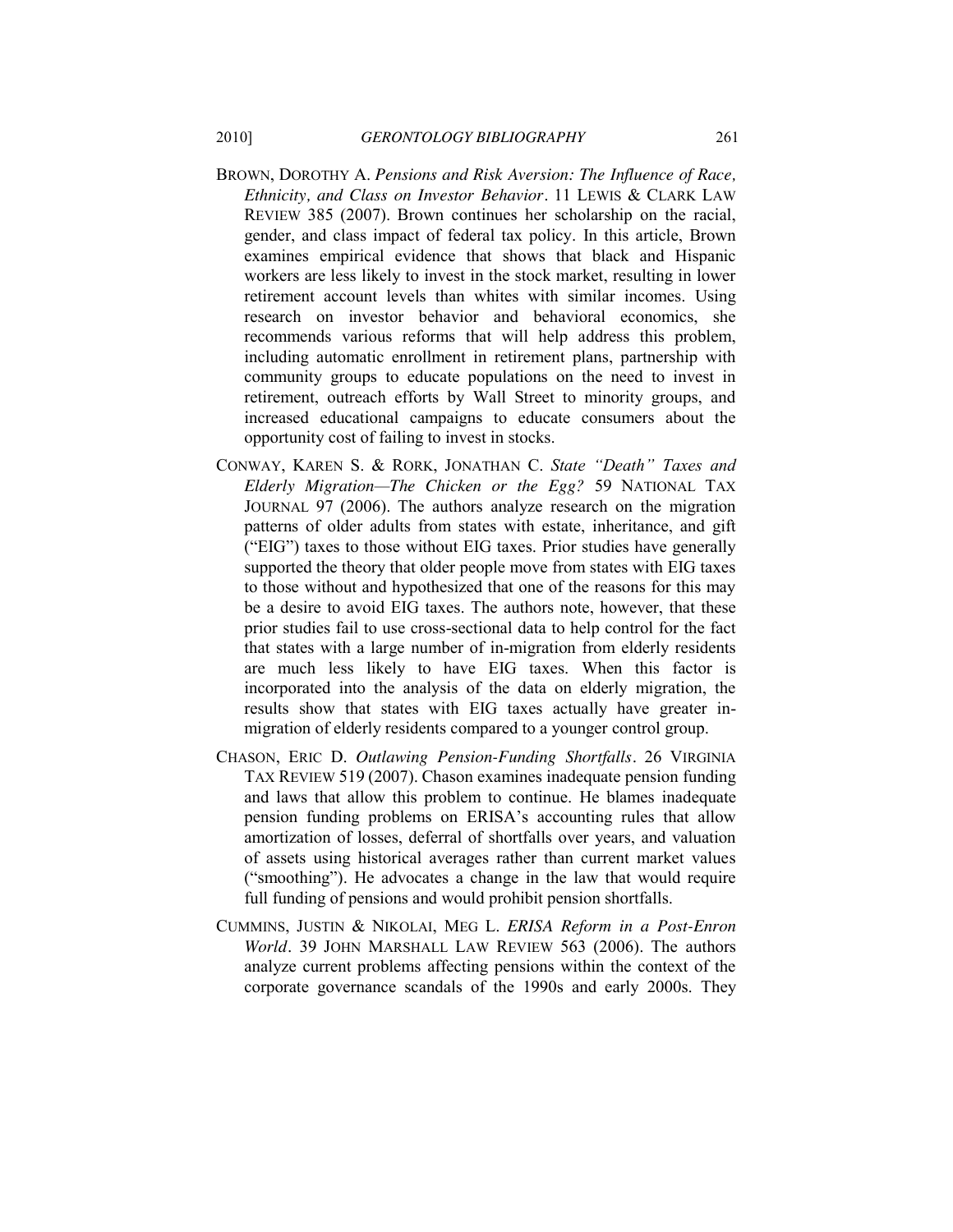believe ERISA's procedural and substantive problems are likely to result in more accounting scandals and cases of corporate malfeasance unless Congress makes drastic changes to ERISA. To help prevent this from happening, they recommend a variety of changes to ERISA, including providing better information to workers about actual retirement benefits, requiring the use of independent auditors, implementing incentives for whistle-blowers, increasing administrative oversight, and reforming corporate bankruptcy laws.

- DAVIS, DEBRA A. *Do-It-Yourself Retirement: Allowing Employees to Direct the Investment of Their Retirement Savings.* 8 UNIVERSITY OF PENNSYLVANIA JOURNAL OF LABOR & EMPLOYMENT LAW 353 (2006). Davis looks at how workers are currently investing definedcontribution retirement funds and whether the evidence shows that workers are successful in their investments. She concludes that the evidence is insufficient to show how best to permit investor choice without causing undue risk of losses that result in inadequate retirement savings. She recommends additional studies to investigate this issue, especially on investor-directed Social Security personal accounts.
- GORDON, JEFFREY N. *The "Prudent Retiree Rule": What to Do When Retirement Security Is Impossible?* 11 LEWIS & CLARK LAW REVIEW 481 (2007). Using the insight of a classic 1830 case on trusts, *Harvard College v. Amory*, which held that there are no risk-free investments and created the "prudent investor rule," Gordon proposes what he calls the "prudent retiree rule." He encourages policymakers to adopt his prudent retiree rule, which recognizes that risk is inevitable in any investment but balances that risk with the potential reward.
- HUTCHENS, ROBERT & GRACE-MARTIN, KAREN. *Employer Willingness to Permit Phased Retirement: Why Are Some More Willing Than Others?* 59 INDUSTRIAL & LABOR RELATIONS REVIEW 525 (2006). The authors report on the results of a survey of employer practice on allowing phased retirement of white-collar workers. The survey showed that workers in establishments with fewer part-time workers, stricter hours, and unionized workplaces were much less likely to give workers realistic phased retirement options. The survey also showed that employers that allowed phased retirement preferred to do it in informal, case-specific situations. Because unionized workplaces generally had stricter workplace policies and procedures, informal arrangements for phased retirement were less available.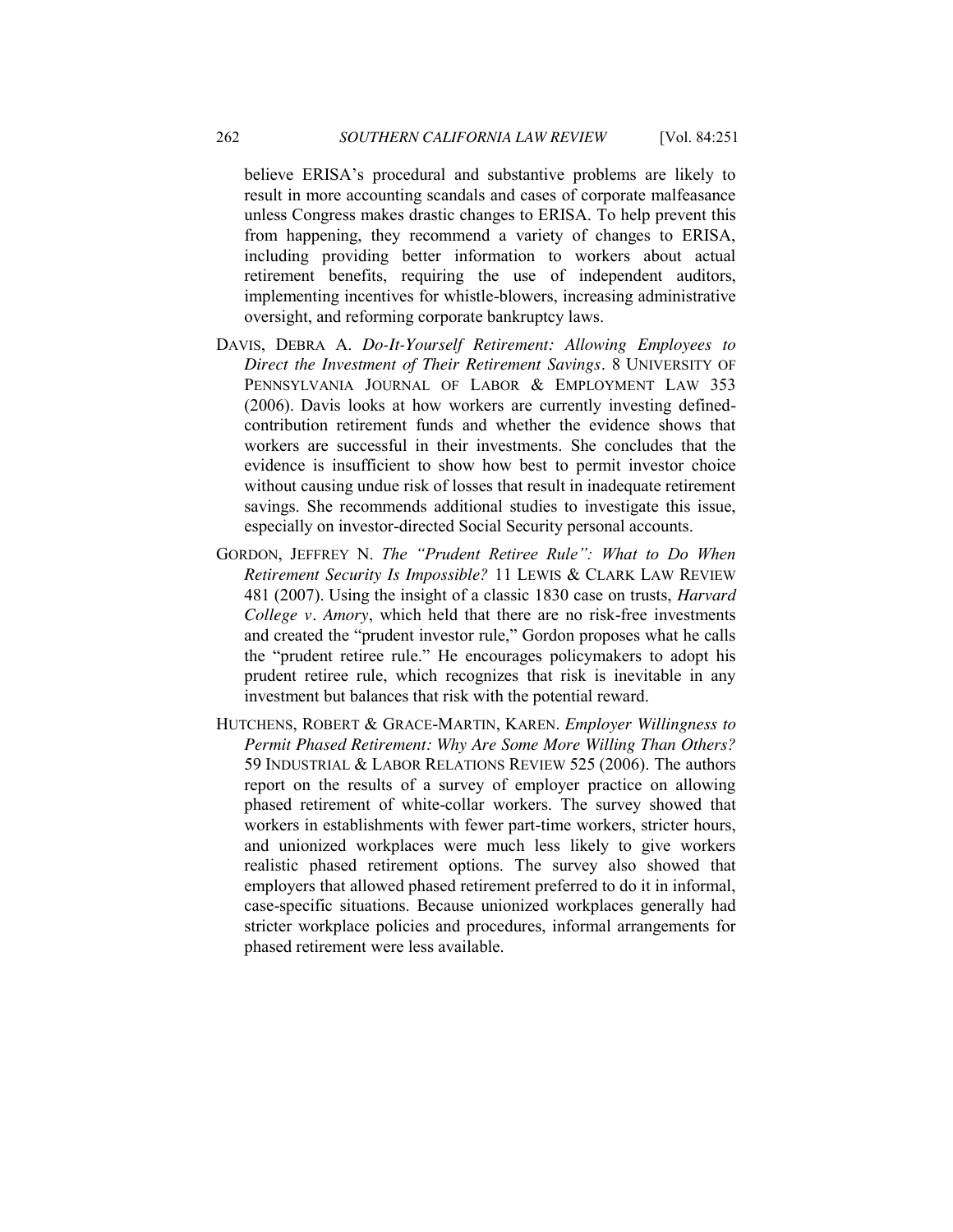- HUTCHESON, MATTHEW D. *Uncovering and Understanding Hidden Fees in Qualified Retirement Plans.* 15 ELDER LAW JOURNAL 323 (2007). Hutcheson outlines four considerations plan sponsors need to keep in mind when dealing with the problem of hidden fees in 401(k) retirement plans: (1) these fees are discoverable; (2) plan sponsors have a fiduciary duty to discover and manage these fees; (3) these fees are caused by the comingling of fiduciary and nonfiduciary philosophies; and (4) managers of retirement plans should use plan assets only for the benefit of plan participants, what he calls the "independent fiduciary only" approach to plan management.
- KAPUR, KANIKA & ROGOWSKI, JEANNETTE. *The Role of Health Insurance in Joint Retirement Among Married Couples.* 60 INDUSTRIAL & LABOR RELATIONS REVIEW 397 (2007). In this study of workers near retirement, using data from the Health and Retirement Survey, the authors investigate whether the availability of retiree health insurance encourages couples to retire together and also whether the health of the individuals affects this decision. Their findings show that having retiree health insurance increases couples' joint retirement when wives have retiree health insurance, but not when husbands do.
- KOZAK, BARRY & WALDBESER, JOSHUA. *Much Ado About the Meaning of ―Benefit Accrual‖: The Issue of Age Discrimination in Hybrid Cash Balance Plan Qualification Is Dying but Not Yet Dead.* 40 JOHN MARSHALL LAW REVIEW 867 (2007). The authors discuss some legal issues related to statutory hybrid retirement plans, also called cashbalance plans. Statutory hybrid plans are defined-benefit retirement plans that promise a specific balance upon retirement instead of the traditional monthly payment for life. The authors first discuss the legal landscape for statutory hybrid retirement plans both before and after the Pension Protection Act of 2006, a law that gives great flexibility to employers to offer this type of plan. They then evaluate the advantages and disadvantages of offering a statutory hybrid retirement plan using the guidelines set out in the Act. They believe the movement toward offering statutory hybrid retirement plans is a positive one that may help stem the tide of employers moving away from traditional definedbenefit plans.
- LAHEY, KAREN E. & ANENSON, T. LEIGH. *Public Pension Liability: Why Reform Is Necessary to Save the Retirement of State Employees.* 21 NOTRE DAME JOURNAL OF LAW, ETHICS & PUBLIC POLICY 307 (2007). The authors examine the implications of the Wilshire Report, a 2005 report on the health of state retirement plans, which shows that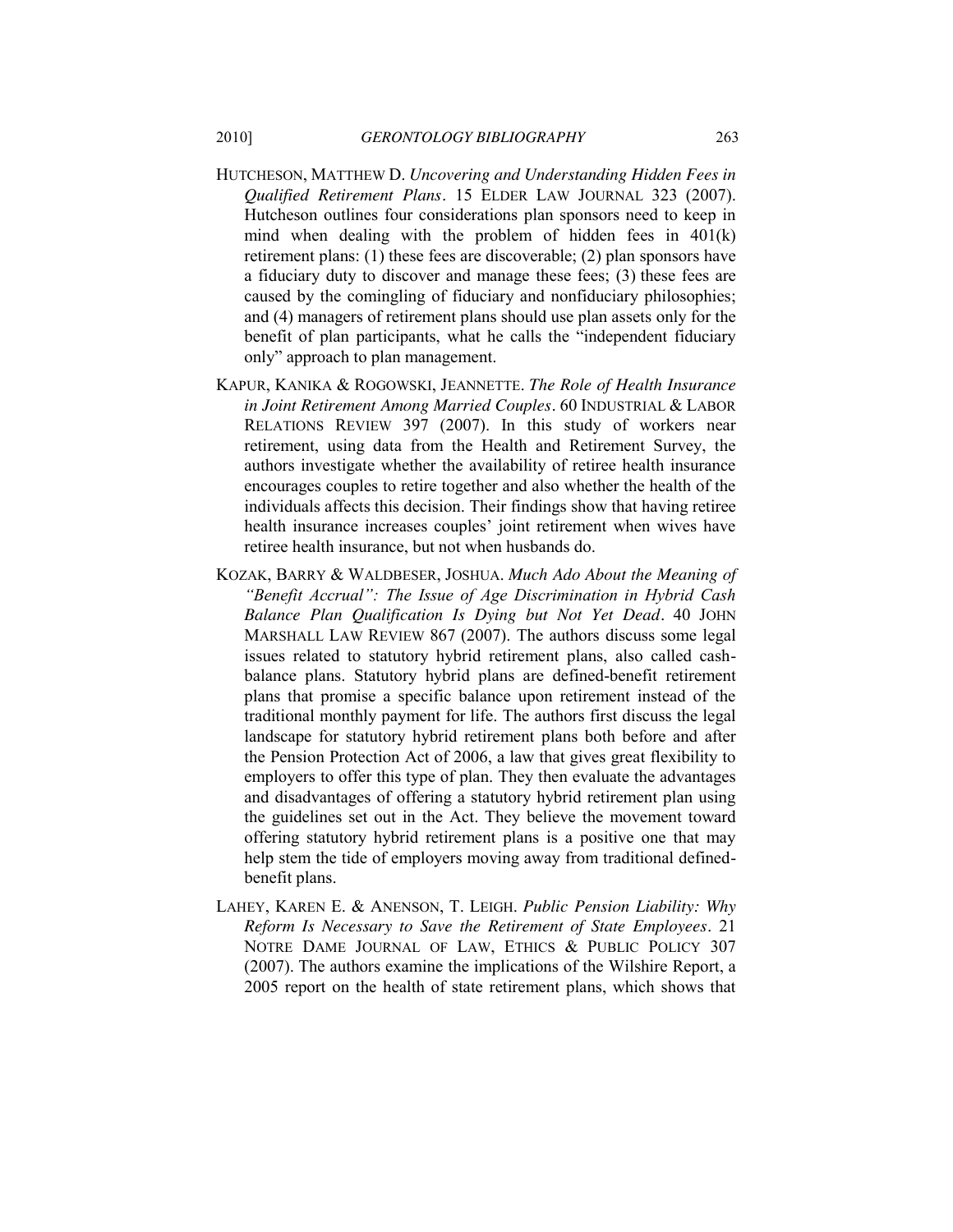many state retirement plans are woefully underfunded and that many public employees will not receive their promised benefits if current trends persist. To address this problem, the authors recommend that public retirement plans switch to offering defined-contribution plans for public employees and that states adopt the mandatory fiduciary responsibility and financial disclosure laws in the Uniform Management of Public Employees Retirement Systems Act.

- MARTIN, CRAIG C. & OTHERS. *Baby Ka-Boom! Coming Developments in ERISA Litigation Due to Social, Demographic, and Financial Pressures from the Baby Boom Generation.* 41 JOHN MARSHALL LAW REVIEW 1037 (2008). The authors investigate the historical impact social, demographic, and financial pressures have had on ERISA litigation and speculate about the effect the upcoming retirement of the baby boomers will have on future ERISA litigation. The authors believe past litigation trends were partly responsible for employers shifting toward defined-contribution plans and away from definedbenefit plans. They speculate that future litigation will pressure fiduciaries to more closely monitor plan operations, selection of investments, and communication with plan participants.
- MCCLENDON, JANICE K. *The Death Knell of Traditional Defined Benefit Plans: Avoiding a Race to the 401(k) Bottom.* 80 TEMPLE LAW REVIEW 809 (2007). McClendon takes a critical look at the Pension Protection Act of 2005. She believes the Act will exacerbate the trend of employers switching from defined-benefit plans to defined-contribution plans and criticizes it for doing nothing to protect defined-contribution plan participants. She encourages Congress to provide further incentives for cash-balance plans, which she prefers over definedcontribution plans, and to more adequately regulate definedcontribution plans to better protect and inform workers in those types of plans.
- PRATT, DAVID. *Retirement in a Defined Contribution Era: Making the Money Last.* 41 JOHN MARSHALL LAW REVIEW 1091 (2008). Pratt identifies and describes a variety of reasons why he believes Americans are unlikely to have sufficient assets in retirement. His reasons include inadequate employer pension provisions, inadequate sources of income, income inequality among workers, Social Security's and Medicare's financial problems, the decline in participation and eligibility for defined-benefit plans, the low balances and risk inherent in defined-contribution plans, underestimated income needed to maintain postretirement standards of living, and increasing medical and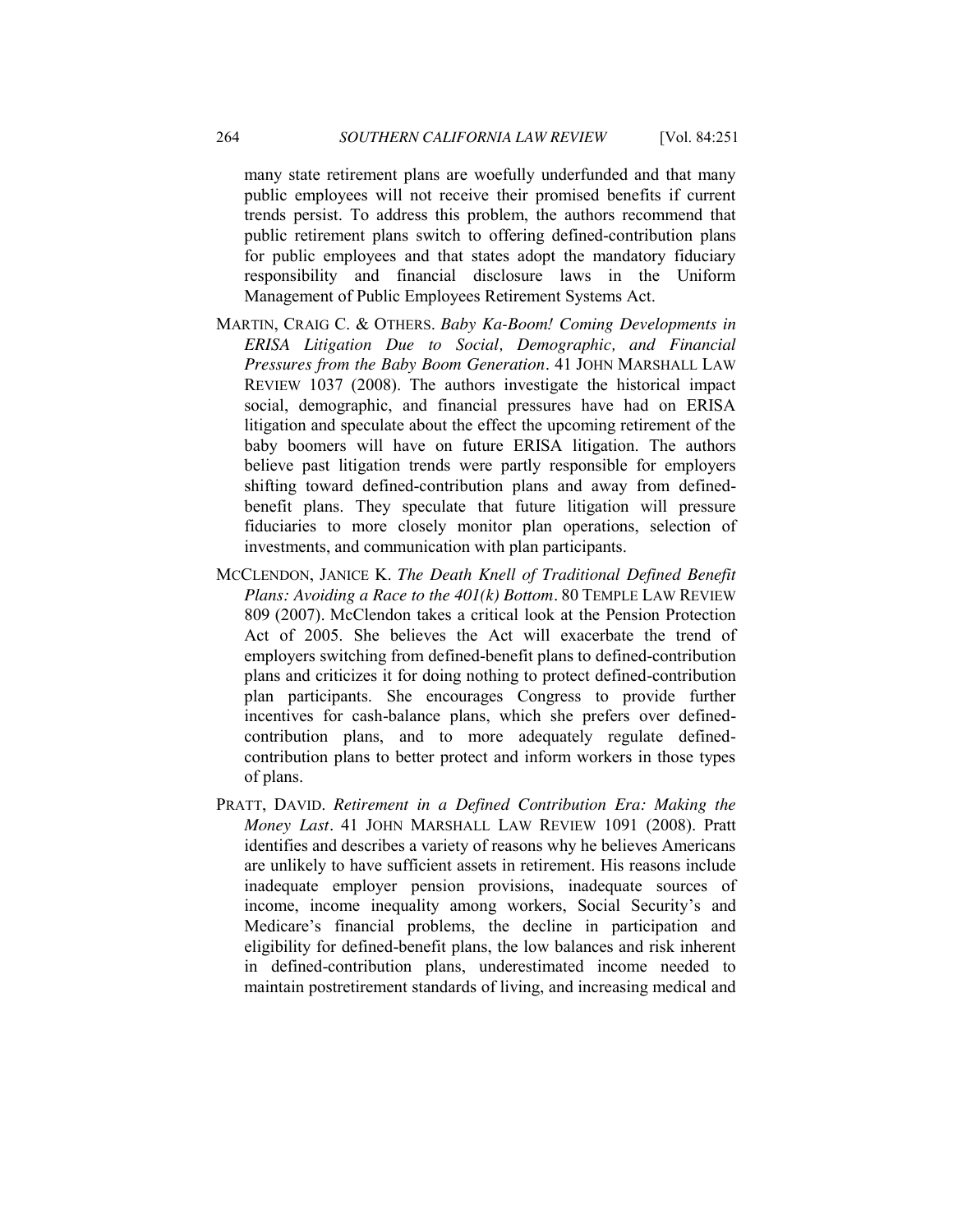long-term care costs. He goes on to examine the impact that working longer, the viability of annuities and other financial products, and recent pension reform proposals may have on this issue.

- RIX, SARA E. *The Aging of the American Workforce.* 81 CHICAGO-KENT LAW REVIEW 593 (2006). Rix examines the causes behind and the implications of an aging population on the workforce. She traces the cause for the growth in number of older workers to an aging population, financial necessity, the move toward defined-contribution plans, eroding health benefits, higher education levels, improved health, and demand from employers for experienced workers. She then examines the implications of this aging workforce on the workplace and the workers themselves, and outlines possible governmental, business, and labor responses to this trend.
- SANCHEZ, JOHN. *The Vesting, Modification, and Financing of Public Retiree Health Benefits in Light of New Accounting Rules.* 41 JOHN MARSHALL LAW REVIEW 1147 (2008). Sanchez outlines the impact of new accounting rules on public retiree health benefits. He first compares and contrasts public retiree health benefits with pensions and analyzes whether states may modify or terminate vested retiree health benefits. He then examines the impact new accounting rules will have on these benefits and concludes that they will expose significant unfunded liabilities and likely force state and local governments to enact politically unpopular solutions to address this problem.
- STABILE, SUSAN J. *Is It Time to Admit the Failure of an Employer-Based Pension System?* 11 LEWIS & CLARK LAW REVIEW 305 (2007). Stabile believes the employer-based pension system as it is currently structured fails to provide adequate retirement income for workers. She is particularly critical of the move toward defined-contribution plans and the large percentage of employers who provide no pension coverage for their workers. After first describing the inadequacies in the current system, she discusses two alternative models: a governmental pension that provides adequate retirement income or one that mandates that employers provide pension coverage to their employers. She recognizes that neither model is easy to enact politically, but argues that the system needs to be changed if we are to realize the goal of providing adequate retirement income for workers.
- THOMPSON, LAWRENCE H. *US Retirement Income System.* 22 OXFORD REVIEW OF ECONOMIC POLICY 95 (2006). In this overview of the current retirement system of the United States for a British audience,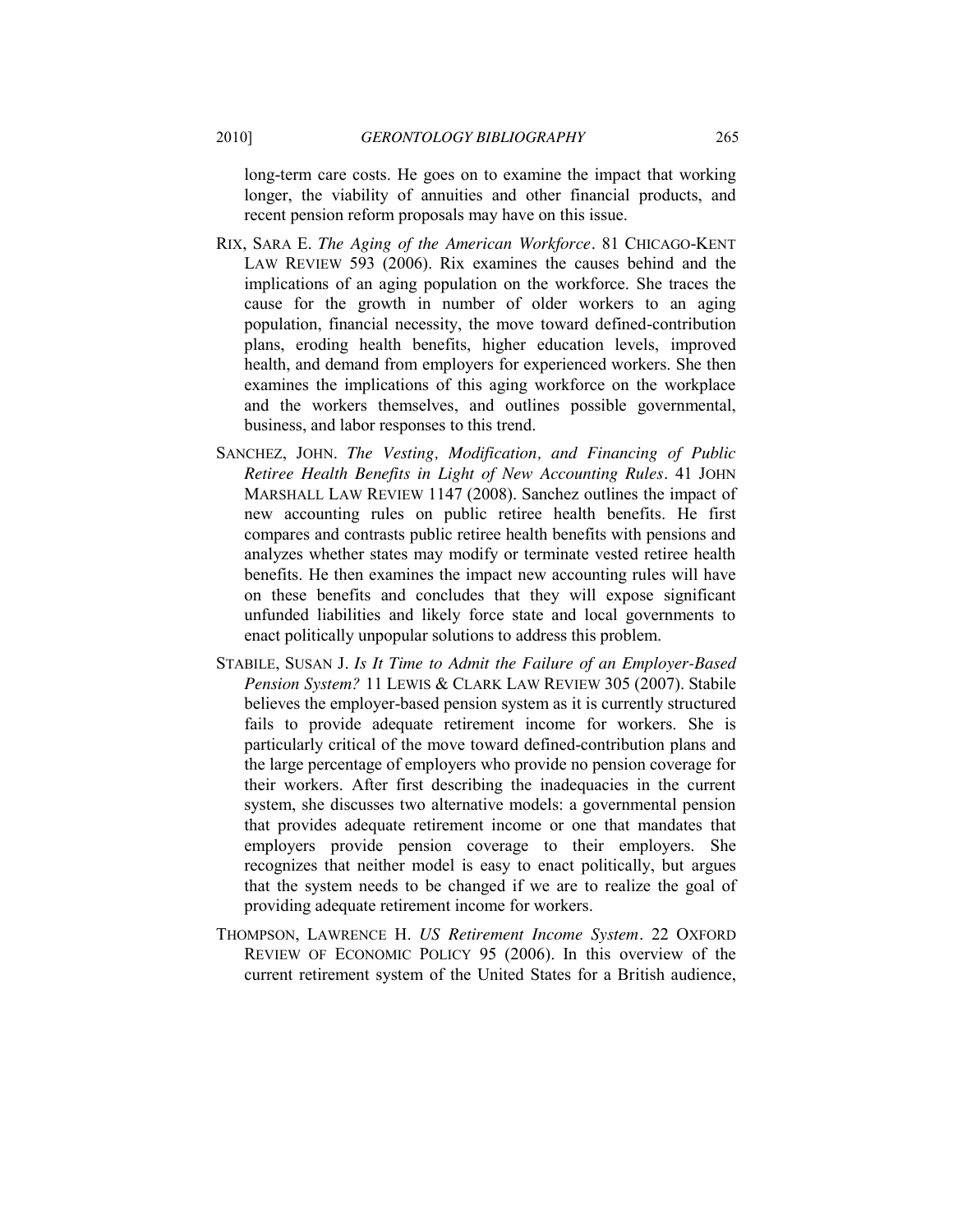Thompson describes the current system and some of the challenges it faces, such as an aging population and inadequate funding of public and private pensions. He then goes on to describe various attempts to improve the system, including failed efforts to privatize Social Security, proposals to address inadequate retirement income, and future prospects for reform efforts.

WELLER, CHRISTIAN E. *PURE: A Proposal for More Retirement Income*  Security. 19(1) JOURNAL OF AGING & SOCIAL POLICY 21 (2007). Weller blames inadequate worker retirement income on a lack of employer pension participation, inadequate distribution of pension wealth, and excessive risks from private investments. He proposes a new system which would include universal pension coverage, better equalization of income across income groups through matching government contributions and creation of Personal Universal Retirement ("PURE") accounts, and improved safeguards and oversight of retirement funds. He proposes funding these accounts by removing various tax cuts instead of through additional government debt.

# B. SOCIAL SECURITY / PUBLIC PENSIONS

#### <span id="page-15-1"></span><span id="page-15-0"></span>1. Books

- AMENTA, EDWIN. WHEN MOVEMENTS MATTER: THE TOWNSEND PLAN AND THE RISE OF SOCIAL SECURITY. Princeton, NJ: Princeton University Press, 2006. The Townsend Plan was a 1934 proposal to have the government give two-hundred dollars to all Americans age sixty and older in exchange for a promise not to work and to spend the money immediately. The plan was touted as a way to help alleviate poverty among elderly, open up jobs, and stimulate the economy. It quickly became a cause célèbre of depression-weary elderly citizens but sparked much criticism by others as a government handout and a form of socialism. In this book, Amenta traces the history of the Townsend Plan movement and the impact it had on the eventual passage of Social Security.
- PAPADIMITRIOU, DIMITRI B., ED. GOVERNMENT SPENDING ON THE ELDERLY. Basingstoke, UK: Palgrave Macmillan, 2007. This book focuses on the economics and public financing of retirement, health care, and other government programs from a worldwide perspective. It is divided into sections on the welfare state, economic well-being of the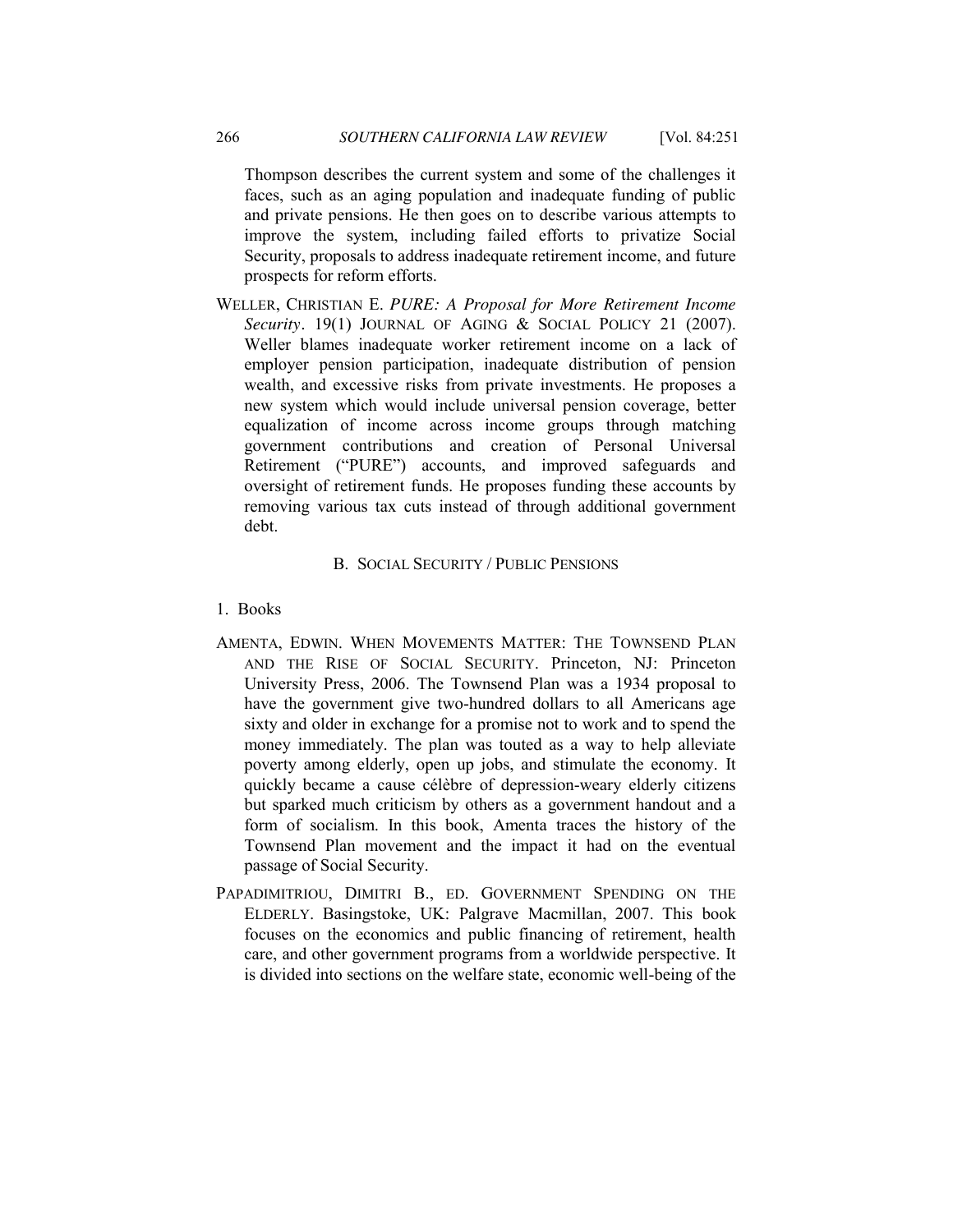elderly, retirement behavior, public and private provisioning, budgeting, and retirement security. Each article in the book includes a comment critiquing the article.

- ORENSTEIN, MITCHELL A. PRIVATIZING PENSIONS: THE TRANSNATIONAL CAMPAIGN FOR SOCIAL SECURITY REFORM. Princeton, NJ: Princeton University Press, 2008. Orenstein examines the influence international institutions and actors, such as the World Bank and the United States Agency for International Development, have had on domestic and national pension policy. The book tackles this issue from both a narrow perspective—how pension privatization has been promoted and encouraged worldwide and how those efforts have been or have not been successful—and a broad perspective—how world actors have influenced and are influencing domestic policy and the implications of this trend.
- PIETERS, DANNY. SOCIAL SECURITY: AN INTRODUCTION TO THE BASIC PRINCIPLES, 2ND ED. REV. Alphen aan den Rijn, The Netherlands: Kluwer Law International, 2006. In this update of the author's 1993 introduction to the concepts and principles underlying social security from an international perspective entitled *Introduction into the Basic Principles of Social Security*, Pieter builds on the goals of his previous work, while adding new information gathered in the intervening twenty years. The book aims to help develop a "common social security language" and "common law" on what constitutes social security worldwide. The book is focused on European social security systems but includes discussion about social security systems in other countries, including the United States.
- SKIDMORE, MAX J. SECURING AMERICA'S FUTURE: A BOLD PLAN TO PRESERVE AND EXPAND SOCIAL SECURITY. Lanham, MD: Rowman & Littlefield Publishers, 2008. According to Skidmore, Social Security is not in a "crisis" and does not need any major reforms. Because of disappearing pensions, a weakening economy, and rising health care costs, however, he advocates a few minor reforms both to improve Social Security and to expand on its coverage. His proposed reforms include exempting the first \$20,000 in income and taxing income over \$97,500—currently exempt—while retaining current benefit levels. He also urges adoption of a universal health insurance program to better address rising health care costs, which he believes is the biggest fiscal challenge facing the country. The book includes a forward by former senator and presidential candidate, George McGovern.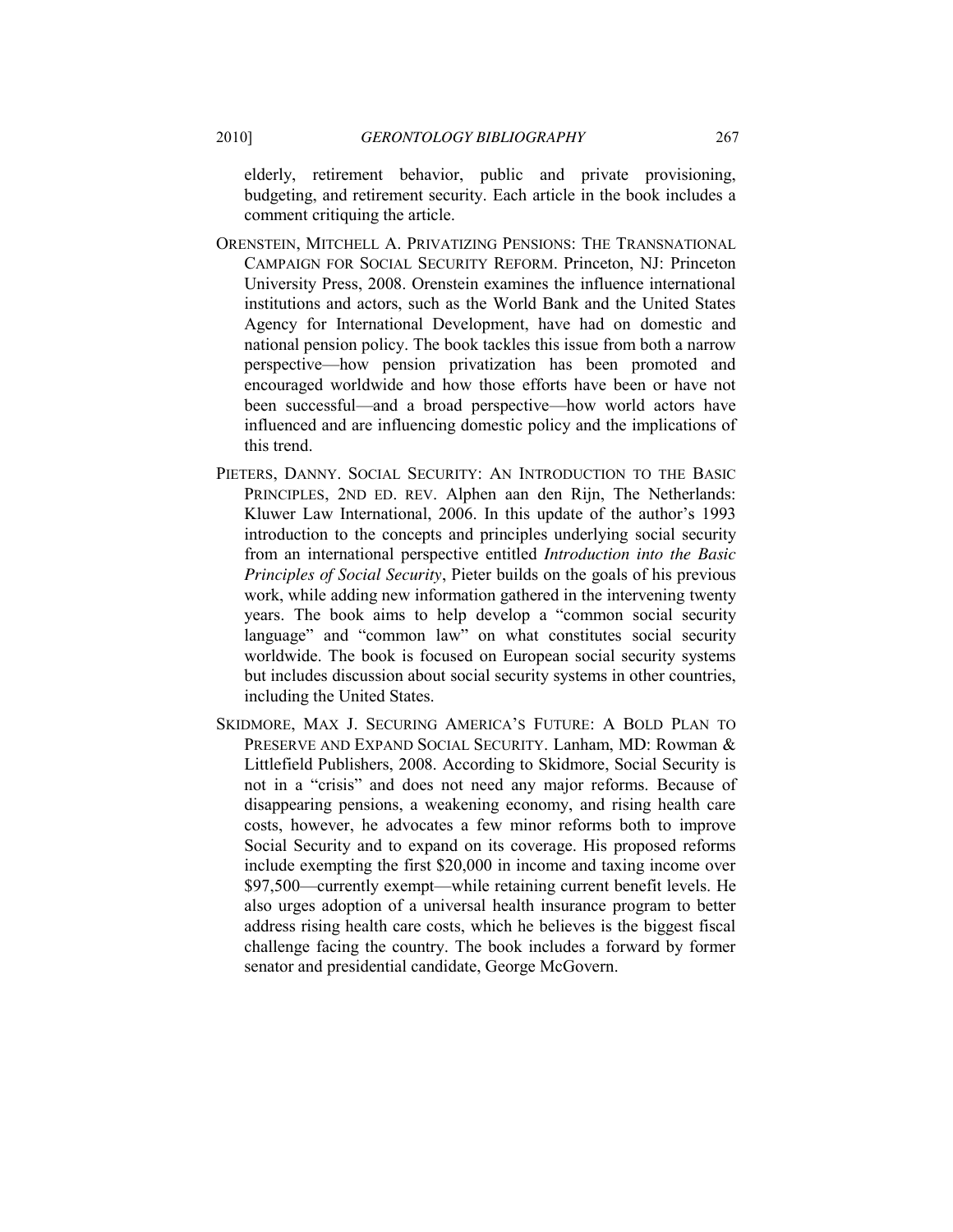#### <span id="page-17-0"></span>2. Articles

- ALTMAN, NANCY J. *Social Security and the Low-Income Worker.* 56 AMERICAN UNIVERSITY LAW REVIEW 1139 (2007). Altman examines the positive effects Social Security has had on low-income workers and the impact projected deficits will have on the program. She credits Social Security with essentially eliminating poverty among the elderly, a sea change from the "poor house" days prior to its adoption, and providing an important safety net for children and disabled adults. In order to maintain Social Security's long-term fiscal health while still retaining its progressive nature, she advocates reinstating the practice of covering 90 percent of the taxable wage base, restructuring the federal estate tax as a Social Security tax, and allowing the Social Security Trust Fund to invest in stocks and Treasury bonds. Altman believes these changes will restore Social Security's long-term fiscal health and allow it to retain its vital social insurance role for lowincome workers.
- BOSSI, LUCA. *Intergenerational Risk Shifting Through Social Security and Bailout Politics.* 32 JOURNAL OF ECONOMIC DYNAMICS & CONTROL 2240 (2008). Using economic modeling, Bossi compares a pay-as-yougo ("PAYG") social security system with a fully funded social security system in a majority-voting-rule political system. He concludes that during an economic shock, low-income younger workers will join with the elderly to implement a PAYG system and that a PAYG system continues even during times of economic strength if the social security system has enough redistributive elements. This model is consistent with the idea that a PAYG system provides a base level of protection and helps to protect against economic risk.
- BUCHANAN, NEIL H. *Social Security and Government Deficits: When Should We Worry?* 92 CORNELL LAW REVIEW 257 (2007). Buchanan argues that Social Security, when viewed separately from other government benefits, is in much better financial health than generally accepted. After explaining why he believes this to be the case, Buchanan examines whether Social Security should be used to help alleviate the real and severe budgetary challenges caused by rising health care costs and tax cuts. He ultimately rejects this approach and instead advocates addressing these issues directly and not tinkering with Social Security's funding to help solve other governmental fiscal challenges.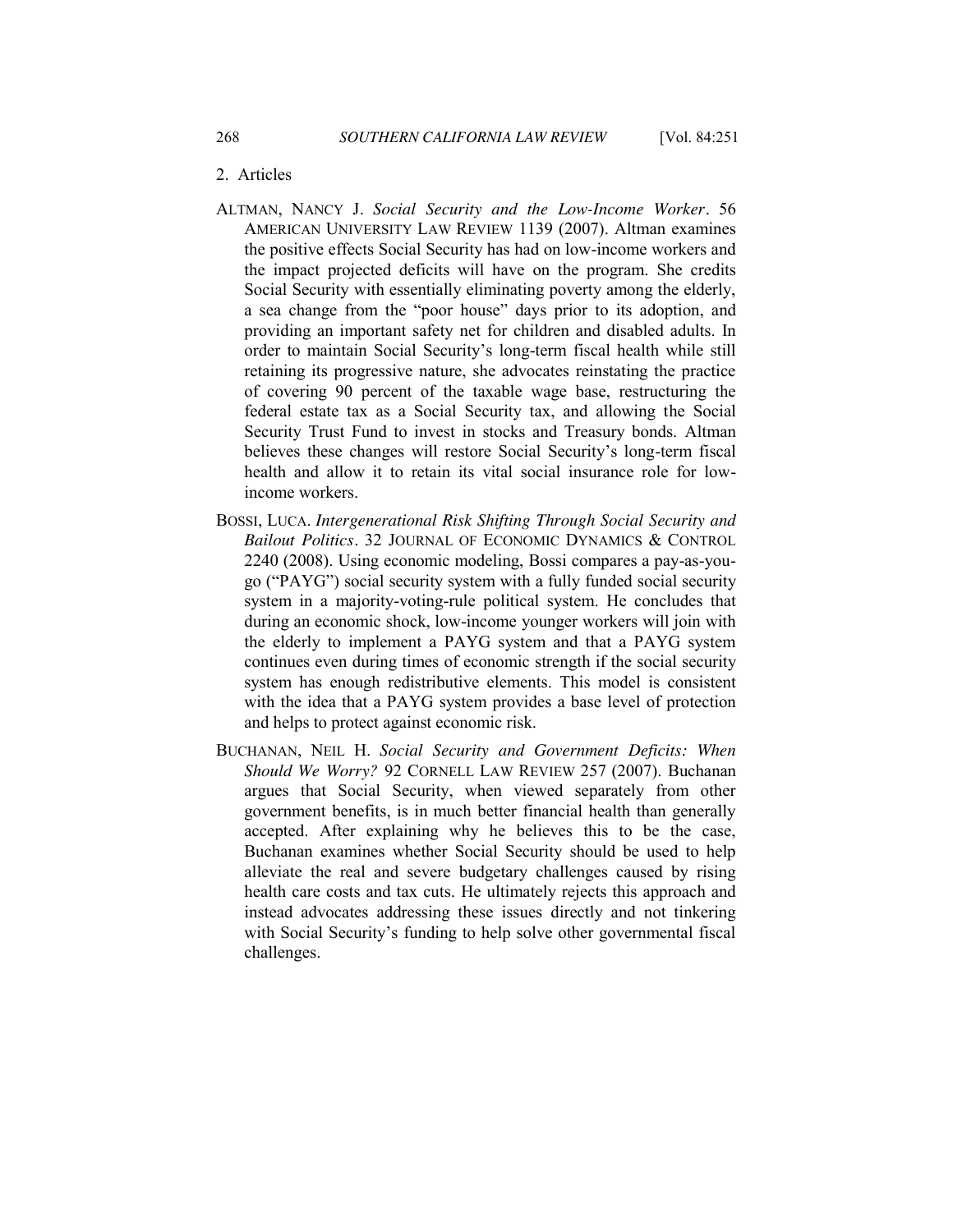- BURKE, KAREN C. & MCCOUCH, GRAYSON M.P. *Social Security Reform: Lessons from Private Pensions.* 92 CORNELL LAW REVIEW 297 (2007). Burke and McCouch are critical of efforts to privatize a portion of Social Security benefits by creating individual accounts controlled by the beneficiary. They believe this is another example of the unfortunate shift away from defined-benefit pension plans toward definedcontribution plans. They first explain the reasons for this shift toward defined-contribution plans and then, using 401(k) plans as an example, critique how effective it has been as a retirement funding plan. They conclude that 401(k) plans have failed in that regard. They also believe that the effort to carve out private accounts from Social Security benefits provides little benefit to Social Security itself and does not solve its funding problems. They feel this effort is an attempt to change Social Security from a social insurance model to an investment model, which would, if successful, ultimately defeat its purpose of providing a safety net for the elderly.
- CHRISTIANS, ALLISON. *Taxing the Global Worker: Three Spheres of International Social Security Coordination.* 26 VIRGINIA TAX REVIEW 81 (2006). Increasing numbers of global workers are living and working in different countries, and these workers pose a challenge to the administration of social security programs. In the United States, Social Security for global workers is controlled by a variety of tax treaties and executive agreements that address specific aspects of Social Security administration. Because these agreements sometimes contradict each other and are applied inconsistently, U.S. global workers face uncertainty about eligibility for benefits and possible double taxation. The author advocates improved agreements between countries that holistically address all elements of the administration of social security to avoid these problems.
- FROLIK, LAWRENCE A. *Core Values in Conflict: The United States Approach to Economic Assistance to the Elderly*. 1 PHOENIX LAW REVIEW 325 (2008). In this essay, Frolik discusses the United States' approach toward programs that assist the elderly. He believes the debate about the future of Social Security, Medicare, and Medicaid is less about the effectiveness and health of the programs and is instead a philosophical argument about the proper role of government, personal responsibility, and individual autonomy. He points out that any legislative response to the problems these programs face is going to be difficult because the public is conflicted about the proper role of government in providing assistance to the elderly. This article is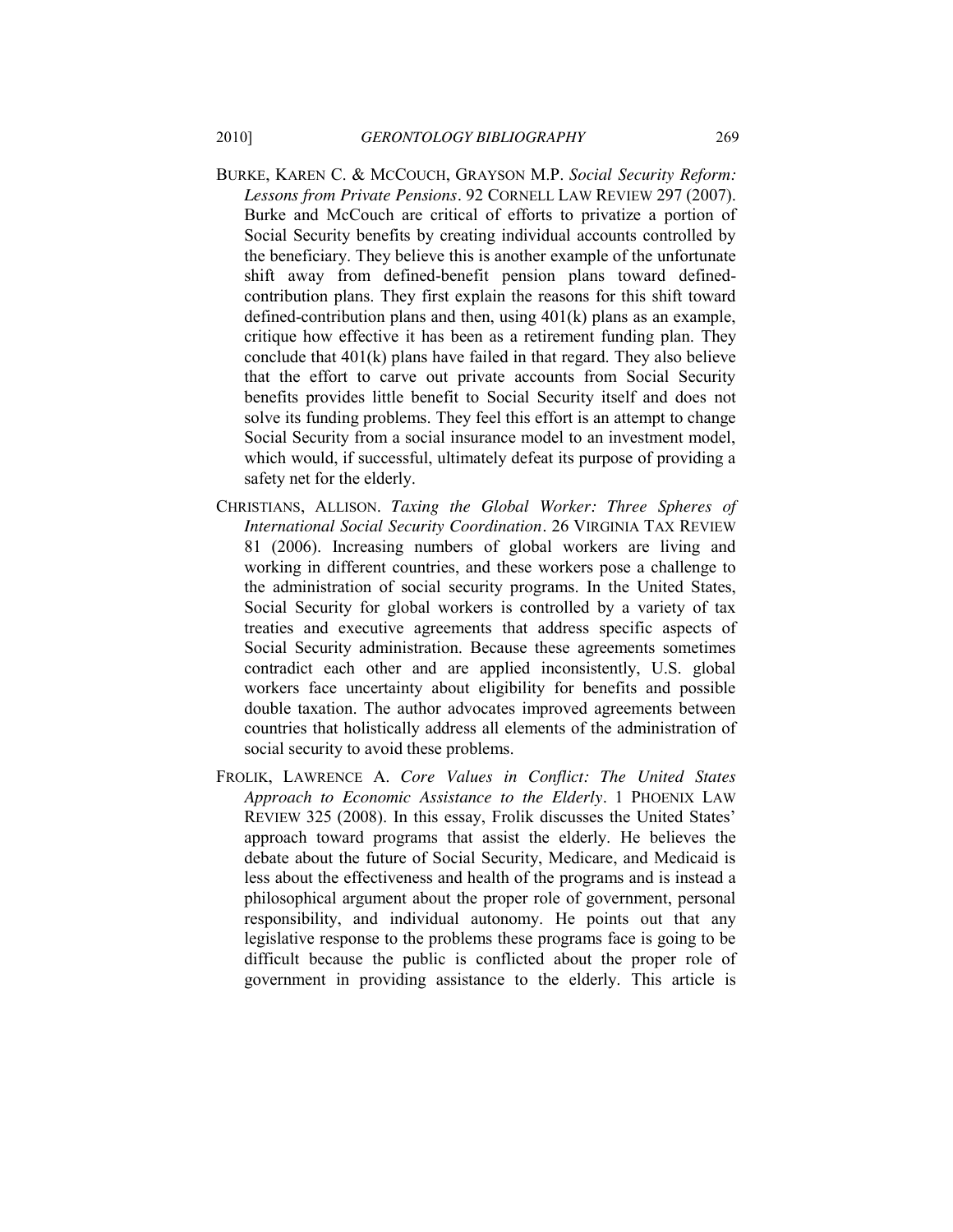included as part of a symposium entitled *Elder Law: Economic Planning for the Golden Years*.

- KRUEGER, DIRK & KUBLER, FELIX. *Pareto-Improving Social Security Reform When Financial Markets Are Incomplete!?* 96 AMERICAN ECONOMIC REVIEW 737 (2006). Using economic modeling, the authors investigate whether adding an unfunded social security system, thus redistributing wealth across generations and through economic shocks, provides long-term societal welfare benefits (Pareto improvement). Their model shows that the introduction of a social security system generally provides for Pareto improvement; however, increased government spending inefficiencies (the crowding-out effect) caused by the introduction of a social security system essentially negates this improvement in most circumstances.
- MCARTHUR, JOHN BURRITT. *Private Pensions and the Justification for Social Security.* 48 SOUTH TEXAS LAW REVIEW 1 (2006). McArthur lists a variety of reasons why creating private accounts within Social Security fails to recognize the reasons why it was created in the first place. To support his argument, he notes that the National Trust Fund was specifically created to be protected from market fluctuations and undue risk and has largely been successful in doing so. He goes on to argue that the market instability that existed when Social Security was enacted continues to this day, that there are better ways to strengthen Social Security than private accounts, and that private accounts were specifically rejected by the drafters of the program. He believes efforts to create private accounts within Social Security constitute an attack on its core purpose of providing a basic level of social insurance protected from market risk.
- MEDILL, COLLEEN E. *Transforming the Role of the Social Security Administration.* 92 CORNELL LAW REVIEW 323 (2007). Studies show that Americans do not save enough for retirement and that one reason for this is a lack of retirement financial education. To address this problem, Medill encourages the federal government to begin a national campaign to promote increased savings for retirement that would focus on younger workers and would emphasize the benefits that come from increased savings. She believes the best agency to direct this national campaign is the Social Security Administration rather than the Department of Labor because, unlike the Department of Labor, the Social Security Administration is not beholden to special interests or those who might gain financially from the results of the effort.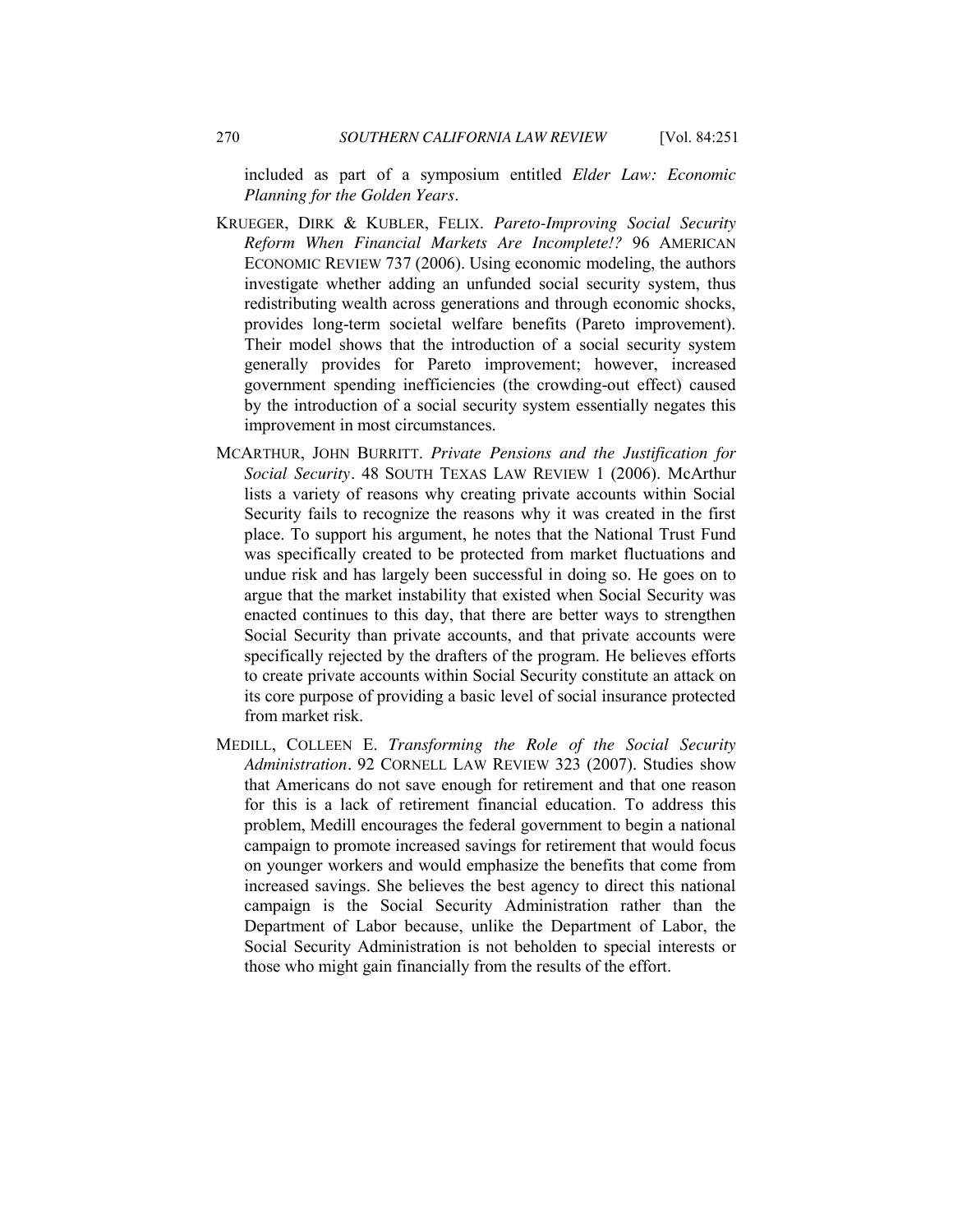- MOORE, KATHRYN L. *The Future of Social Security: Principles to Guide Reform.* 41 JOHN MARSHALL LAW REVIEW 1061 (2008). Moore writes about the effect the aging-population boom (the "silver tsunami") will have on Social Security and recommends guidelines for reform of Social Security to address this problem. She begins with a discussion of Social Security's guiding principles; these principles are being (1) universal, (2) an earned right, (3) related to wages, (4) selffinanced, (5) redistributive, (6) not means tested, (7) indexed to wages, (8) protected from inflation, and (9) compulsory. She then outlines six principles that should guide reform efforts: (1) choosing either collectivist or individual responsibility; (2) addressing Social Security's funding difficulties adequately; (3) increasing revenues, reducing benefits, or some combination of the two; (4) reforming sooner rather than later; (5) sharing the burden widely; and (6) maintaining the safety net. By following these six principles, Moore believes Social Security can weather this demographic crisis.
- MOORE, KATHRYN L. *Social Security Reform: Fundamental Restructuring or Incremental Change?* 11 LEWIS & CLARK LAW REVIEW 341 (2007). In this article, Moore outlines five possible reforms for Social Security that will help to address its funding problems. These reforms include enacting (1) individual accounts, (2) progressive price indexing, (3) general or estate tax revenue financing, (4) an increased maximum taxable wage base, and (5) a raised retirement age. She advocates addressing Social Security's problems by using estate tax revenue financing, increasing the taxable wage base, and raising the retirement age. She opposes the use of individual accounts because it fails to address Social Security's fundamental problems. She also opposes progressive price indexing because it leads away from the principle that Social Security be tied to wages.
- TEDROW, ELIZABETH D. *Social Security Privatization in Other Countries— What Lessons Can Be Learned for the United States?* 14 ELDER LAW JOURNAL 35 (2006). Tedrow evaluates whether social security "privatization" efforts in Chile, the United Kingdom, Sweden, and Australia have been successful. She concludes that privatization has generally failed to provide better benefits than the alternative state systems and has often resulted in insufficient funds to keep participants out of poverty. She notes that many early participants in these private plans have moved back to the alternative state-run plans and that administrative costs have been much higher than the state-run plans. She cautions policymakers about touting privatization as a panacea for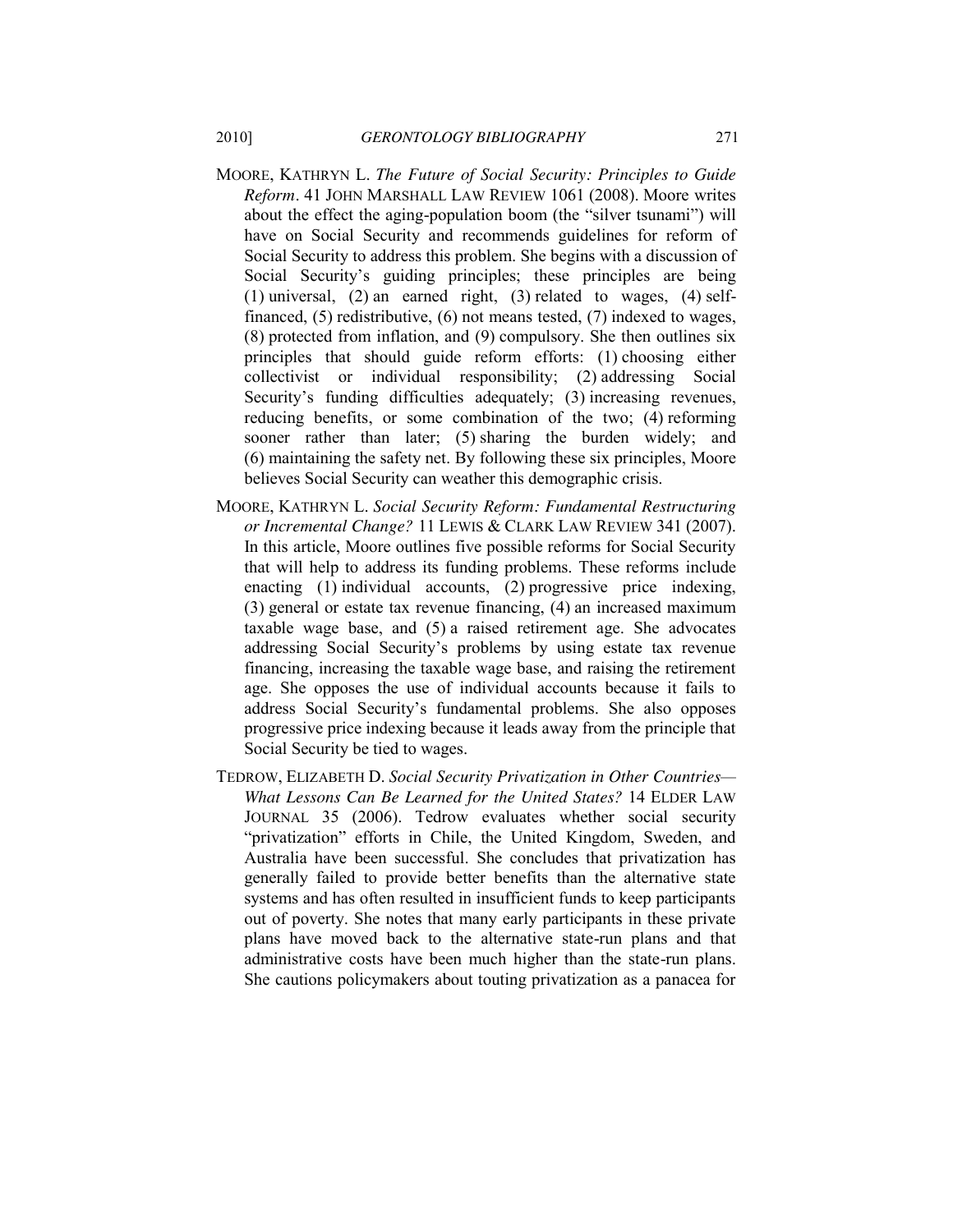social security's financial problems and instead advocates a reform plan that includes a combination of tax increases, staged benefit cuts, and incentives for participation in private plans.

- TEMPLIN, BENJAMIN A. *Full Funding: The Future of Social Security.* 22 JOURNAL OF LAW & POLITICS 395 (2006). Templin discusses various approaches to bringing the benefits of private investment to Social Security to help address Social Security's funding problems. These possibilities include private individual investment accounts, passive government investment, or the creation of a private investment corporation. Of these three, he believes the first two are flawed and are unlikely to be successful in the current political climate. He instead advocates the creation of a private corporation that would be charged with investing Social Security's Trust Fund assets for the benefit of the public and that would report to Congress. He cites the positive examples of the Canadian Pension Plan and Alaska Permanent Fund as evidence that this type of corporation can be successful.
- TEMPLIN, BENJAMIN A. *The Public Trust in Private Hands: Social Security and the Politics of Government Investment.* 96 KENTUCKY LAW JOURNAL 369 (2008). Templin considers the adoption of a plan that includes a private investment component vital for Social Security's future fiscal health and argues that a private federal government corporation is the best method to accomplish this goal. He begins by discussing the constitutional questions at play with the creation of private corporations and how those constitutional questions can be adequately addressed. He goes on to show how a private investment corporation could be structured to give it the freedom to invest without political pressure.

# IV. AGE DISCRIMATION

#### A. AGE DISCRIMINATION, GENERALLY

#### <span id="page-21-2"></span><span id="page-21-1"></span><span id="page-21-0"></span>1. Books

COTTER, ANNE-MARIE M. JUST A NUMBER: AN INTERNATIONAL LEGAL ANALYSIS ON AGE DISCRIMINATION. Aldershot, UK: Ashgate Publishing Ltd., 2008. Cotter examines aging and inequality as an international phenomenon. She believes the best way to achieve an end to age-related inequality is to focus on legislative approaches to ending age-related discrimination. She begins by examining approaches to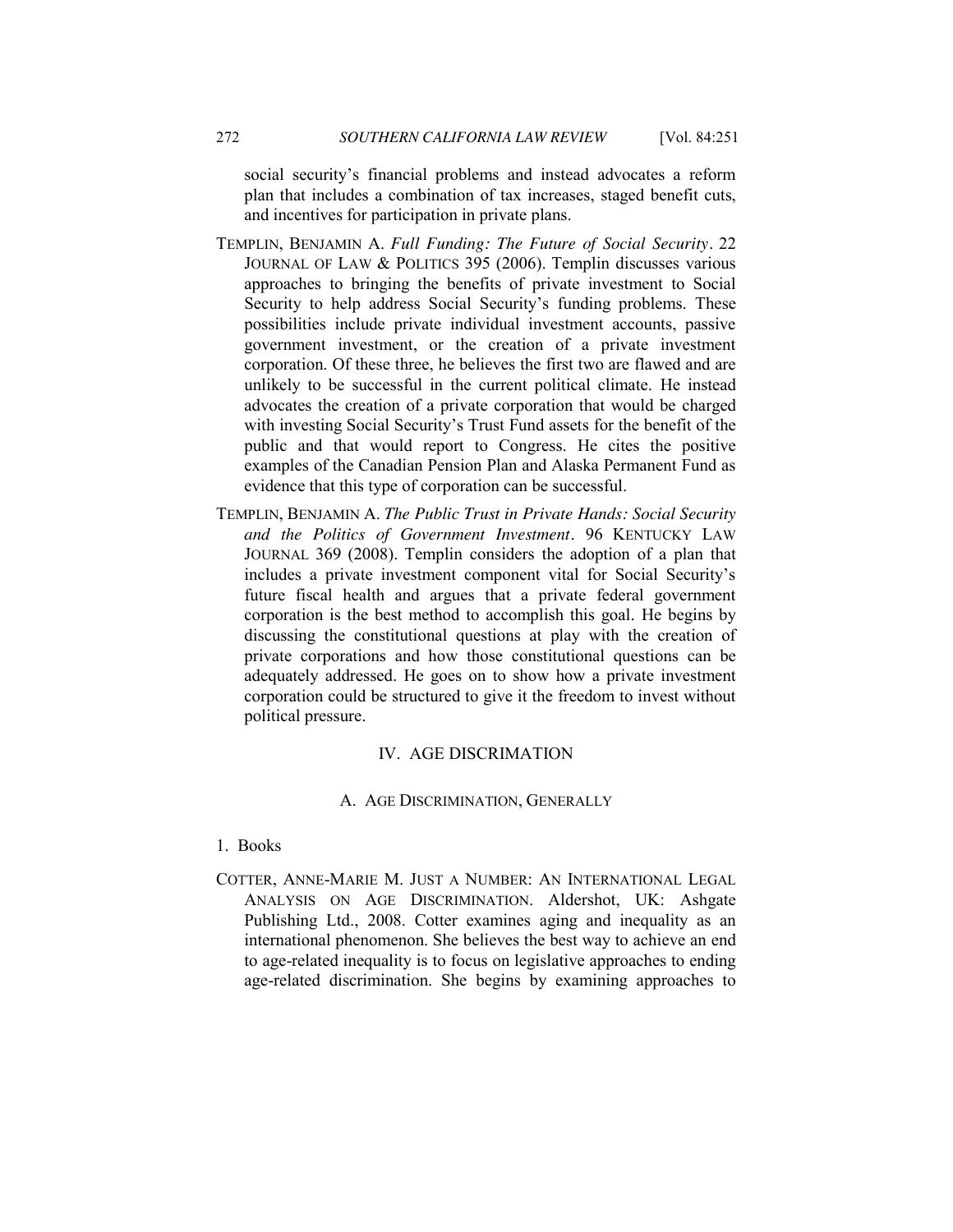ending age inequality in a variety of countries. She then critiques the impact-trade-related agreements, such as the North American Free Trade Act ("NAFTA") and the European Union Treaty, have had on alleviating age-related discrimination. She concludes that NAFTA has had a negative impact on this issue while the European Union Treaty has had a positive one.

- MACNICOL, JOHN. AGE DISCRIMINATION: AN HISTORICAL AND CONTEMPORARY ANALYSIS. Cambridge, UK: Cambridge University Press, 2006. Macnicol examines the social and legal history of ageism and age discrimination in Britain and the United States. He traces the evolution of thinking about age, the elderly, and age-related discrimination throughout this century. His focus is on the impact laws against age discrimination and improving health of older people have had on societal thinking about age and age-related discrimination.
- <span id="page-22-0"></span>2. Articles
- BREDA, JEF & SCHOENMAEKERS, DAVID. *Age: A Dubious Criterion in Legislation*. 26 AGEING & SOCIETY 529 (2006). The authors take a look at Belgian laws with an age component, focusing on three areas: age discrimination, public transportation, and entitlements to care for the disabled in comparison to the elderly. They find evidence of age discrimination in those laws to the detriment of younger people and the benefit of older people. The authors recommend policymakers avoid using age when drafting legislation and instead use other criteria to better accomplish public welfare goals.
- KANNAN, PHILLIP M. *Structuring a Case Against Complex Multidimensional Discrimination*. 36 UNIVERSITY OF MEMPHIS LAW REVIEW 335 (2006). Kannan makes the argument for the use of what he calls a "reliable indicator" approach for multidimensional discrimination claims that involve age, gender, and race. A reliable indicator approach uses the underlying facts supporting the claim of discrimination as opposed to a subclass-based analysis that some federal courts of appeals are currently using. He believes his reliable indicator approach more accurately reflects the individual nature of discrimination and Supreme Court precedent and offers plaintiffs a better chance at proving discrimination than the subclass approach.
- MUELLER-JOHNSON, KATRIN & OTHERS. *The Perceived Credibility of Older Adults as Witnesses and Its Relation to Ageism.* 25 BEHAVIORAL SCIENCES & THE LAW 355 (2007). The authors conducted two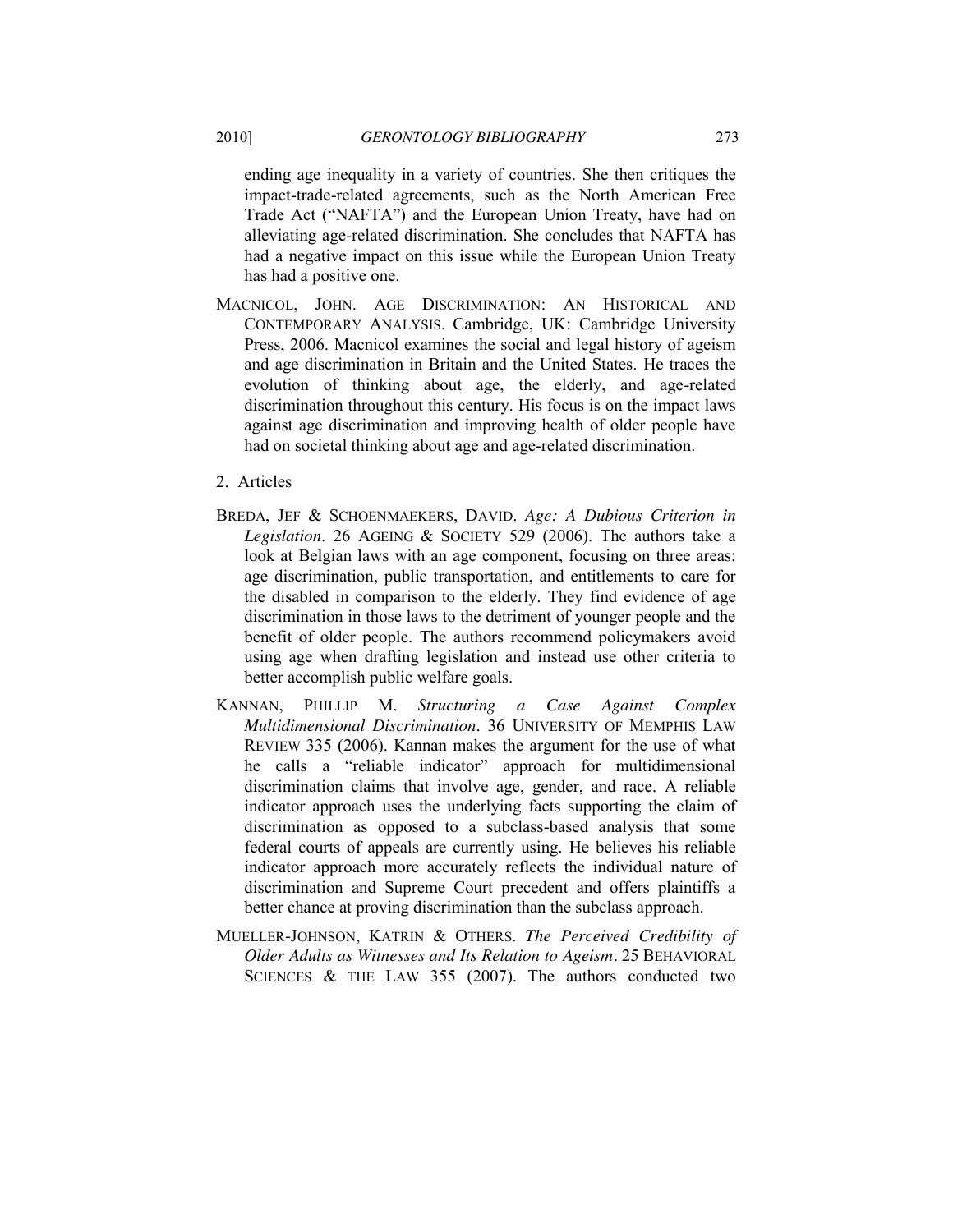experiments using undergraduate mock jurors to investigate age-related factors influencing the credibility of older witnesses. The first experiment showed that differences in the credibility of older witnesses may vary by the age and sex of the witness. The second experiment found that jurors holding higher levels of stereotypes about the aged judged older witnesses as being less credible. The authors call for more research to confirm their findings and to investigate the impact these findings may have on the justice system.

TANG, KWONG-LEUNG. *Taking Older People's Rights Seriously: The Role of International Law.* 20 JOURNAL OF AGING & SOCIAL POLICY 99 (2008). Tang argues that efforts at the international level to address the human rights of and discrimination against older people have been woefully inadequate. He recommends that the United Nations draft an international convention on the subject to bring attention to the challenges older people face and to create worldwide standards to protect older people's human rights.

#### B. AGE DISCRIMINATION IN EMPLOYMENT

#### <span id="page-23-1"></span><span id="page-23-0"></span>1. Books

- NEUMARK, DAVID. REASSESSING THE AGE DISCRIMINATION IN EMPLOYMENT ACT. Washington, DC: AARP Public Policy Institute, 2008. In this assessment of the 1967 Age Discrimination in Employment Act ("ADEA") on its forty-year anniversary, the AARP Public Policy Institute examines whether the law has succeeded in achieving its goals and considers how the law may need to be changed to better address its goal of eliminating age discrimination in a more dynamic employment market. The report cites studies and statistics that show that the focus of ADEA enforcement has been on terminations rather than on the hiring of older workers, and that the principle benefit of the ADEA has been in the area of protecting workers who are already employed. The report voices concern about an aging population of older workers looking for "bridge" employment or part-time employment during retirement, and indicates that changes to the law may be necessary to better protect older workers seeking employment.
- SARGEANT, MALCOLM. AGE DISCRIMINATION IN EMPLOYMENT. Aldershot, UK: Gower Publishing Ltd., 2006. In this book, Sargeant examines what age discrimination is, its impact on people of all ages, and how age discrimination intersects with other types of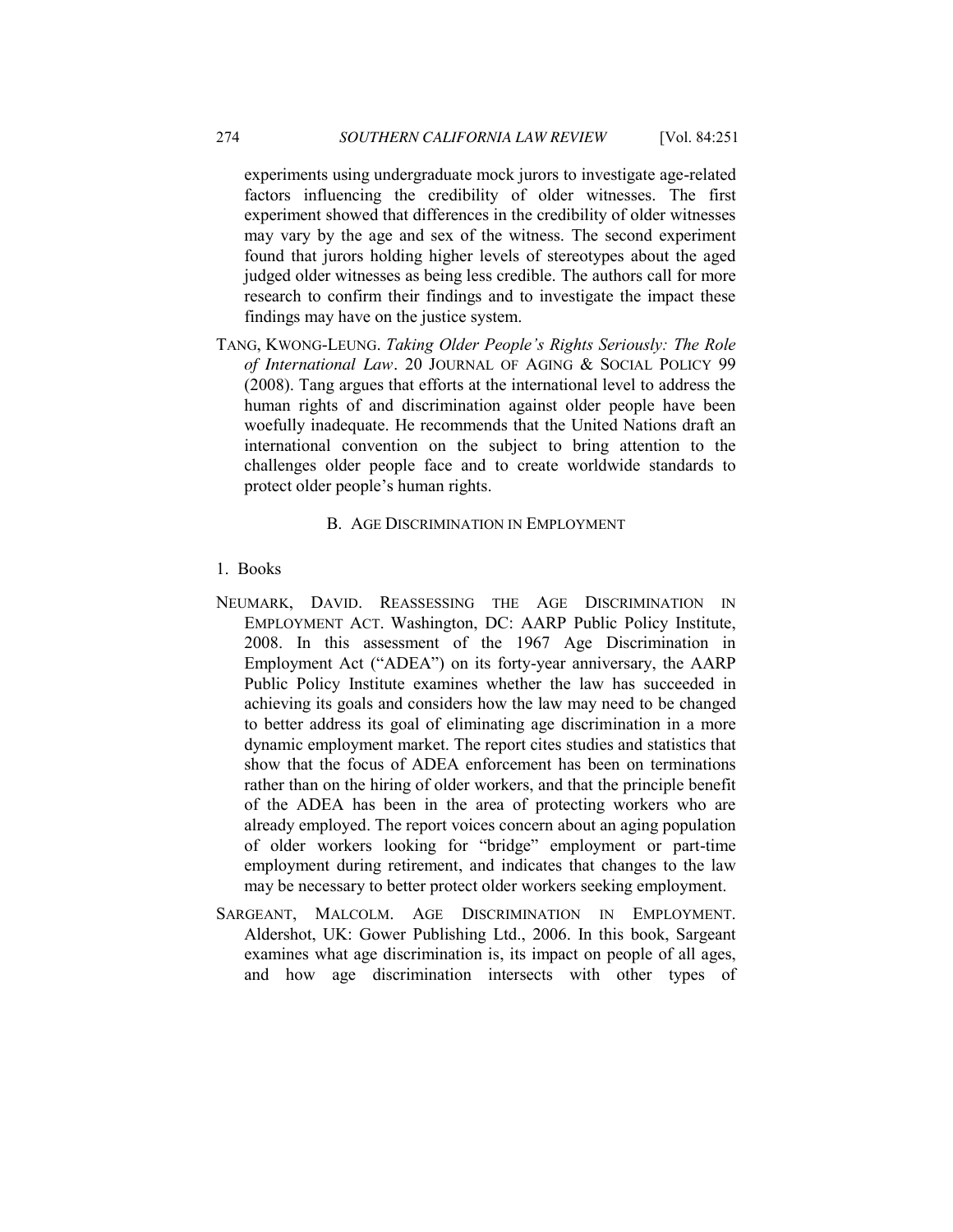discrimination such as sex, ethnicity, sexual orientation, and disability. While the focus of the book is on the United Kingdom, Sargeant includes significant discussion about age discrimination in other countries, including the United States.

- <span id="page-24-0"></span>2. Articles
- ALAKA, AÏDA M. *Corporate Reorganizations, Job Layoffs, and Age Discrimination: Has* Smith v. City of Jackson *Substantially Expanded the Rights of Older Workers Under the ADEA?* 70 ALBANY LAW REVIEW 143 (2006). Alaka considers the impact of the Supreme Court's decision in *Smith v. City of Jackson*, which allowed disparate impact age discrimination claims under the Age Discrimination in Employment Act. She concludes that the financial realities of the workplace combined with the "reasonable factors other than age" defense conspire to make this "victory" a hollow one, and that older workers will continue to face job losses and forced retirement through corporate reorganizations, downsizing, and layoffs, and that successful disparate impact claims are unlikely.
- CLARK, ROBERT L. & GHENT, LINDA S. *Mandatory Retirement and Faculty Retirement Decisions.* 47 INDUSTRIAL RELATIONS 153 (2008). Using data gathered about faculty retirees in the University of North Carolina system, the authors investigate the impact caused by the lifting of mandatory retirement restrictions. Their analysis shows that the lifting of mandatory retirement restrictions greatly reduced the retirement rates of seventy- and seventy-one-year-old faculty but that retirement rates at other ages were not significantly different.
- DAVIS, TIM. *Beyond the Cat's Paw: An Argument for Adopting a ―Substantially Influences‖ Standard for Title VII and ADEA Liability.* 6 PIERCE LAW REVIEW 247 (2007). In antidiscrimination law, courts have struggled with how to address liability for adverse employment actions made by a committee that may have been based on reports or reviews from biased sources. The author examines court decisions in this area, including a conflict between the Seventh and Fourth Circuits, and recommends courts follow an approach called the "substantially" influences" analysis, based on his analysis of agency laws and Supreme Court precedent.
- FILINSON, RACHEL. *Age Discrimination Legislation in the U.K.: A Comparative and Gerontological Analysis.* 23 JOURNAL OF CROSS-CULTURAL GERONTOLOGY 225 (2008). Filinson compares the recently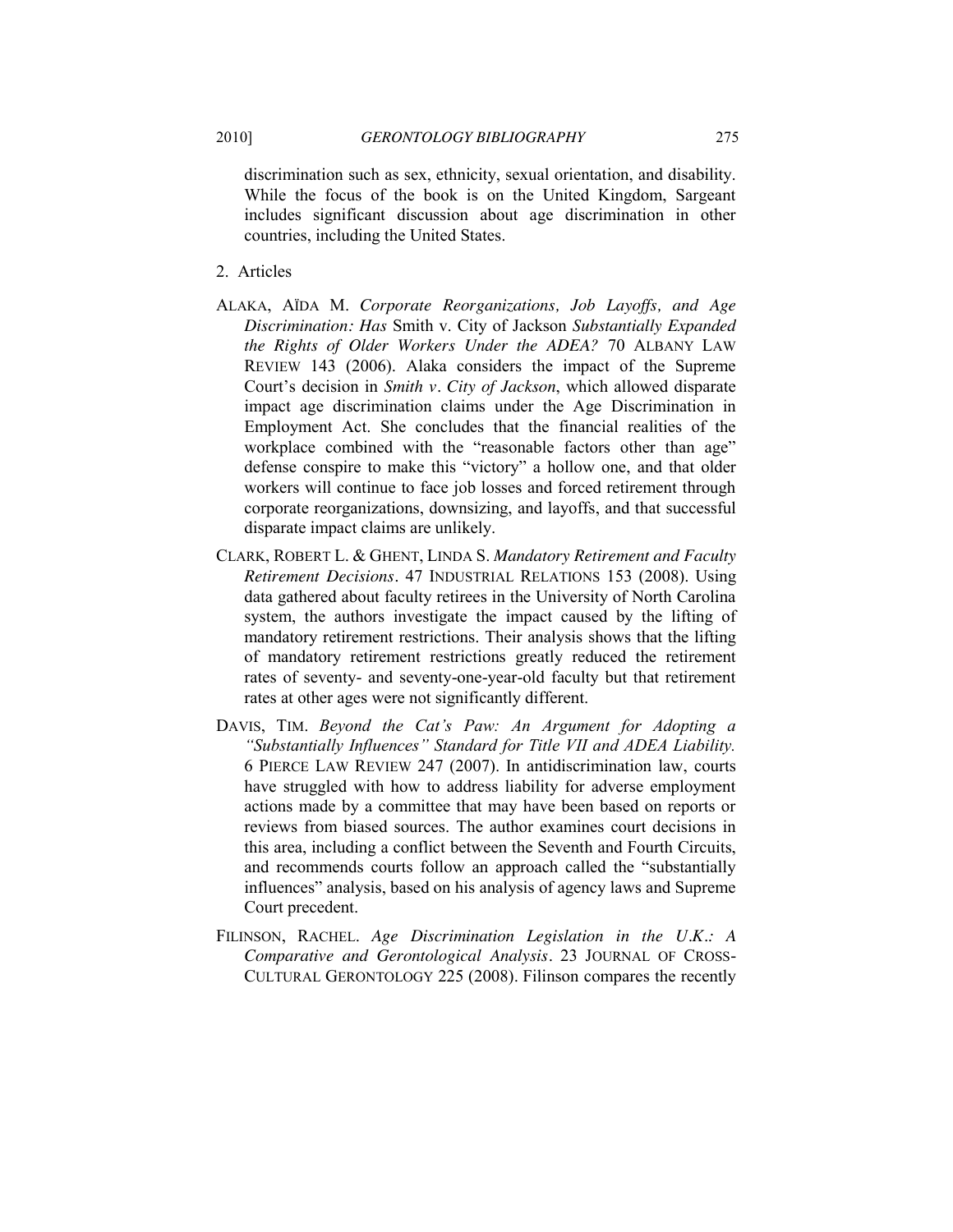enacted regulations against age discrimination in the United Kingdom to laws in the United States, Canada, and Australia. She concludes that the new British laws allow too many exceptions and are substantially weaker than the laws of other countries. She speculates that the reason for this may be due to the fact that the regulations were passed because of European directives instead of local efforts to address problems with age discrimination.

- GROSSMAN, PAUL & OTHERS. "Lies, Damned Lies, and Statistics": How The Peter Principle *Warps Statistical Analysis of Age Discrimination Claims.* 22 LABOR LAWYER 251 (2007). Companies frequently conduct statistical reviews of the adverse impact of major personnel decisions for those groups protected by antidiscrimination laws. Unlike the categories of gender, race, and national origin, these statistical reviews always show an adverse impact on older workers. The authors argue that this statistical result is simply a reflection of the reality that older workers perform less well on the job due to declining abilities, outdated skills, lower motivation and mobility, and the "Peter Principle," whereby workers are promoted to the highest level of their abilities. The authors urge courts to exclude statistical reviews showing an adverse impact on age as not probative of discriminatory intent.
- KACZOREK, MARY. "No Country for Old Men:" AARP v. EEOC and Age *Discrimination in Employer-Sponsored Retiree Health Benefits.* 26 LAW & INEQUALITY 435 (2008). In this student comment, Kaczorek criticizes a recent Third Circuit opinion, *AARP v. EEOC*, which upheld a federal regulation permitting employers to alter, reduce, or drop coverage for retirees who are eligible for Medicare while avoiding liability for age discrimination under the Age Discrimination in Employment Act. Kaczorek characterizes this decision as effectively repealing laws against age discrimination and calls on Congress to fix the problem by reforming the health care system.
- LAHEY, JOANNA. *State Age Protection Laws and the Age Discrimination in Employment Act.* 51 JOURNAL OF LAW & ECONOMICS 433 (2008). In this empirical study on the impact of age discrimination on the employment of older workers, Lahey concludes that the Age Discrimination in Employment Act has had a statistically significant adverse impact on the employment of older workers which is the opposite intent of the law. The author speculates that firms may be avoiding the litigation costs of age discrimination claims by hiring fewer older workers because claims based on age discrimination are harder to prove at the hiring stage.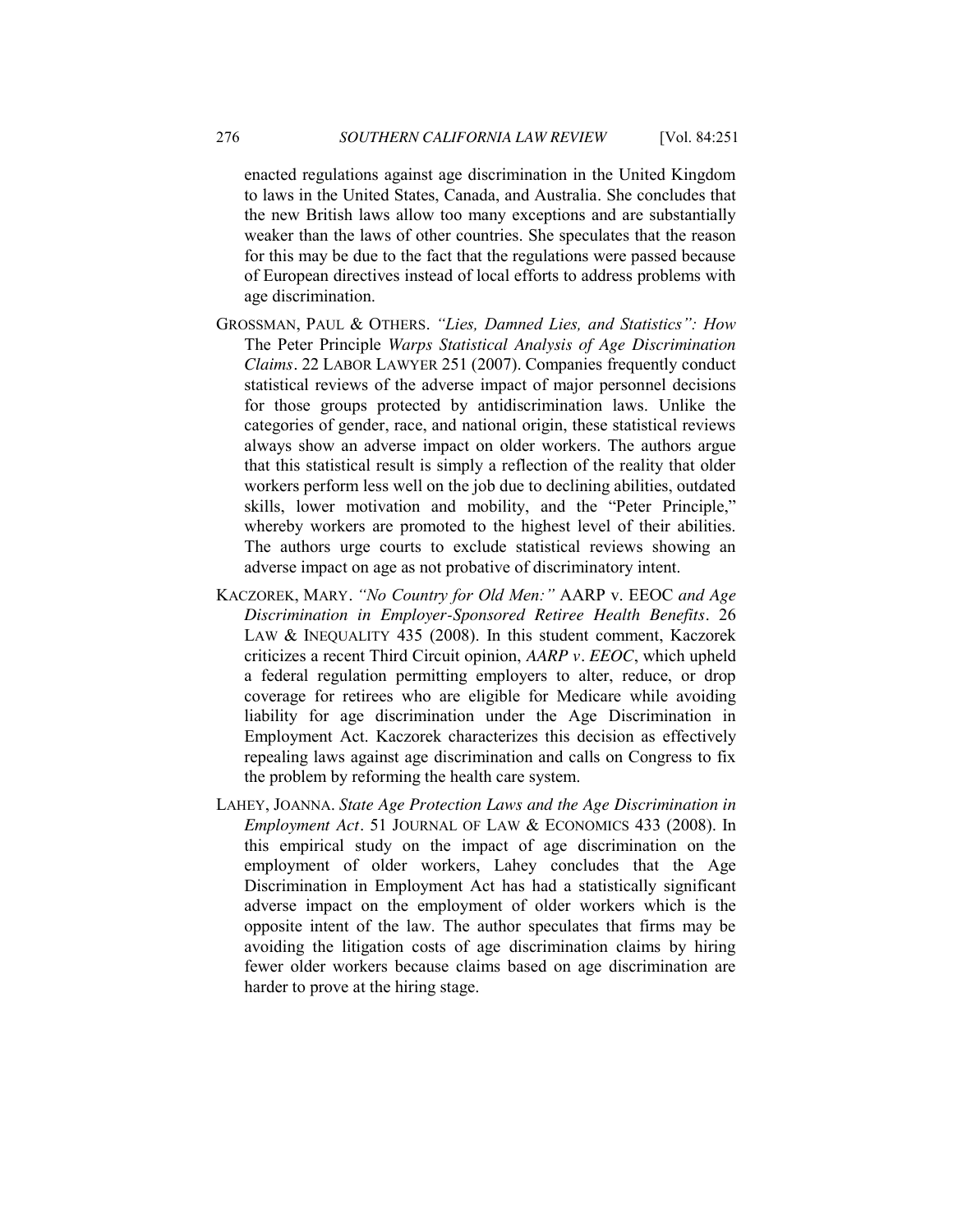- MORGESON, FREDERICK P. & OTHERS. *Review of Research on Age Discrimination in the Employment Interview.* 22 JOURNAL OF BUSINESS & PSYCHOLOGY 223 (2008). In this review article, the authors looked at twenty-one field and laboratory studies on age discrimination during the employment interview published since the Age Discrimination in Employment Act took effect. Their review of the literature indicates that while negative stereotypes about age do exist, factors other than age are usually present to explain the variance in evaluations during the interview process. They conclude that there is little evidence of age discrimination during the employment interview that cannot be explained by the existence of other factors. This was true in both the field and laboratory studies they reviewed. Due to the small number of field studies in their review, however, they recognize the need for more research in this area.
- MYERS, MICHAEL J. *Wal-Mart, Shopko Cart Gathering: A Case for* Smith v. City of Jackson *ADEA Disparate Impact?* 8 MARQUETTE ELDER'S ADVISOR 91 (2006). In 2005, Wal-Mart made headlines when an internal memorandum was leaked discussing how Wal-Mart might be able to reduce its health care costs by adding a physical component, such as cart gathering, to all jobs. Myers evaluates how this requirement might hold up under the disparate impact analysis recently allowed by the Supreme Court in *Smith v. City of Jackson*. He concludes that the policy would likely fail because its primary purpose is to dissuade unhealthy people from applying for the job, thus resulting in a "disproportionate and discriminatory impact" on older workers.
- SPERINO, SANDRA F. *The Sky Remains Intact: Why Allowing Subgroup Evidence is Consistent with the Age Discrimination in Employment Act.* 90 MARQUETTE LAW REVIEW 227 (2006). Sperino looks at recent decisions that have refused to allow evidence of a disparate impact on age-based subgroups within the over-forty protected class. She argues that these decisions are incorrect interpretations of the statutory language, are not supported by the legislative history, contradict the goal of the legislation to prohibit age discrimination, and are inconsistent with Supreme Court decisions in this area.
- WILKINS, DAVID B. *Partner, Shmartner!:* EEOC v. Sidley Austin Brown & Wood*.* 120 HARVARD LAW REVIEW 1264 (2007). Wilkins considers the implications of Judge Posner's opinion in *EEOC v. Sidley Austin Brown & Wood* on the culture of large law firms and the legal profession in general. The decision held that a group of older partners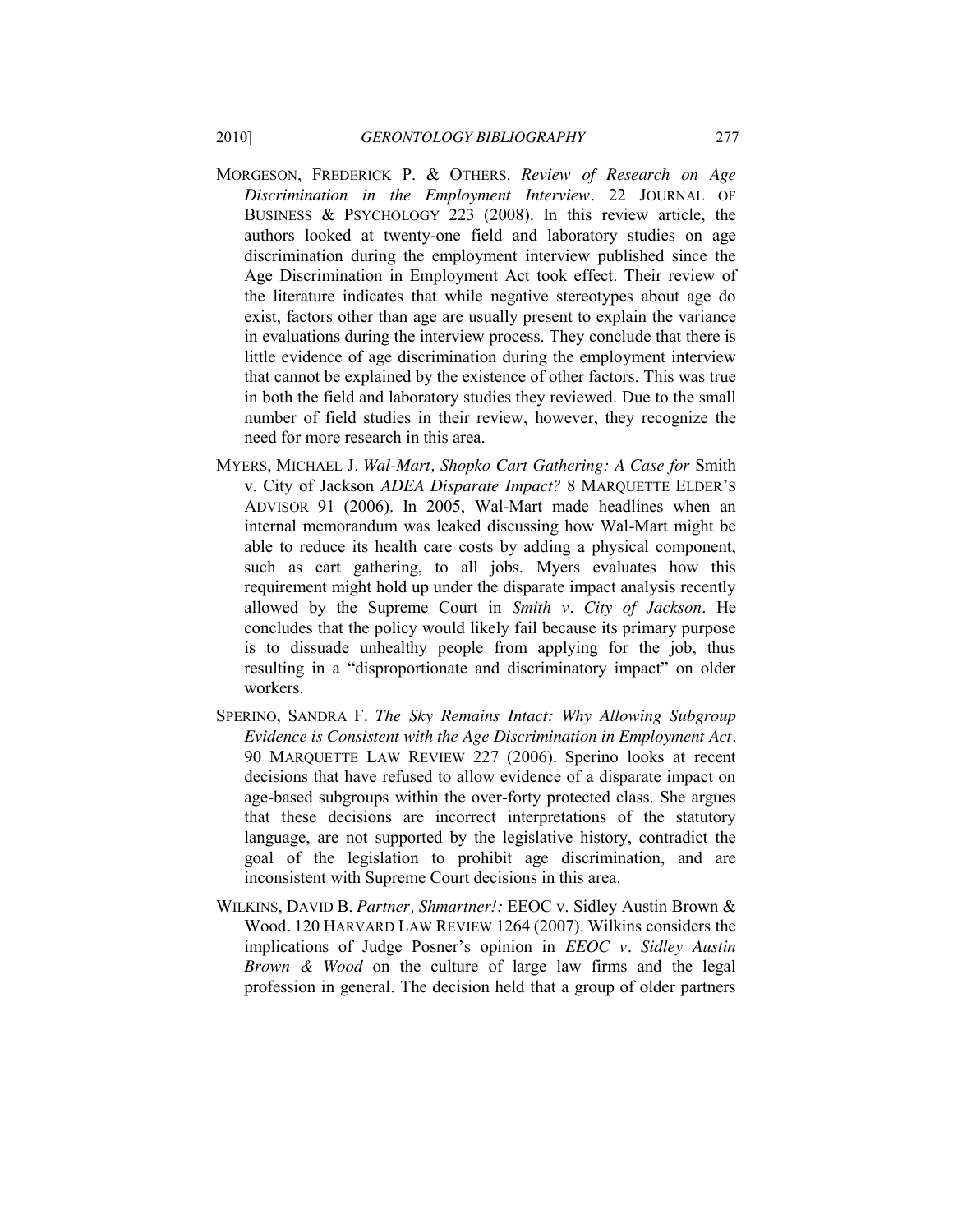who had been delegated to nonequity status and had sued the firm for age discrimination seemed to be more like employees rather than partners and remanded the case to the district court for a determination of their employment status. Wilkins believes Posner's decision hits at the heart of the legal profession's professional identity and that if law firms continue to focus only on money and the bottom line, they risk becoming simple for-profit business enterprises.

WOOD, GEOFFREY & OTHERS. *Age Discrimination and Working Life: Perspectives and Contestations—A Review of the Contemporary Literature.* 10 INTERNATIONAL JOURNAL OF MANAGEMENT REVIEWS 425 (2008). This review article from a British academic business journal identifies and discusses three main categories of research in the area of age discrimination in the workplace. These categories are the "causes and consequences" of age discrimination from a theoretical perspective, the "nature and extent" of age discrimination using empirical methods, and the "effects" of governmental policies to address age discrimination. The authors note that the studies agree that age discrimination exists and is widespread, but what may be causing it is unclear and governmental policies to address the problem have had limited effects.

#### V. HEALTH CARE

#### A. GENERAL WORKS / MISCELLANY

#### <span id="page-27-2"></span><span id="page-27-1"></span><span id="page-27-0"></span>1. Book

- GOINS, R. TURNER & KROUT, JOHN A., EDS. SERVICE DELIVERY TO RURAL OLDER ADULTS: RESEARCH, POLICY, AND PRACTICE. New York: Springer Publishing Company, 2006. This book addresses many modern challenges that older rural residents and their communities encounter in obtaining and providing health care. Each chapter discusses a vital issue concerning rural health care and provides commentary and in-depth analyses of key components of rural systems. Areas covered include health and nutrition, rural hospitals, changes in Medicare, care giving, housing, and transportation.
- <span id="page-27-3"></span>2. Articles
- ANGELARI, MARGUERITE. *Access to Health Care for Elderly Immigrants.* 17 ANNALS OF HEALTH LAW 279 (2008). Angelari contends that the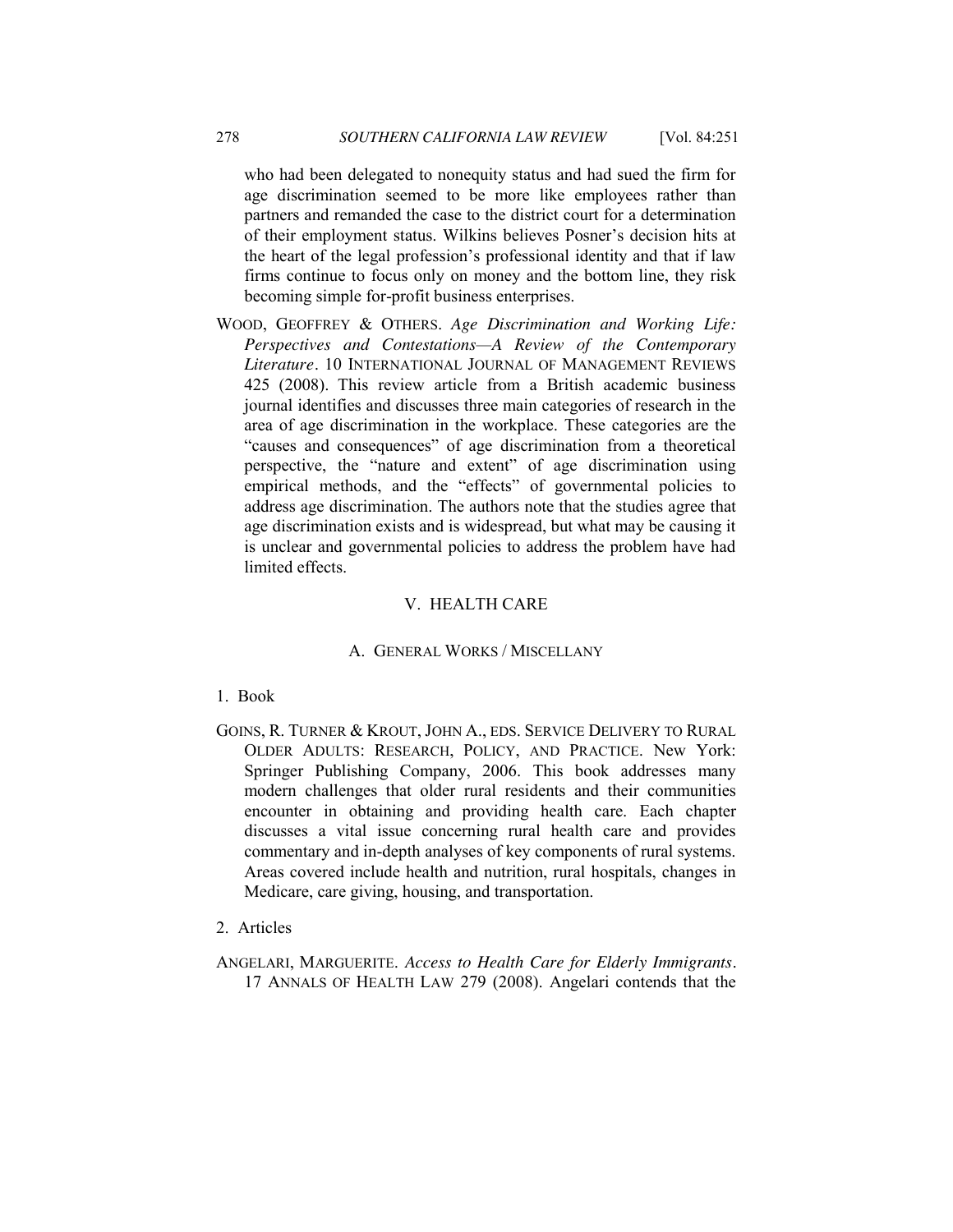impending increase in the elderly population will present challenges for Medicare, Medicaid, and the country's entire health care system. She argues that the United States' current approach of restricting immigrant access to federal health care programs for the elderly is unfair. She recommends that comprehensive immigration reform legislation continue to protect immigrants who have made substantial contributions to Medicare and also exempt legal immigrants from penalties for past misuse of a Social Security number in order to obtain employment.

- BOLING, PETER A. & PARSONS, PAMELA. *A Research and Policy Agenda for Transitions from Nursing Homes to Home.* 26(4) HOME HEALTH CARE SERVICES QUARTERLY 121 (2007). Despite the fact that over one million adults return from nursing homes to the community every year, limited information exists about the process and outcomes of such transitions. The authors outline a research agenda for studying this important topic. They observe that the postacute care payment reform required by the Deficit Reduction Act is aligned with the Centers for Medicare and Medicaid Services' plan for postacute care reform; these policies, along with other undertakings, may help to improve the quality of health transitions in the future.
- MILLER, EDWARD A. & WEISSERT, WILLIAM G. *Geography Still Dictates Rx Coverage for Many Near-Poor Seniors and Disabled Persons.* 19(1) JOURNAL OF AGING & SOCIAL POLICY 77 (2007). Miller and Weissert observe that although the Medicare Prescription Drug, Improvement, and Modernization Act of 2003 is a federal law, the way in which states choose to implement it leaves a great disparity in the amount of pharmaceutical coverage elderly and disabled persons receive. The article addresses the role that state policies play in furthering this continued inequity. Due to the inequalities inherent in federalism, it is unclear how the elderly and disabled in most states will fare if they have to rely on pharmaceutical assistance from their state governments.
- MULLAN, FITZHUGH & OTHERS. *Aging, Primary Care, and Self-Sufficiency: Health Care Workforce Challenges Ahead*. 36 JOURNAL OF LAW MEDICINE & ETHICS 703 (2008). Mullan and his colleagues analyze the impending issues that will arise as the baby boomers age. They foresee a looming crisis as the number of America's aged increases, while the number of primary care providers decreases. Options for addressing this issue include avoiding overspecialization for health care professionals, using federal educational funds to target minority professionals and underserved areas, prioritizing geriatrics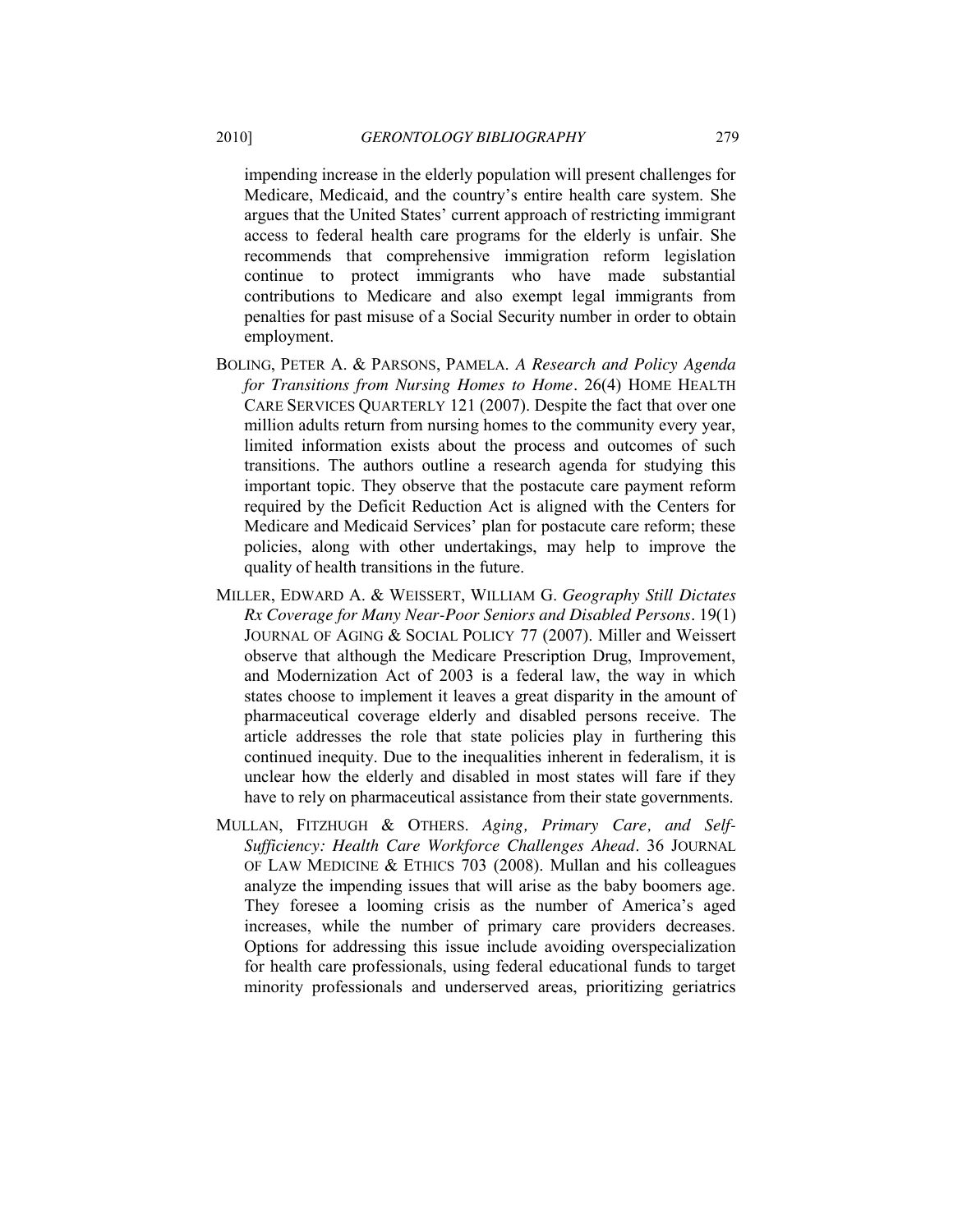practice, investing in health workforce data collections and analysis, and focusing national policy on domestic answers to workforce problems.

SMITH, DIANE L. *Disparities in Healthcare Access for Older Adults with Disabilities.* 24 TOPICS IN GERIATRIC REHABILITATION 192 (2008). Medicare legislation and the Americans with Disabilities Act of 1990 ("ADA") attempt to ensure access to health care and medical services for older adults. Nevertheless, barriers remain for many proposed recipients, including those with disabilities. Smith examines trends across a ten-year period to assess the potential impact of legislation such as Medicare and the ADA. She concludes that policies must be evaluated and then redesigned or replaced to better address these issues.

#### B. LONG-TERM CARE / NURSING HOMES

- <span id="page-29-1"></span><span id="page-29-0"></span>1. Articles
- BROWN, LISA M. & OTHERS. *A Comparative Study of Laws, Rules, Codes and Other Influences on Nursing Homes' Disaster Preparedness in the Gulf Coast States.* 25 BEHAVIORAL SCIENCES & THE LAW 655 (2007). The deaths of seventy nursing home residents in connection with Hurricanes Katrina and Rita exposed many issues related to inadequate policies and planning. The authors contend that the deaths might have been avoided if proper laws, policies, and guidelines had been in effect prior to the hurricanes. Brown and her colleagues analyze federal and state laws concerning disaster preparedness, focusing on nursing homes in particular, and recommend several improvements.
- CARLSON, ERIC M. *Disability Discrimination in Long-Term Care: Using the Fair Housing Act to Prevent Illegal Screening in Admissions to Nursing Homes and Assisted Living Facilities.* 21 NOTRE DAME JOURNAL OF LAW, ETHICS & PUBLIC POLICY 363 (2007). Carlson reveals that nursing homes frequently deny admission not because a potential resident has a medical condition that the facility cannot adequately treat, but because doing so would be expensive. Such screening might be curtailed by enforcement of the Fair Housing Act's no-inquiry section, which forbids questions about an applicant's handicaps. Although nursing homes have some legitimate interest in an applicant's health, discrimination could be reduced if the no-inquiry rule were applied.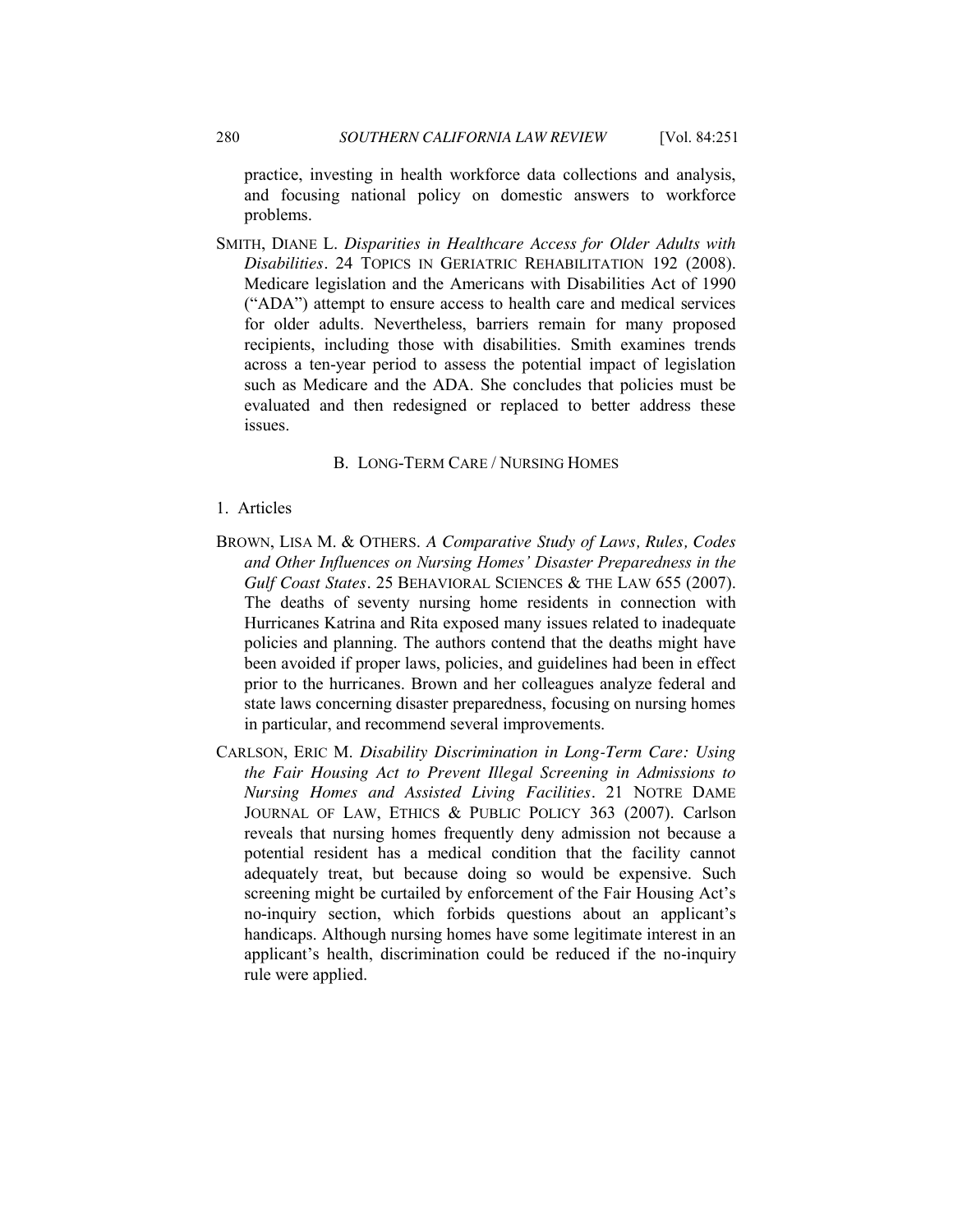- CARLSON, ERIC M. Protecting Rights or Waiving Them? Why "Negotiated *Risk‖ Should Be Removed from Assisted Living Law.* 10 JOURNAL OF HEALTH CARE LAW & POLICY 287 (2007). This article examines the term "negotiated risk" as it applies in assisted living. The author explains that negotiated risk agreements were originally intended to allow assisted living facilities to care for frail residents for a longer period of time; now, however, they are being refashioned as a method for protecting residents' decisionmaking rights. This transformation has resulted in confused public policy and state laws. Carlson recommends that the term "negotiated risk" be discontinued because protection of residents' decisionmaking rights can be accomplished through proper care planning procedures.
- KELLY, CHRISTOPHER M. & OTHERS. *Nursing Home Deficiencies: An Exploratory Study of Interstate Variations in Regulatory Activity.* 20 JOURNAL OF AGING & SOCIAL POLICY 398 (2008). The authors report their study of interstate differences in nursing home regulatory activity. The study ascertained predictors of the amount and severity of nursing home deficiency and found that the volume of deficiency remained constant across states from 2000 to 2004, while severity saw a notable decrease. The authors conclude that various issues were related to both the amount and severity of deficiencies in each state, and when a national standard for nursing home performance is determined, significant conclusions may be drawn from deficiency patterns in individual states.
- KONETZKA, R. TAMARA & OTHERS. *Medicare Payment Changes and Nursing Home Quality: Effects on Long-Stay Residents.* 6 INTERNATIONAL JOURNAL OF HEALTH CARE FINANCE & ECONOMICS 173 (2006). The Balanced Budget Act of 1997 significantly altered the form of payment for Medicare services in skilled nursing facilities while simultaneously decreasing the overall level of funding. Konetzka and her colleagues observe that because facilities blend multiple revenue streams to cover costs for all residents, private-pay and Medicare margins may be used to subsidize lower Medicaid margins. The authors thus found a relationship between the change in Medicare policies and shifts in resident-level quality.
- LOCKHART, CHARLES & GILES-SIMS, JEAN. *Cross-State Variation in Conceptions of Quality of Nursing Facility Long-Term Care for the Elderly.* 19(4) JOURNAL OF AGING & SOCIAL POLICY 1 (2007). In this article, Lockhart and Giles-Sims investigate to what extent variables accounting for cross-state differences in the generosity of other public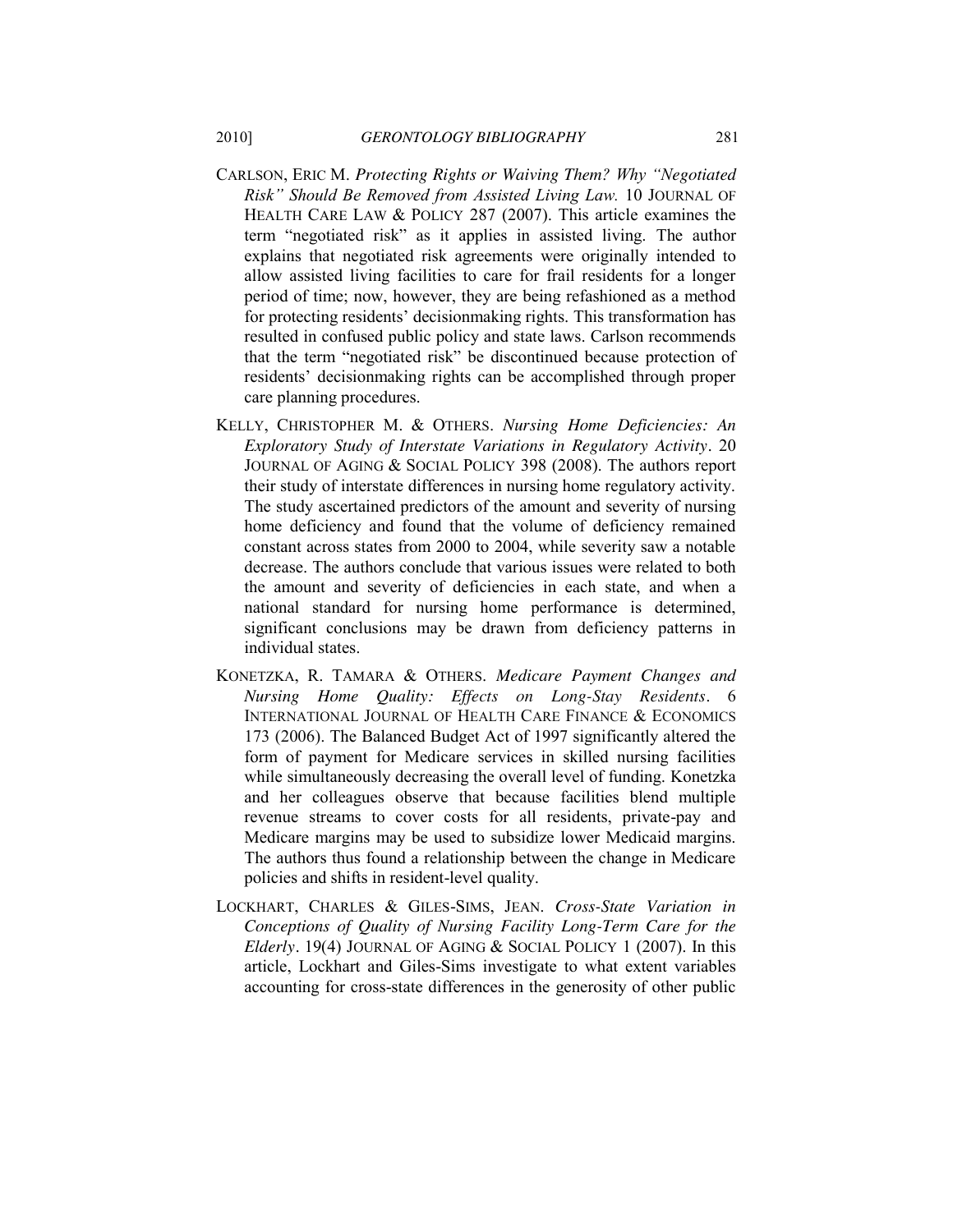assistance programs also explain the level of funds allocated for longterm nursing facility care. They then discuss the effect that the level of resources committed for these programs has on the quality of state nursing facility services. Despite some surprising findings, the authors conclude that increased resources do enhance the quality of nursing facility services and improve residents' quality of life.

- MILLER, EDWARD A. & MOR, VINCENT. *Balancing Regulatory Controls and Incentives: Toward Smarter and More Transparent Oversight in Long-Term Care*. 33 JOURNAL OF HEALTH POLITICS, POLICY & LAW 249 (2008). Miller and Mor state that despite its flaws, oversight of long-term care is a legitimate and necessary endeavor, but it needs to be reformed. The aftermath of Hurricane Katrina provides an example in which improved oversight could have helped nursing home residents. The authors suggest that inspectors need to identify performance issues, while quality-improvement organizations should help design solutions to the problems.
- PYNOOS, JON & OTHERS. *Aging in Place, Housing, and the Law.* 16 ELDER LAW JOURNAL 77 (2008). Pynoos observes that "aging in place"—the desire of older people to stay in their own homes and communities despite infirmities—is a growing aspect of public policy. In *Olmstead v. L.C.*, the Supreme Court required states to make communityintegrated support programs more widely available, but multiple factors continue to hinder the aging-in-place movement. Pynoos argues that new policies are needed to help modify existing housing, mandate the creation of housing based on principles of universal design, and provide a wider range of housing types.
- SMITH, DAVID B. & OTHERS. *Racial Disparities in Access to Long-Term Care: The Illusive Pursuit of Equity*. 33 JOURNAL OF HEALTH POLITICS, POLICY & LAW 861 (2008). The authors observe that when Medicaid was implemented, nursing homes were initially exempted from civil rights enforcement. Complete information by race about nursing-home care has recently become available through a mandatory resident assessment system. Analyzing this data, the authors reveal that African Americans' use of nursing homes was higher than that of Caucasians in 2000. They suggest several reasons for this but conclude that a high degree of segregation and differences in the quality of nursing homes used by African Americans remains.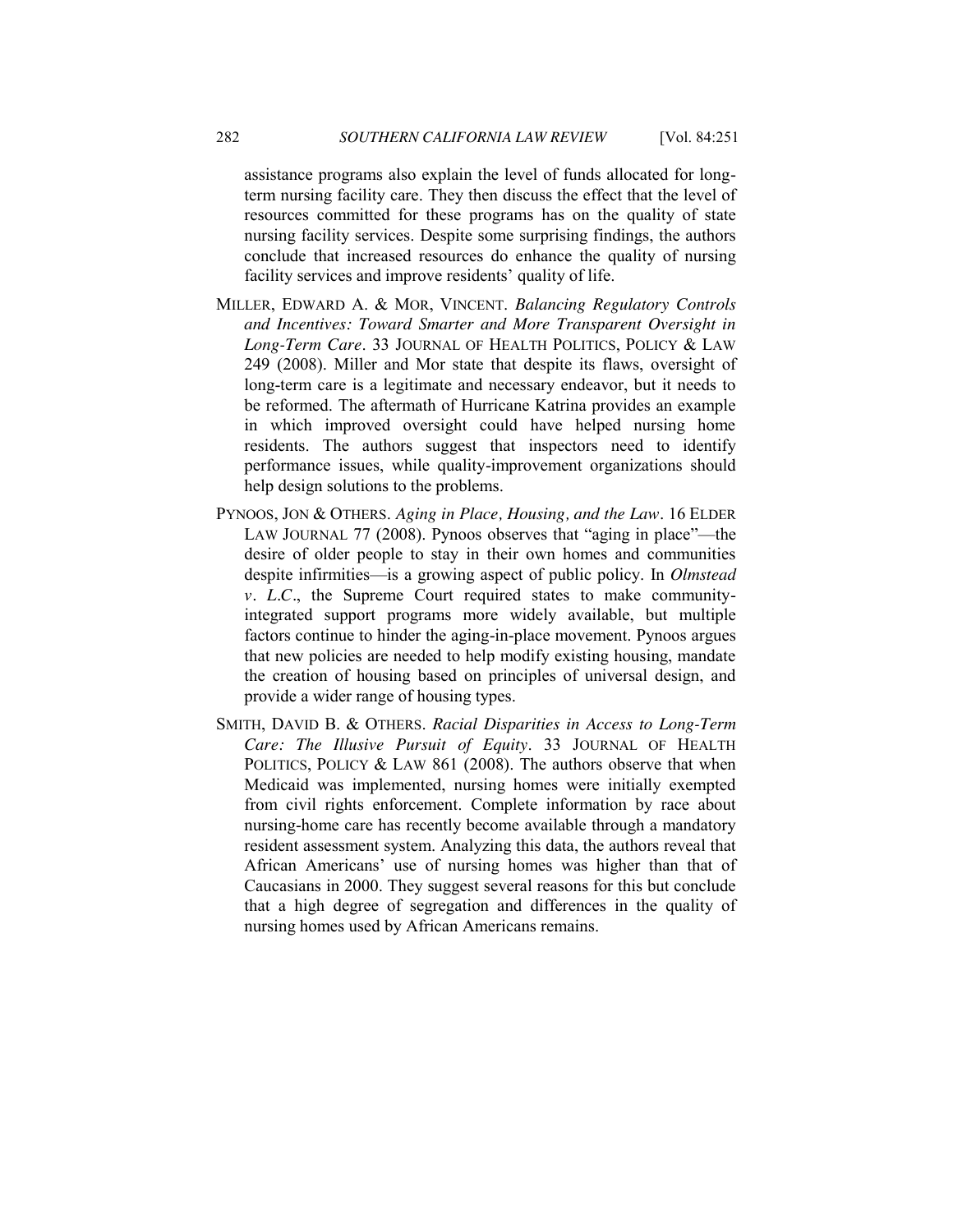- STEVENSON, DAVID G. *Is a Public Reporting Approach Appropriate for Nursing Home Care?* 31 JOURNAL OF HEALTH POLITICS, POLICY & LAW 773 (2006). Stevenson identifies several challenges that nursing home public reporting must overcome to be successful. By evaluating the information reported on the Nursing Home Compare website, he finds that the effect of public reporting has been minimal thus far. He concludes that it is unclear whether the minimal reporting effect is specific to that website or whether it is part of the broader need to use quality information to stimulate improvements in the nursing home care sector.
- STEVENSON, DAVID G. & OTHERS. *Medicare Part D and the Nursing Home Setting.* 48 GERONTOLOGIST 432 (2008). The authors examine how the introduction of Medicare Part D is changing the operations of long-term care pharmacies and nursing homes and how those changes affect nursing home residents. They find that Part D has significantly altered the manner in which nursing homes may use prescription drugs, and nursing home providers and long-term care pharmacies have had trouble adjusting to the change. Although the stakeholders will eventually acquire more familiarity with the program, the authors' interviews reveal a range of long-term issues that policymakers will need to address.
- UTTERBACK, JAMES E. *Substituting an Iron Fist for the Invisible Hand: The False Claims Act and Nursing Home Quality of Care—A Legal and Economic Perspective.* 10 QUINNIPIAC HEALTH LAW JOURNAL 113 (2007). The author asserts that the False Claims Act is not the best tool with which to remedy substandard care in nursing homes. He examines several economic factors and concludes that courts should limit the applicability of the Act to cases involving gross negligence. Otherwise, ordinary malpractice claims will become federalized, regulatory agency discretion will be undermined, and the punitive nature of the Act will direct funds away from patient care without actually benefiting the affected residents.
- ZHANG, NING JACKIE & OTHERS. *Has the Medicare Prospective Payment System Led to Increased Nursing Home Efficiency?* 43 HEALTH SERVICES RESEARCH 1043 (2008). This article analyzes the effects of the Medicare prospective payment system on efficiency in skilled nursing homes. The authors conclude that although various organizational and market factors also played significant roles, the Medicare policy changes negatively affected efficiency. Some factors contributing to lower efficiency, however, contribute to higher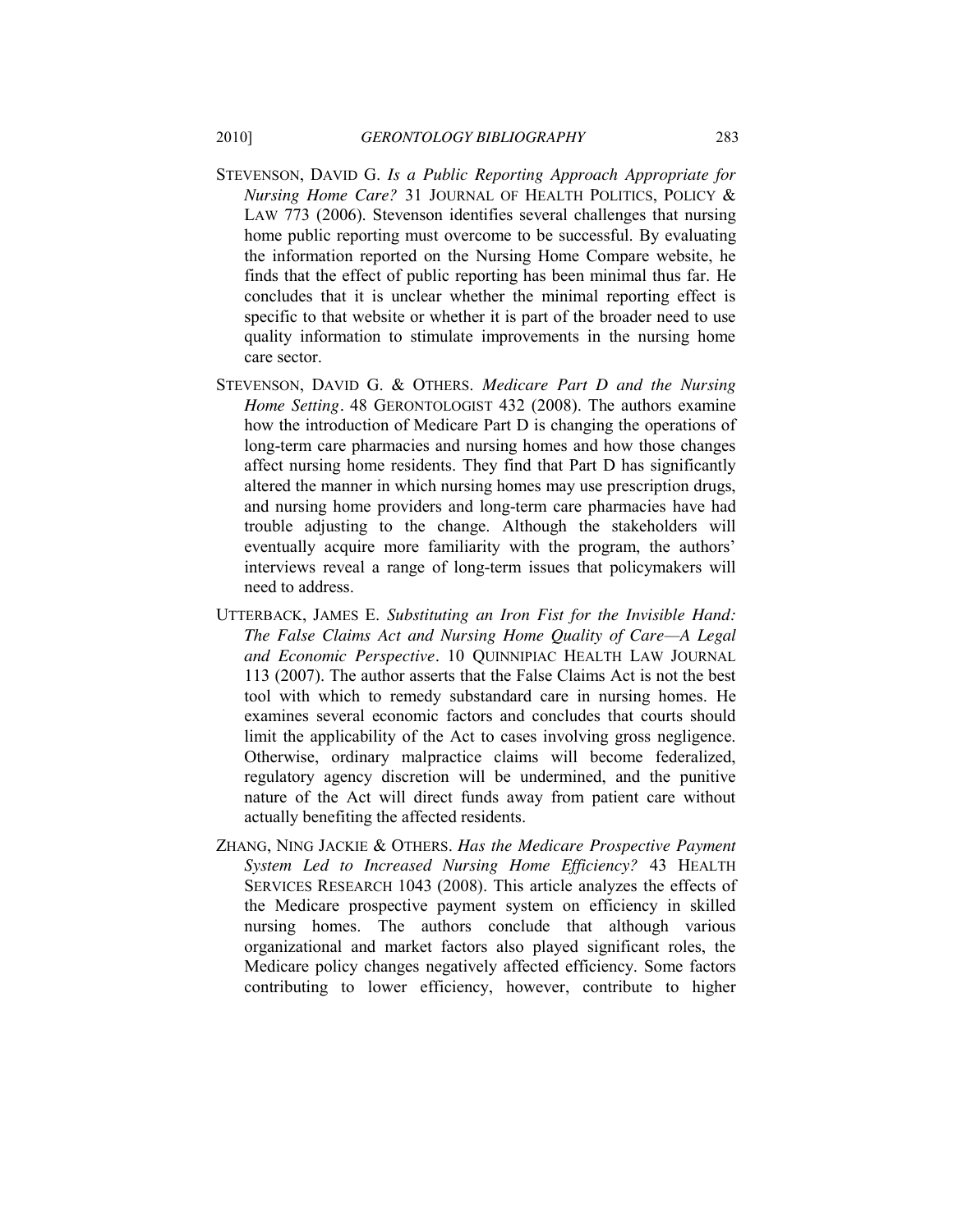efficiency when adjusted for quality, indicating that increased efficiency can occur at the expense of quality.

## <span id="page-33-0"></span>C. MEDICAID ESTATE PLANNING / FINANCING LONG-TERM HEALTH CARE

#### <span id="page-33-1"></span>1. Books

- FROLIK, LAWRENCE A. RESIDENCE OPTIONS FOR OLDER AND DISABLED CLIENTS. Chicago, IL: American Bar Association, 2008. This book presents a thorough explanation of various types of housing available to older and disabled individuals. After presenting an overview of housing needs for the aging and disabled, Frolik examines each type, beginning with relatively independent settings, continuing with intermediate options, and ending with a detailed discussion of medically assisted accommodations. In addition to providing an explanation of the various types of residences, Frolik also discusses the positive and negative aspects of each.
- GLECKMAN, HOWARD. MEDICAID AND LONG-TERM CARE: HOW WILL RISING COSTS AFFECT SERVICES FOR AN AGING POPULATION? Chestnut Hill, MA: Center for Retirement Research at Boston College, 2007. The author explores trends in Medicaid spending on long-term care and discusses the effects that increased costs will have on the aging population and on taxpayers. Gleckman then discusses the relationship between Medicaid and state spending and evaluates policymakers' current efforts to curb Medicaid spending. He concludes that none of the options has had any substantial effect on spending, nor are any of these attempts likely to significantly reduce future costs.
- <span id="page-33-2"></span>2. Articles
- BELIAN, JULIA. *State Implementation of the Optional Provisions of the Deficit Reduction Act.* 9 MARQUETTE ELDER'S ADVISOR 63 (2007). Medicaid law has two types of federal policies—states must provide certain benefits, and they may provide additional optional benefits, as permitted by federal law. A third component of Medicaid law is the waiver process, which permits a state to receive federal reimbursement even if it does not conform to federal standards. The author discusses these processes and concludes that although passage of the Deficit Reduction Act has not made the system more complex, the new options available to states do alter the system in important ways.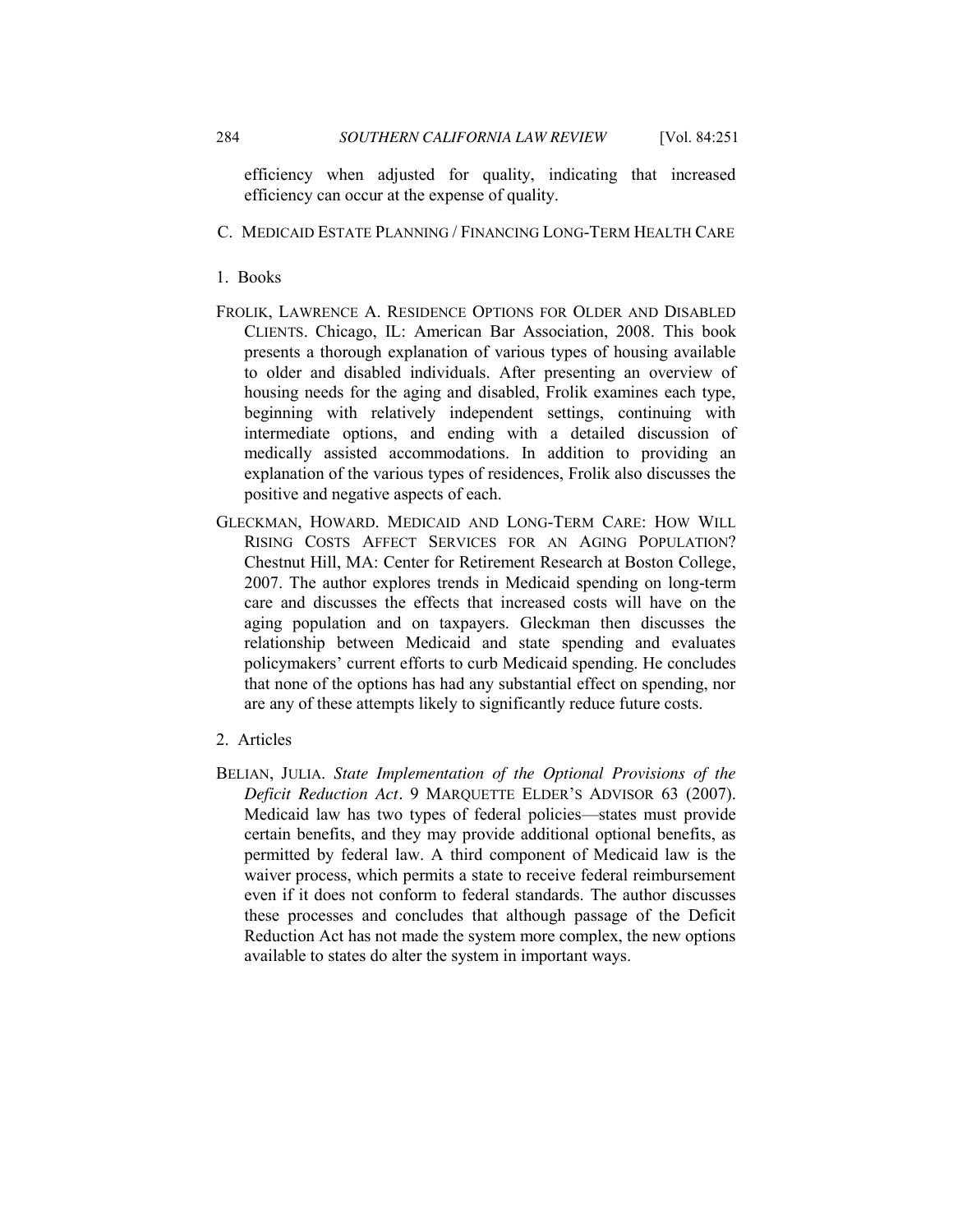- DAYTON, KIM. *Reality Check: The DRA's Impact on Seniors with Disabilities and Their Caregivers.* 9 MARQUETTE ELDER'S ADVISOR 13 (2007). Dayton contends that the \$6.3 billion the Deficit Reduction Act ("DRA") is projected to save is a trifle in the grand scheme of the federal health care budget. Even if the Act reduces federal expenditures for health care, those savings will be at the expense of the nation's most vulnerable elders; in addition, they worsen Medicaid's tendency to impose late-life burdens on women. The author concludes that because no immediate Medicaid "crisis" stems from long-term care spending on the elderly, Congress should repeal the DRA and create long-term care financing that distributes costs in a more equitable manner.
- FROLIK, LAWRENCE A. *An Essay on the Need for Subsidized, Mandatory Long-Term Care Insurance*. 21 NOTRE DAME JOURNAL OF LAW ETHICS & PUBLIC POLICY 517 (2007). Frolik observes that many unknown factors exist with regard to long-term care, such as who will need it in the future and for how long, what type of care will be required, and even what the precise definition of long-term care is. As such, the only options to plan for such uncertainties today are to selfinsure or purchase long-term care insurance. After examining the two options, the author concludes that the answer is to compel the public to "save" for the possible need for long-term care through mandatory long-term care insurance.
- GRABOWSKI, DAVID C. & OTHERS. *Medicaid Nursing Home Payment and the Role of Provider Taxes*. 65 MEDICAL CARE RESEARCH & REVIEW 514 (2008). In light of state budget shortfalls and the repeal of the Boren Amendment, legislators have deemed state Medicaid expenditures for nursing home care to be a potential target for payment cuts. Grabowski and his colleagues analyze this issue and conclude that aggregate inflation-adjusted Medicaid payment rates actually increased steadily through 2004. The growth can be partially explained by the nursing home provider taxes that many states have adopted. A recent proposal to cap these taxes, however, could cause a reduction in Medicaid payment rates for nursing home care.
- GRABOWSKI, DAVID C. *Medicare and Medicaid: Conflicting Incentives for Long-Term Care.* 85 THE MILBANK QUARTERLY 579 (2007). The existence of multiple payers in a health care context creates conflicting incentives for providers; dual Medicare-Medicaid eligibility is one such situation in which this conflict occurs. Grabowski analyzes the tension between Medicare and Medicaid over the coverage of acute and long-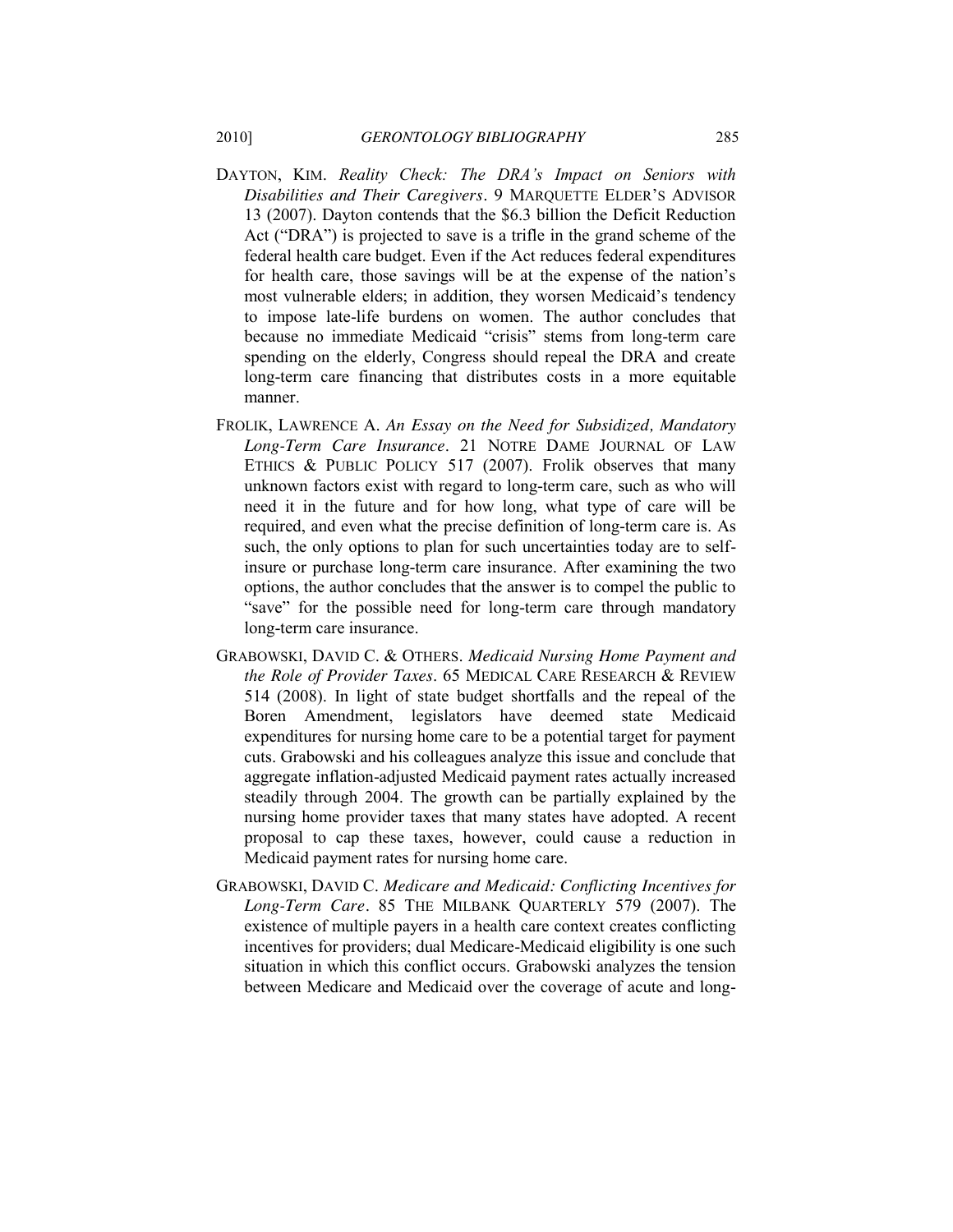term care services for individuals with dual eligibility. He discusses the lack of coordination between the two programs with relation both to cost sharing and to cost shifting within and across health care venues. Possible solutions include capitation, pay-for-performance, and "federalization," in which the federal government would cover Medicaid's costs for individuals with dual eligibility.

- HARRINGTON MEYER, MADONNA & ROSEAMELIA, CARRIE. *Emerging Issues for Older Couples: Protecting Income and Assets, Right to Intimacy, and End-of-Life Decisions.* 31 GENERATIONS 66 (Fall 2007). This article analyzes long-term care issues for older couples, including those who are unmarried. The authors discuss several topics, including Medicaid impoverishment provisions, couples' rights to privacy, advance directives, and living wills. The authors conclude that despite the challenges current policies present to older couples, solutions are possible, especially if the United States takes an approach that expands independence and acknowledges unmarried couples.
- JENNINGS, CHRISTOPHER C. & DAWE, CHRISTOPHER J. *Long-Term Care: The Forgotten Health Care Challenge: Leading the Way to Broader Reform.* 17 STANFORD LAW & POLICY REVIEW 57 (2006). The authors state that the aging of the baby boomers will create health care expenses that will pressure lawmakers to act on long-term care. Today's environment is so polarized, however, that such action will fail unless it can be made attractive to both parties. The authors discuss three consensus positions from which an initiative might be framed, and they propose a new private-public collaboration that would integrate these positions and help stabilize America's retirement security system.
- KAPLAN, RICHARD L. *Honoring Our Parents: Applying the Biblical Imperative in the Context of Long-Term Care.* 21 NOTRE DAME JOURNAL OF LAW ETHICS & PUBLIC POLICY 493 (2007). Kaplan discusses the various arrangements that can constitute "long-term care" and explains how Medicare applies to them. He suggests that long-term care financing be restructured to recognize the difference between medically oriented services and those that are more residential and social in nature. In conclusion, he proposes that Medicare be reformed to cover the cost of nursing homes but that care in nonmedical settings remain a private obligation.
- KAPLAN, RICHARD L. *Retirement Planning's Greatest Gap: Funding Long-Term Care.* 11 LEWIS & CLARK LAW REVIEW 407 (2007). In this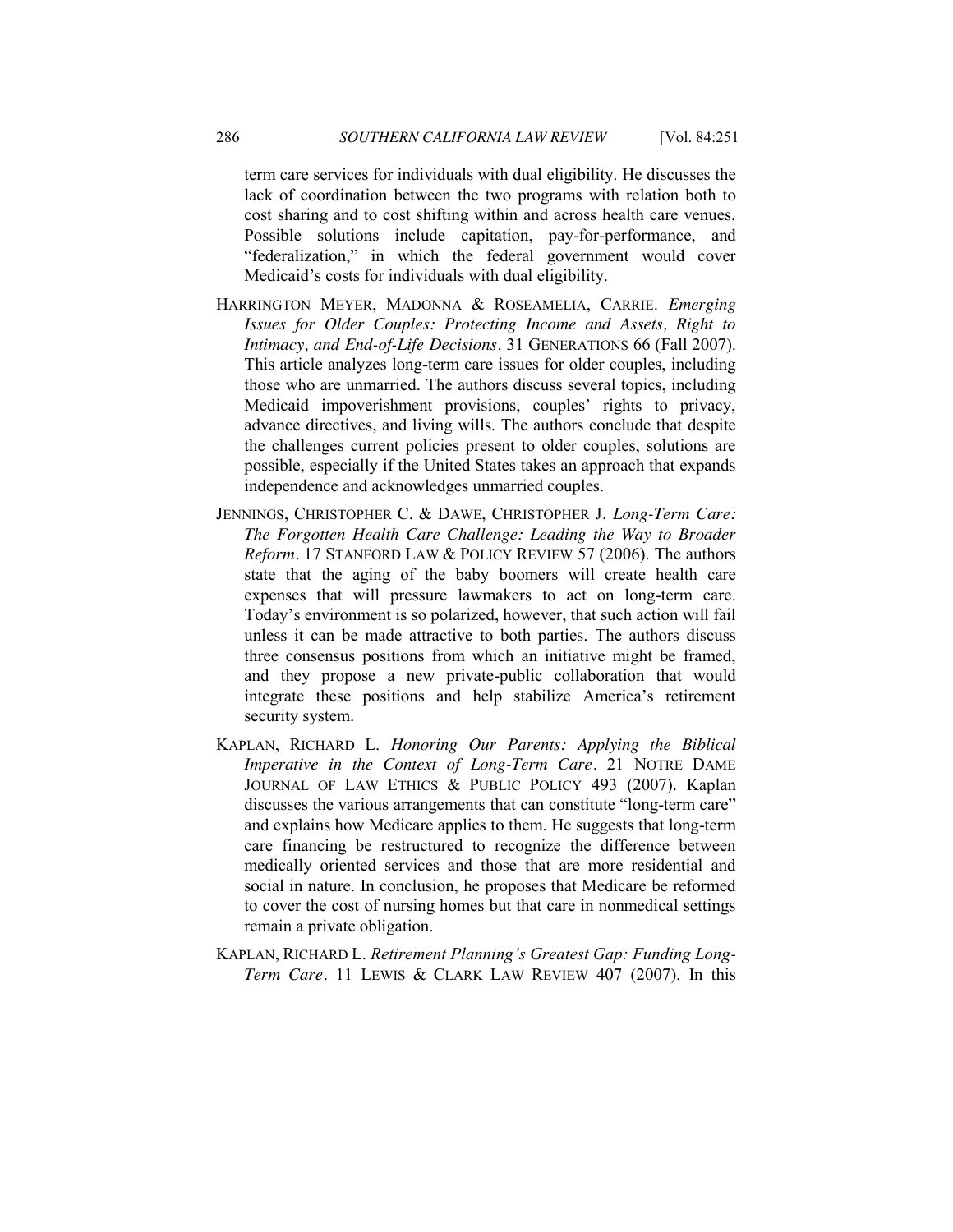article, Kaplan examines long-term care financing, which he describes as the most important missing component of retirement planning today. He analyzes the options currently available and explores the coverage for long-term care provided by the government and private insurance policies. He concludes that Americans must recognize the need for long-term care and plan appropriately; if long-term care insurance is to play a role in this planning, the government should promote its use.

- KAPP, MARSHALL B. *Medicaid Planning, Estate Recovery, and Alternatives for Long-Term Care Financing: Identifying the Ethical Issues.* 7 CARE MANAGEMENT JOURNALS 73 (2006). Due to the increasing costs of long-term care, individuals engage in planning to preserve as much of their assets as possible; meanwhile, the government tries to limit such planning and recover its expenses from the estates of the deceased. This article delineates some of the major ethical issues created by individual Medicaid planning and state efforts at estate recovery. The author concludes that neither of the current methods is satisfactory.
- KAPP, MARSHALL B. *Ninny Clients of the Nanny State? Selective Paternalism in Public Benefit Programs for Older Americans.* 6 GEORGETOWN JOURNAL OF LAW & PUBLIC POLICY 191 (2008). In this article, Kapp examines two inconsistent concepts of aging in America: older persons as adults who can participate in elements of their own publicly financed long-term care, versus older persons as incompetent "ninnies" who need paternalistic management of public health insurance and retirement benefits. He compares the two types of resulting benefit programs and concludes that paternalism is wellmeaning but misguided; a proper idea of aging would take a more consumer-directed approach to long-term care.
- MILLER, NANCY A. & OTHERS. *Strengthening Home and Community-Based Care Through Medicaid Waivers.* 18(1) JOURNAL OF AGING & SOCIAL POLICY 1 (2006). States increasingly provide communitybased long-term care through the Medicaid 1915c waiver program. The authors of this article thus set out to analyze state use of and spending for waivers. Their analysis determines that states with increased community-based care and reduced nursing home capacity tend to use waivers more than states in which these factors do not exist. Other factors that encourage growth of community-based care include the existence of applicable state and federal policies to address resource issues.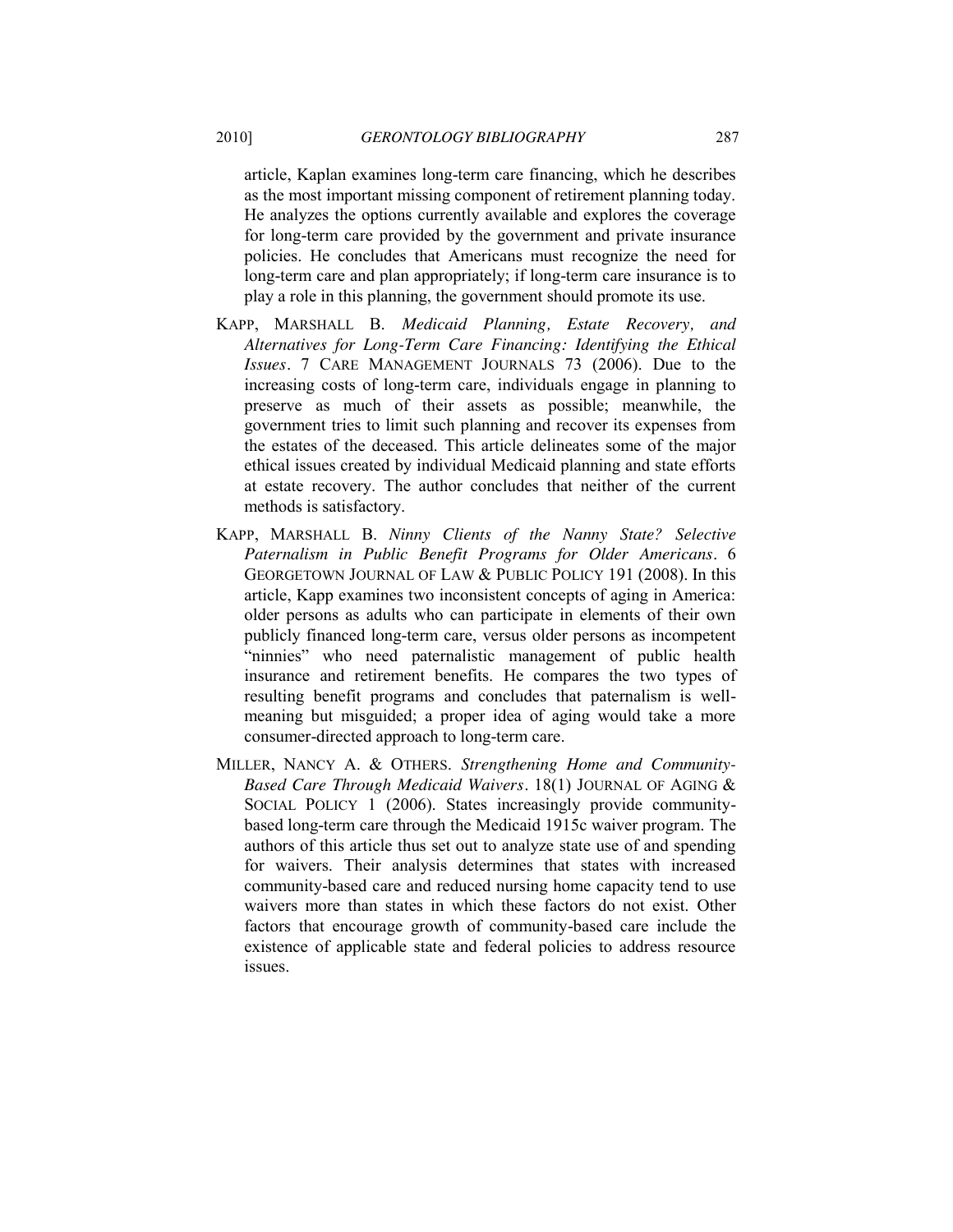- MOSES, STEPHEN A. *The Brave New World of Long-Term Care*. 21 NOTRE DAME JOURNAL OF LAW, ETHICS & PUBLIC POLICY 561 (2007). Moses begins by discussing the history of the current long-term care system, which he states is headed for financial collapse. He asserts that the solution is to focus Medicaid on the truly needy, and the remaining individuals will plan ahead to finance their own long-term care. He discusses steps that the Deficit Reduction Act has taken in this direction but states that public funding for long-term care is still excessive and must be reduced.
- O'BRIEN, ELLEN. *What is Wrong with the Long-Term Care Reforms in the Deficit Reduction Act of 2005?* 9 MARQUETTE ELDER'S ADVISOR 103 (2007). This article explores the provisions of the Deficit Reduction Act of 2005 ("DRA") that apply to Medicaid long-term care benefits for older adults. The DRA attempts to save federal funds by restricting eligibility for people who need assistance with the expenses of longterm care and by persuading older adults to purchase long-term care insurance. The author concludes that the DRA actually makes application and determination even more difficult than it already is.
- POLIVKA, LARRY. *Closing the Gap Between Knowledge and Practice in the U.S. Long-Term Care System.* 10 MARQUETTE ELDER'S ADVISOR 75 (2008). The aging of the baby boom generation is likely to make longterm care a growing concern for individuals as well as for policymakers. These trends will create an increasing demand for longterm care services that will significantly increase the financial pressure both on families and on the public sector. Some states have made progress in creating balanced long-term care systems by offering a wide variety of services; Polivka contends that this offers compelling evidence for the viability of policy initiatives in all states.
- WISENSALE, STEVEN K. *Commentary: What Role for the Family and Medical Leave Act in Long-Term Care Policy?* 18(3) JOURNAL OF AGING & SOCIAL POLICY 79 (2006). Wisensale observes that in an effort to provide paid leave to employees, twenty-three of twenty-eight states removed the elder care provision in new family and medical leave initiatives introduced between 2000 and 2003. He states that with the retirement of the baby boomers, informal family care will necessarily help defray costs of an expensive long-term care system. He concludes that in future policy reforms, leave should be paid, cover multiple generations, include more workers, and be adaptable to changing family structures.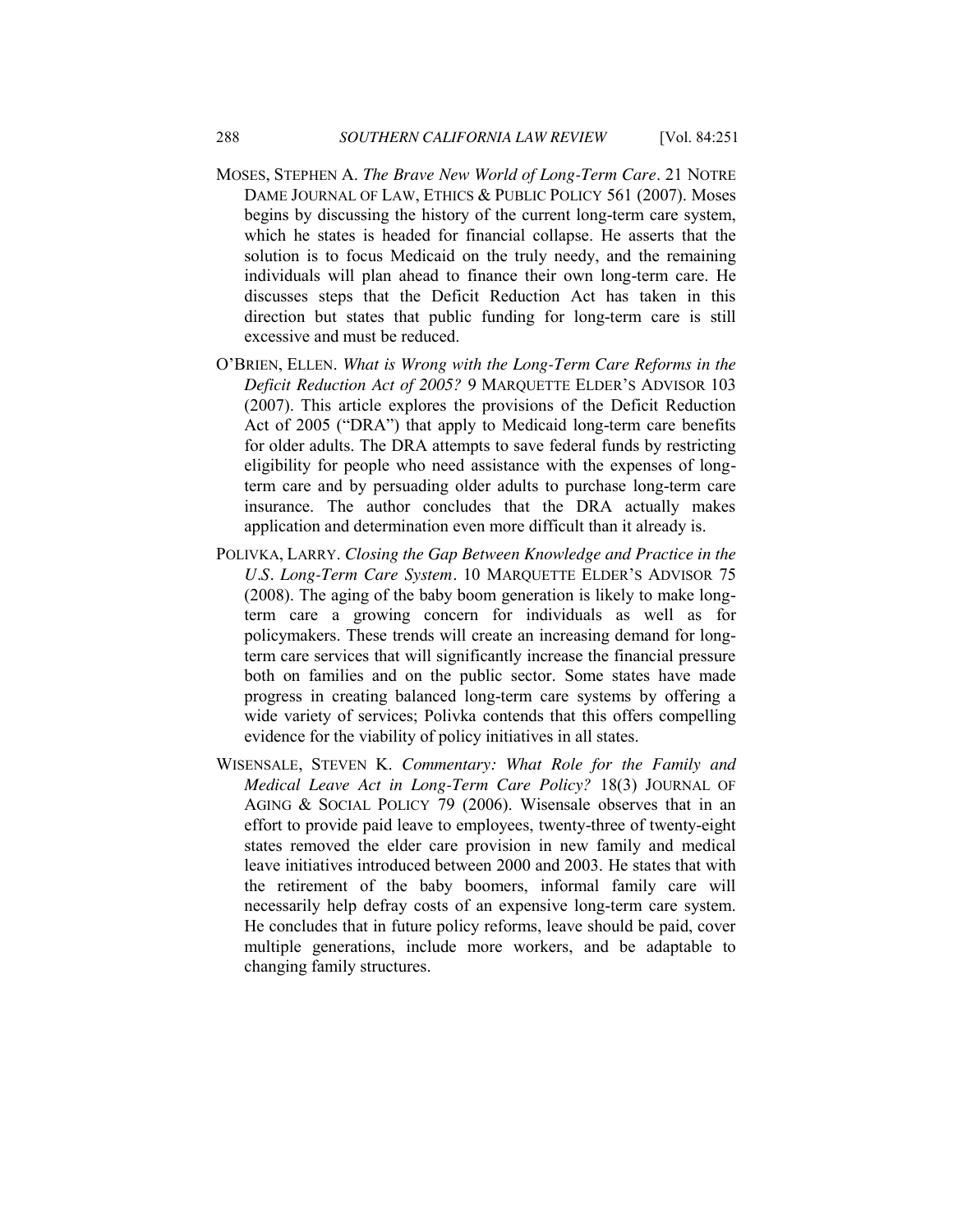#### D. MEDICARE

- 1. Books
- CASSEL, CHRISTINE K. MEDICARE MATTERS: WHAT GERIATRIC MEDICINE CAN TEACH AMERICAN HEALTH CARE: WITH A NEW PREFACE, 2007 ED. Berkeley, CA: University of California Press, 2007. Cassel evaluates the present condition and future outlook of Medicare and recommends a policy for financing and organizing the program. She also discusses how Medicare policy has affected the health of patients, and she advocates policy changes that could improve the health of beneficiaries in years to come. The 2007 edition is essentially identical to the 2005 but contains a new preface noting that since the 2005 edition was published, over 30 million people adopted Medicare Part D in a chaotic implementation of the program.
- GEYMAN, JOHN. SHREDDING THE SOCIAL CONTRACT: THE PRIVATIZATION OF MEDICARE. Monroe, ME: Common Courage Press, 2006. In this book, Geyman reviews the history of Medicare over the past thirty years and analyzes efforts to privatize it. He concludes that privatization is not the answer; private plans tend to restrict access, offer fewer choices, and provide fewer benefits despite their higher price. Geyman advocates a renewed commitment to the original vision of social insurance on which Medicare was based, including improved quality, reduced health disparities, greater coverage and access, and reduced costs.
- KASSNER, ENID & OTHERS. A BALANCING ACT: STATE LONG-TERM CARE REFORM. Washington, D.C.: AARP Public Policy Institute, 2008. Focusing on older people and adults with disabilities, the authors study the extent to which the states balance provisions of Medicaid-funded long-term care to persons in home-like settings versus individuals in institutions. They examine states' accomplishments under Medicaid law and study the effect of federal policies on the services that states provide. Medicaid allocates a disproportionately large share of funds for institutional services rather than home-based services, despite indications that older Americans prefer to age in place.
- MAYES, RICK & BERENSON, ROBERT A. MEDICARE PROSPECTIVE PAYMENT AND THE SHAPING OF U.S. HEALTH CARE. Baltimore, MD: The Johns Hopkins University Press, 2006. This book describes Medicare's Prospective Payment system, which the federal government introduced in 1983 to encourage more cost-efficient management of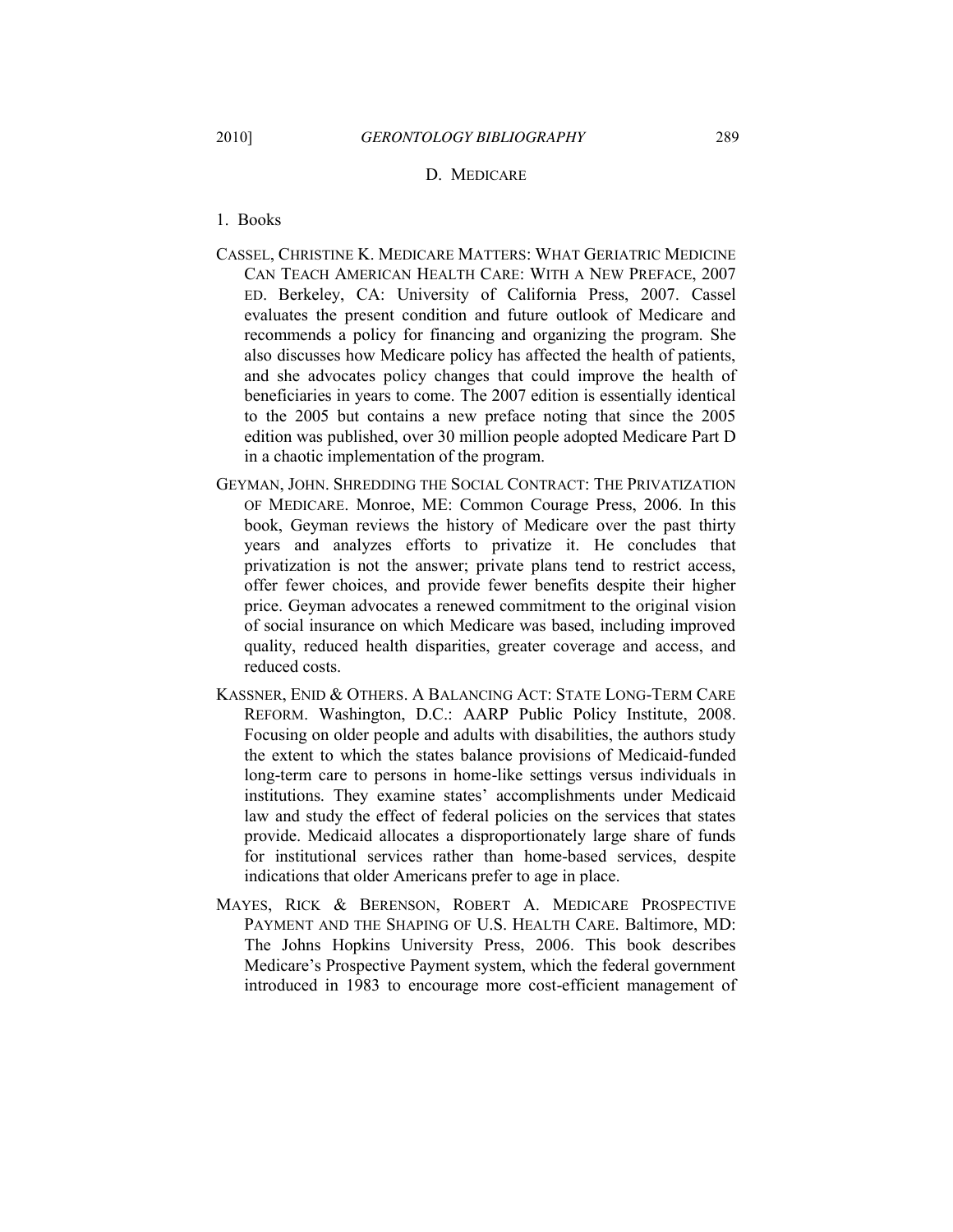medical care. The authors explain how this system helped shift power away from service providers and toward those who pay for the services, and they discuss the ensuing reaction of providers. They conclude by addressing problems with the Medicare Prescription Drug, Improvement, and Modernization Act of 2003 and by offering suggestions as to how policymakers might use the Medicare payment system to improve health care in the United States.

- MOON, MARILYN. MEDICARE: A POLICY PRIMER. Washington, D.C.: Urban Institute Press, 2006. In this book, Moon describes Medicare in detail and explains its outlook for the future. She also explains how the program functions in relation to the "big picture" of health care, other federal programs, and the U.S. economy. Moon contends that Medicare is neither failed nor unsustainable, but she does suggest improvements in the areas of efficiency, broader access, and equitable financing.
- PELTZ, MARLENE C., ED. MEDICARE AND MEDICAID: CRITICAL ISSUES AND DEVELOPMENTS. New York: Nova Science Publishers, 2007. This book analyzes contemporary issues relating to Medicare and Medicaid. With chapters contributed by various authors, it discusses current and pending federal laws in light of their effects on Medicare and Medicaid. It also addresses implications for the U.S. budget and suggests approaches that the federal government could take to improve the programs. Specific topics covered include Medicaid citizenship documentation, skilled nursing facility payments, Medicaid cost sharing, federal drug price negotiation, and managed care.
- 2. Articles
- BERENSON, ROBERT A. & GOLDSTEIN, MELISSA M. *Will Medicare Wither on the Vine? How Congress Has Advantaged Medicare Advantage— And What's a Level Playing Field Anyway?* 1 SAINT LOUIS UNIVERSITY JOURNAL OF HEALTH LAW & POLICY 5 (2007). Berenson and Goldstein explore reasons that Medicare Advantage private health plans might be in a more favorable position than traditional Medicare. Although most attention has focused on overpayments, the authors address other issues such as benefits flexibility, the plans' marketing opportunities and practices, and the exclusive advantages of private fee-for-service plans. They conclude, however, that the most effective action Congress could take now would still be to reduce or abolish the current overpayments.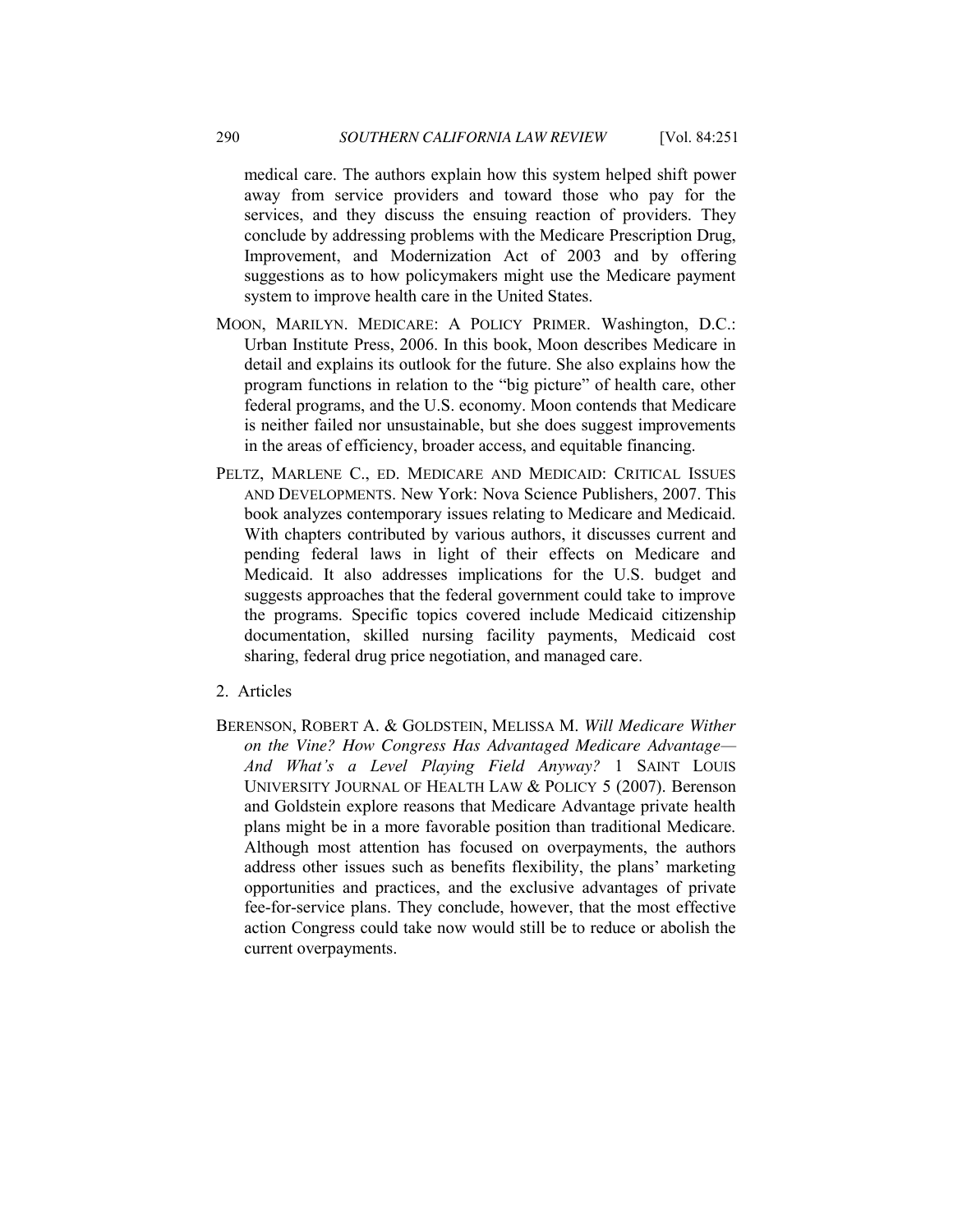- CANCELOSI, SUSAN E. *Unlocking the Truth: Evaluating 2008 Election Issues for Elderly Minorities as a Key to Understanding Medicare Reform.* 10 BERKELEY JOURNAL OF AFRICAN-AMERICAN LAW & POLICY 226 (2008). Cancelosi begins by outlining the current Medicare system, focusing on government-managed areas and recently-added private components. She then discusses the 2008 presidential candidates' Medicare reform proposals, calling attention to their fragmented approaches. Finally, she analyzes the proposals that have particular consequences for elderly minorities and concludes that narrowly focused reforms jeopardize the entire system because of potential outcomes that the proposals fail to consider.
- CANNON, MICHAEL F. *Pay-For-Performance: Is Medicare a Good Candidate?* 7 YALE JOURNAL OF HEALTH POLICY, LAW & ETHICS 1 (2007). As a typical third-party purchaser of health care, Medicare normally pays health care providers based on the volume and intensity of the services provided, rather than on quality or value. Cannon analyzes the challenges of designing a system that would allow thirdparty payers to compensate providers based on high-quality care, especially in light of the current dearth of research on the economics of such a program. After discussing potential pitfalls, he suggests ways to give older beneficiaries the advantages of payment for performance while minimizing their risk.
- CHANNICK, SUSAN A. *The Medicare Prescription Drug, Improvement, and Modernization Act of 2003: Will It Be Good Medicine for U.S. Health Policy?* 14 ELDER LAW JOURNAL 237 (2006). The Medicare Prescription Drug, Improvement, and Modernization Act of 2003 ("MMA") instituted coverage of outpatient prescription drugs. Channick argues that although the MMA may appear to be a legislative commitment to social insurance, it actually undermines progress toward universal health coverage. Because it is expensive and tends to shift costs from the public sector onto private individuals—especially the elderly—Channick concludes that the MMA might bring the nation one step closer to demolishing its already weak health care system.
- FIELD, ROBERT I. & STEFANACCI, RICHARD G. *Beyond Drug Coverage: The Cumulative Effect of Privatization Reforms in the Medicare Modernization Act.* 1 SAINT LOUIS UNIVERSITY JOURNAL OF HEALTH LAW & POLICY 207 (2007). The Medicare Prescription Drug, Improvement, and Modernization Act of 2003 uses private plans to provide outpatient prescription drug coverage to beneficiaries. It has created a significant role for the private sector within Medicare that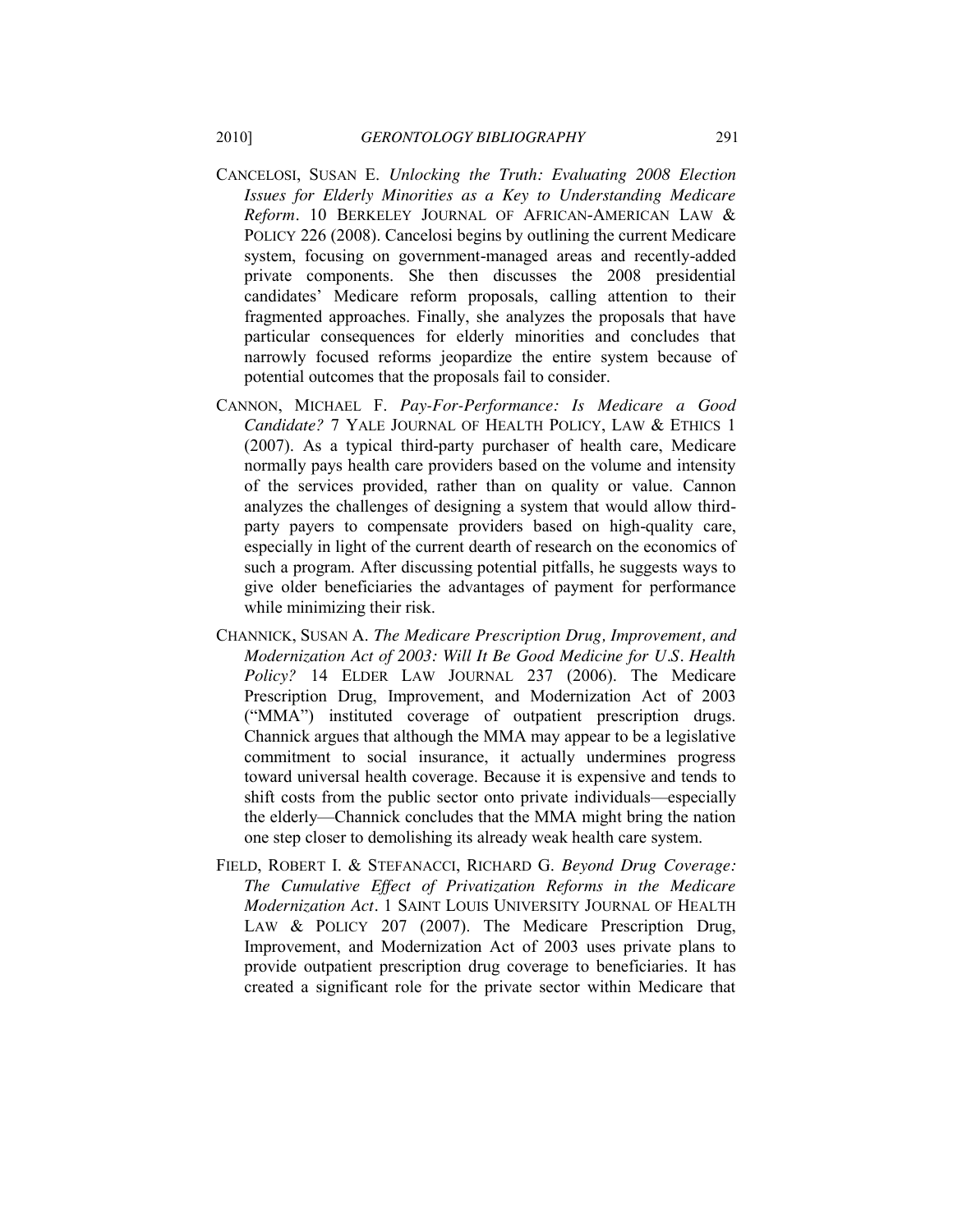previously never existed. This and other changes implemented by the MMA could ultimately influence a sea change in the way beneficiaries view the role of private plans in Medicare. The authors argue that this effect may have a major impact on attempts to privatize traditional Medicare.

- HALPERIN, ALISSA E. & OTHERS. *Medicare Advantage Special Needs*  Plans for "Institutionalized Individuals": What Advantage to *Enrollment?* 1 SAINT LOUIS UNIVERSITY JOURNAL OF HEALTH LAW & POLICY 175 (2007). This article discusses the Medicare Advantage Special Needs Plan ("SNP"), one of the lesser-known programs created by the Medicare Prescription Drug, Improvement, and Modernization Act of 2003. Such plans are established to enroll "special needs" populations, such as those who are institutionalized. The authors analyze the SNPs for long-term care and conclude that although they appear to have potential, they actually will need significant structuring and regulation to ensure they meet beneficiaries' needs.
- JOST, TIMOTHY S. *Medicare: What Are the Real Problems? What Contribution Can Law Make to Real Solutions?* 1 SAINT LOUIS UNIVERSITY JOURNAL OF HEALTH LAW & POLICY 45 (2007). The author states that although Medicare functions well on many levels, it presents several problems, such as coverage gaps, high cost sharing, problematic payment methods, and a potentially unsustainable funding system. He examines these issues and concludes that Medicare's longterm survival will require increased tax funding, cost controls, and greater beneficiary care. He suggests possible changes in Medicare law that could provide these improvements.
- MCBRIDE, TIMOTHY D. *Medicare Advantage: What Are We Trying to Achieve Anyway?* 1 SAINT LOUIS UNIVERSITY JOURNAL OF HEALTH LAW & POLICY 405 (2008). At first glance, the Medicare Advantage plans that the Medicare Prescription Drug, Improvement, and Modernization Act of 2003 created appear to be flourishing. They have achieved the goals of the legislators who created them—to expand beneficiaries' available options and to allow Medicare to use techniques that have helped the private sector control costs while expanding service choices. McBride, however, questions the real purpose of Medicare Advantage; he analyzes what he says are additional goals of the program and evaluates their success.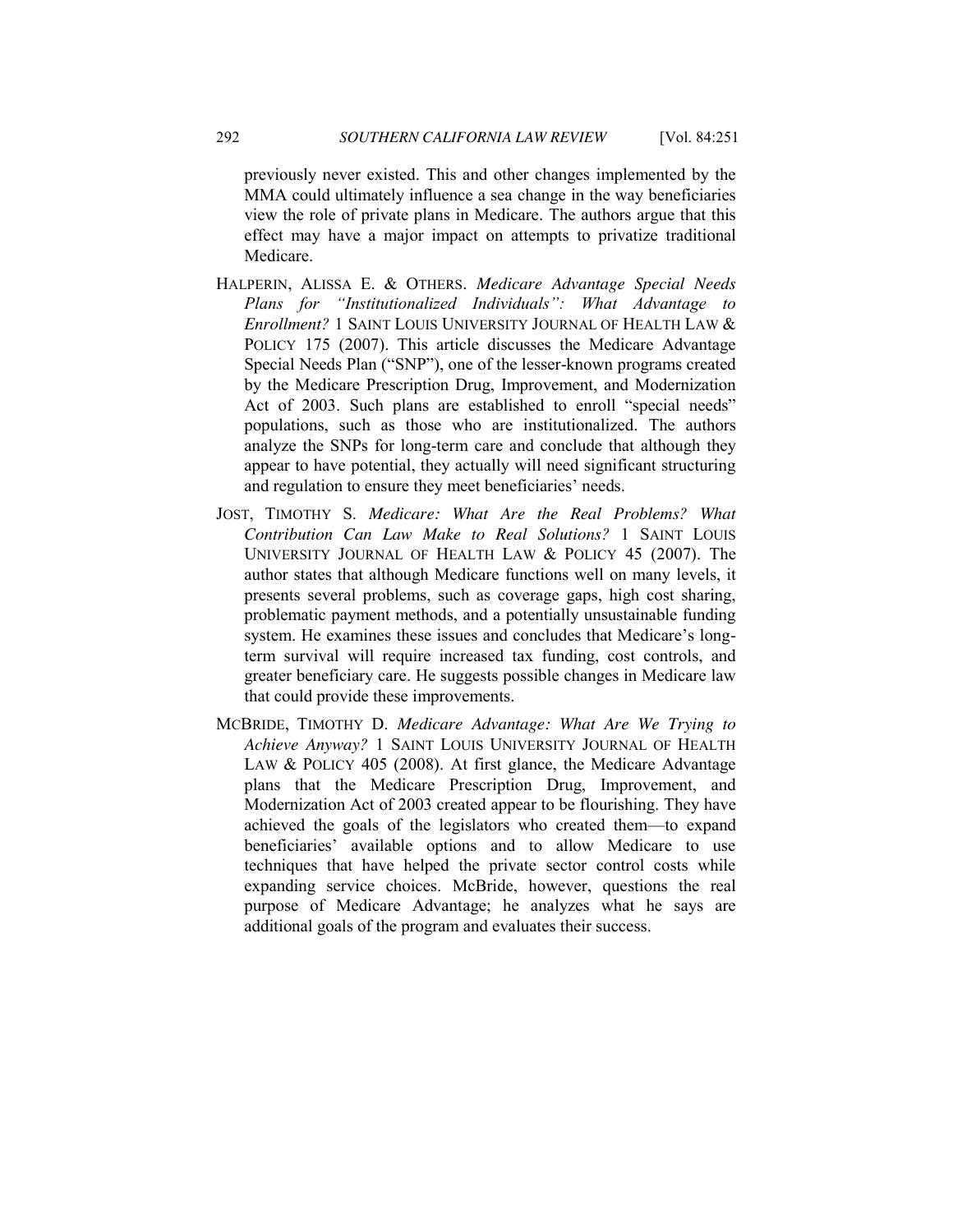- MARMOR, THEODORE R. & MASHAW, JERRY L. *Understanding Social Insurance: Fairness, Affordability, and the "Modernization" of Social Security and Medicare.* 25 HEALTH AFFAIRS W114 (2006). The authors state that for more than two decades, Americans have been asked to believe that Social Security and Medicare are unwise, unsustainable, and in need of major reform. Marmor and Mashaw argue that critics of these programs are incorrect about the facts and may not even understand the concept of social insurance. Reforms to these programs must be based not on shifting risk back onto individuals and families, but on the economic, social, and political logic of social insurance.
- PRATT, DAVID. *The New Medicare Part D Prescription Drug Benefit.* 17 ALBANY LAW JOURNAL OF SCIENCE & TECHNOLOGY 337 (2007). This article assesses the prescription drug benefit of the Medicare Prescription Drug, Improvement, and Modernization Act of 2003 with regard to several of its goals. The author concludes that the prescription benefit is faring reasonably well, but more progress needs to be made. Specifically, he argues that coverage must improve, choices for elders—many of whom suffer from some form of incapacity—should be simplified, and insurers' profit margins should be reduced.
- PRICE, JACK. *The Narrow Passage to Medicare Reimbursement: Where Commercialization Barriers Meet Patients' Rights.* 14 TEXAS WESLEYAN LAW REVIEW 93 (2007). Price addresses several questions that center on the issue of whether state-of-the-art medical devices and procedures will continue to be available to the general population. He discusses Medicare's controversial handling of new technologies, which prevents the commercialization of many promising mechanisms. Price concludes that in order to reverse this trend, legislators and manufacturers must work to improve system-wide access to the best health care products.
- REILLY, KAREN E. & OTHERS. *The Centers for Medicare and Medicaid Services' Nursing Home Case-Mix and Quality Demonstration.* 19(1) JOURNAL OF AGING & SOCIAL POLICY 61 (2007). Federal, state, and local governments have been trying to improve the quality of care of skilled nursing facility ("SNF") residents for many years. Prospective reimbursement policies have created incentives for providers to admit Medicare residents under more equitable payment rates, but controversy over access, quality, and reimbursement remains. This article addresses appropriate reimbursement methods by providing the first complete accounting of the Nursing Home Case Mix and Quality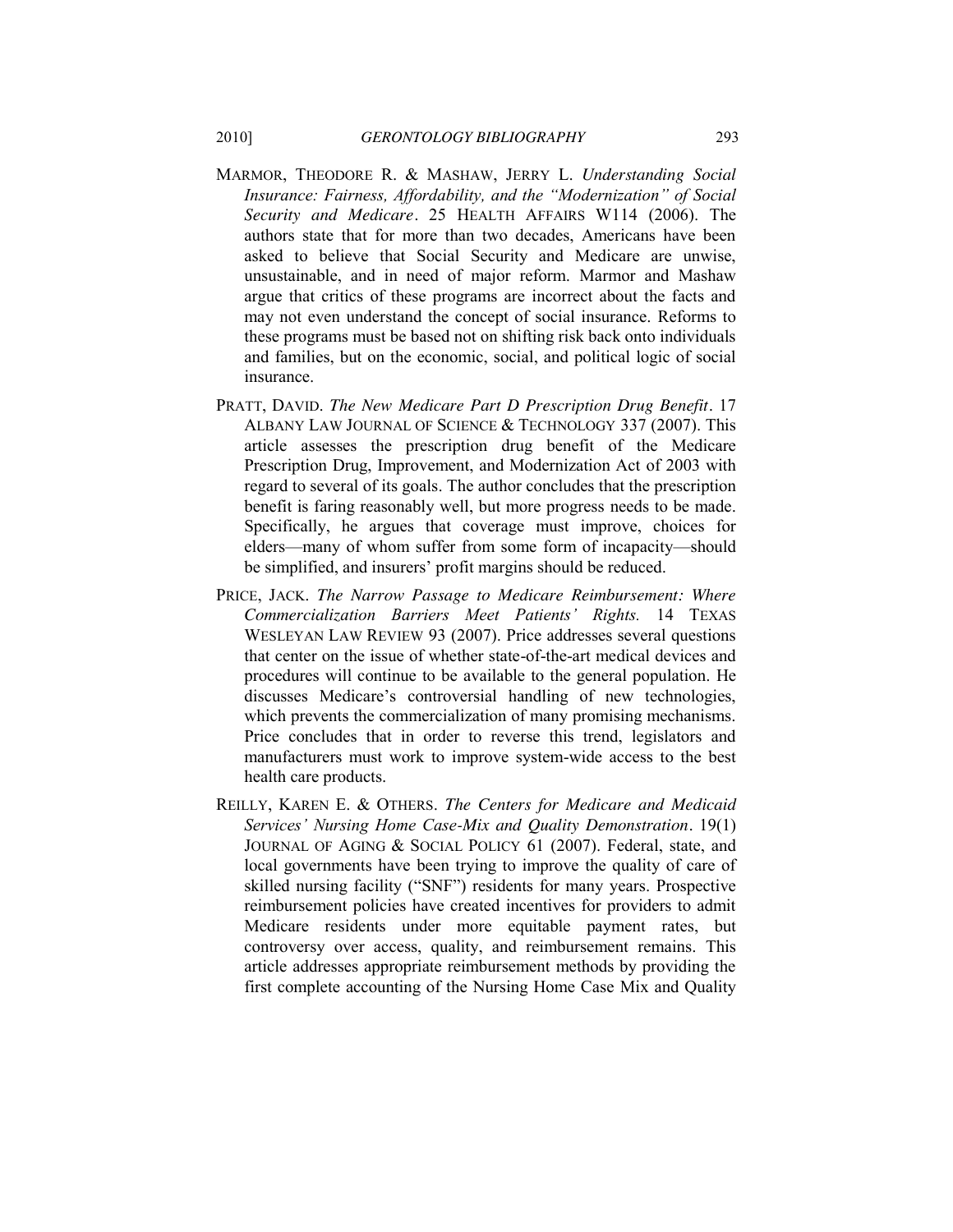Demonstration's context and experiences and the resulting SNF Prospective Payment System implemented for Medicare.

- SCHLESINGER, MARK & HACKER, JACOB S. Secret Weapon: The "New" *Medicare as a Route to Health Security.* 32 JOURNAL OF HEALTH POLITICS, POLICY & LAW 247 (2007). Schlesinger and Hacker assert that Medicare's twenty-year journey from being a single-payer insurer to its current state as a combination of public and private insurance makes it a promising instrument for surmounting the barriers to universal health insurance. They analyze similar programs and explore ways in which the political dynamics of those programs could overcome impediments to universal health insurance. The authors conclude that expanding Medicare is the most viable approach for overcoming the current deadlock on health care.
- SORRESSO, ELEANOR B. *A Philosophy of Privatization: Rationing Health Care Through the Medicare Modernization Act of 2003.* 21 JOURNAL OF LAW & HEALTH 29 (2008). The author reviews the history of managed care in the private market and discusses the genesis of Medicare. She then examines the basic structure of the original Medicare Prescription Drug, Improvement, and Modernization Act of 2003, explaining how the MMA will ration health care within the Medicare system. Sorresso concludes that the approach to health care should not be determined solely by economic principles; to be successful, policymakers must consider ramifications for many areas.
- SWEDLOFF, RICK. *Can't Settle, Can't Sue: How Congress Stole Tort Remedies from Medicare Beneficiaries.* 41 AKRON LAW REVIEW 557 (2008). As a minor part of the Medicare Prescription Drug, Improvement, and Modernization Act of 2003, Congress amended the Medicare Secondary Payer Act in a manner that significantly impacts the ability of Medicare beneficiaries to bring or settle tort claims. The amended Act reduces incentives for attorneys to represent Medicare beneficiaries in tort litigation and affects the tort system as a whole. Swedloff discusses the unanticipated effects that this change could have for the tort system and argues that it will have profound consequences for both mass tort litigation and individual claims.
- WEEKS, ELIZABETH A. *Cooperative Federalism and Healthcare Reform: The Medicare Part D ―Clawback‖ Example*. 1 SAINT LOUIS UNIVERSITY JOURNAL OF HEALTH LAW & POLICY 79 (2007). When beneficiaries are dually eligible for Medicare and Medicaid, the Medicare Part D prescription drug law leaves control of prescription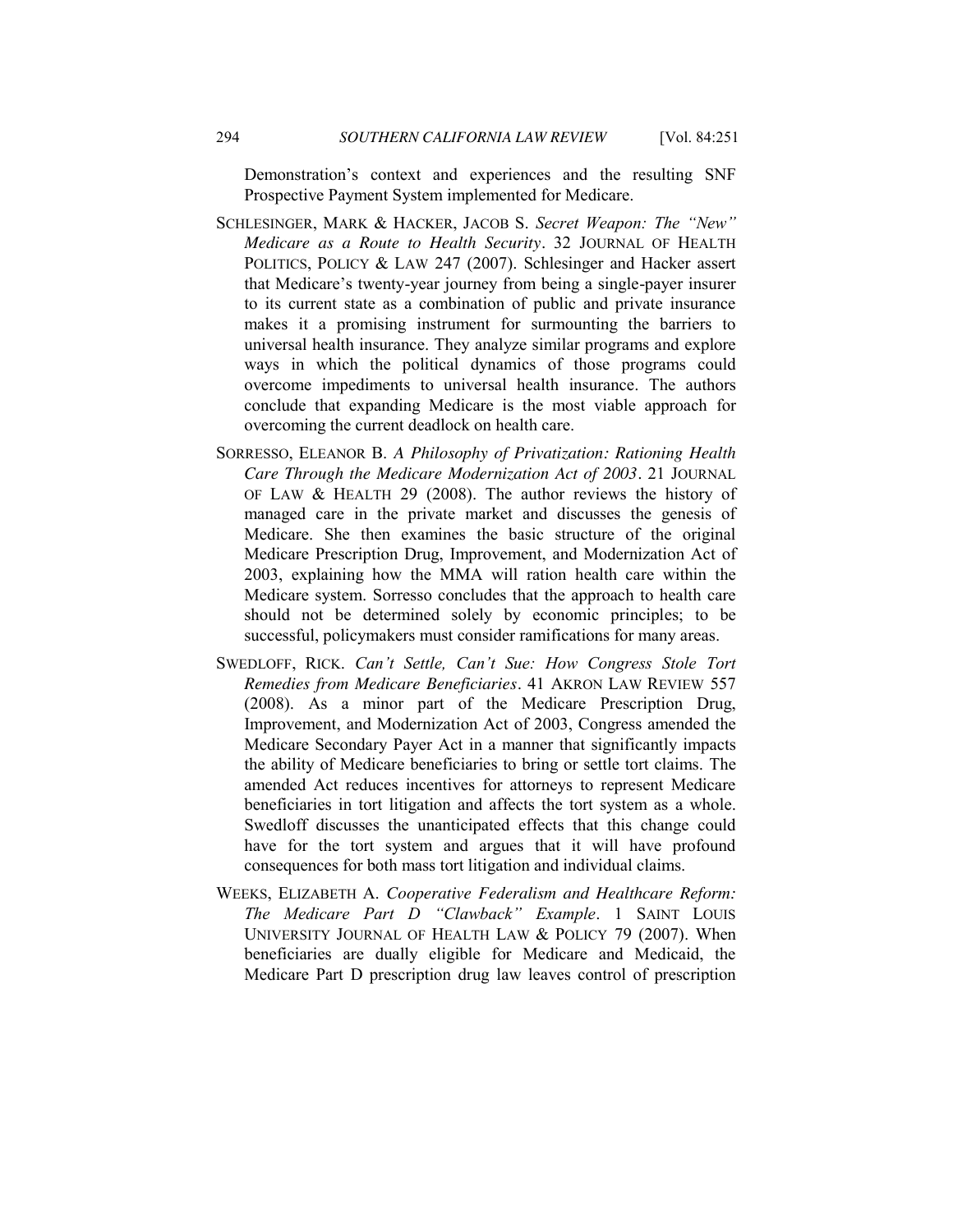drug coverage to the federal government but requires states to pay for most of the beneficiaries' drugs. States objected to this policy on numerous grounds and even took their arguments to the Supreme Court. Weeks examines this "clawback" provision and the questions that it raises for cooperative state-federal health reform.

WHITE, JOSEPH. *Protecting Medicare: The Best Defense Is a Good Offense.* 32 JOURNAL OF HEALTH POLITICS POLICY & LAW 221 (2007). White perceives attacks on Medicare coming from two fronts—the Republican coalition dislikes social insurance on principle, while the centrist perspective believes that the system is "unaffordable." He calls upon defenders of Medicare to address these threats by arguing that privatization is a bad approach, and by making it clear that the economic fears about Medicare are not realistic. By taking an offensive approach, he contends, defenders can stop Medicare's erosion and possibly even expand the program overall.

## E. COMPETENCY / CAPACITY FOR DECISIONMAKING (INCLUDING GUARDIANSHIPS)

## 1. Articles

- FROLIK, LAWRENCE A. & RADFORD, MARY F. "Sufficient" Capacity: The *Contrasting Capacity Requirements for Different Documents*. 2 NATIONAL ACADEMY OF ELDER LAW ATTORNEYS JOURNAL 303 (2006). Frolik and Radford discuss the concept of testamentary capacity, including its origin to modern day common law and statutory requirements. Proof of such capacity is required for certain legal acts and decisions; however, the degree of capacity that is required varies. The authors examine the varying testamentary capacities required to execute a will, trust, deed, durable power of attorney, advance health care directive, to make a gift, and to enter into a contract. They conclude with a discussion about undue influence and argue that capacity lies on a continuum that may be sufficient for some, but not all, legal documents.
- HARDY, DAVID*. Who is Guarding the Guardians? A Localized Call for Improved Guardianship Systems and Monitoring.* 4 NATIONAL ACADEMY OF ELDER LAW ATTORNEYS JOURNAL 1 (2008). From the perspective of a judge, Hardy states that guardianships will grow as the elderly population increases, but warns that guardianship systems are often fraught with substantial problems, including insufficient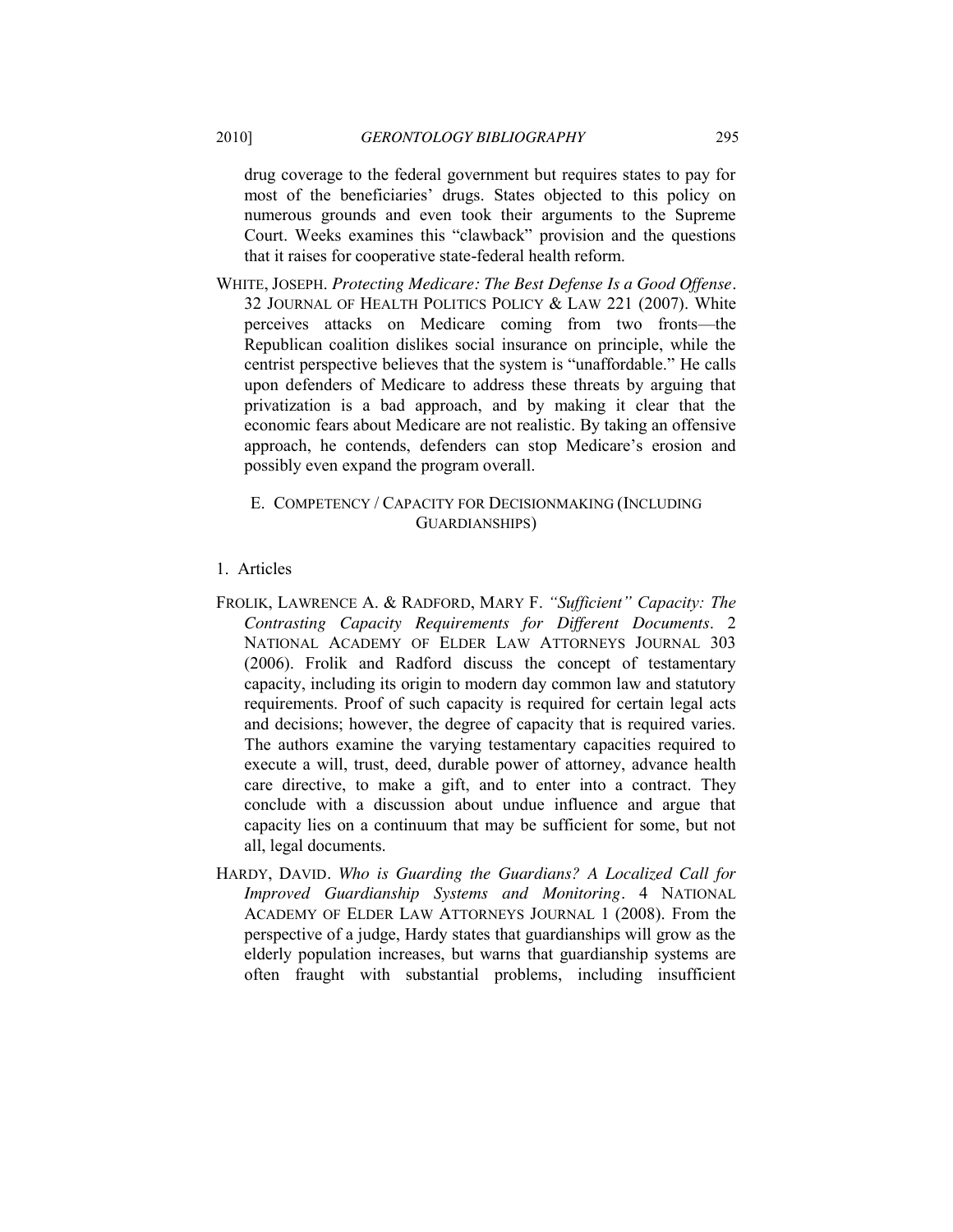information for proper decisionmaking, poor procedural safeguards, and inadequate or nonexistent monitoring. He analyzes responses by policymakers, governments, and attorneys, and examines recent reform efforts. He suggests that jurisdictions, including his own, can improve their guardianship systems by implementing best practices reforms, consisting of eight elements that he sets forth in this article.

- HERRING, JONATHAN. *Entering the Fog: On the Borderlines of Mental Capacity.* 83 INDIANA LAW JOURNAL 1619 (2008). Herring discusses the issues raised by two categories of persons with borderline competency, who are often those suffering from dementia and Alzheimer's disease: persons who barely possess mental capacity and persons that barely lack mental capacity. Believing that capacity lies on a continuum, he argues against laws that draw a sharp line between capacity and incapacity. After setting forth the shortcomings of the risk-relative capacity approach, the best interests test, and the substituted judgment standard, Herring offers a more realistic and effective approach. This approach is multifaceted and considers autonomy, dignity, liberty, the patient-doctor relationship, and pluralism.
- HORTON, DAVID. The Uneasy Case for California's "Care Custodian" *Statute.* 12 CHAPMAN LAW REVIEW 47 (2008). Horton provides a thorough examination of a California statute that invalidates testamentary gifts made to a "care custodian of a dependent adult," including its legislative history and subsequent case law. The problems arising from the broad definitions of "care custodian" and "dependent adult" and the narrow exceptions are exposed. Although the proposed recommendations to change the statute may help, fundamental problems will remain and thus Horton suggests the "care custodian" provision should be eliminated.
- HUTHWAITE, JUSTIN S. & OTHERS. *Declining Medical Decision-Making Capacity in Mild AD: A Two-Year Longitudinal Study.* 24 BEHAVIORAL SCIENCES & THE LAW 453 (2006). The authors report on their empirical research, which is the first longitudinal study of medical decisionmaking capacity in patients with mild Alzheimer's disease. They tested for capacity to consent to medical treatments using four core standards (communicating choice, appreciating consequences, reasoning about treatment choices, and understanding the situation) and one experimental standard (making reasonable choices). The results showed a steady decline in medical decisionmaking capacity and significant declines in four of the five standards at the end of the study.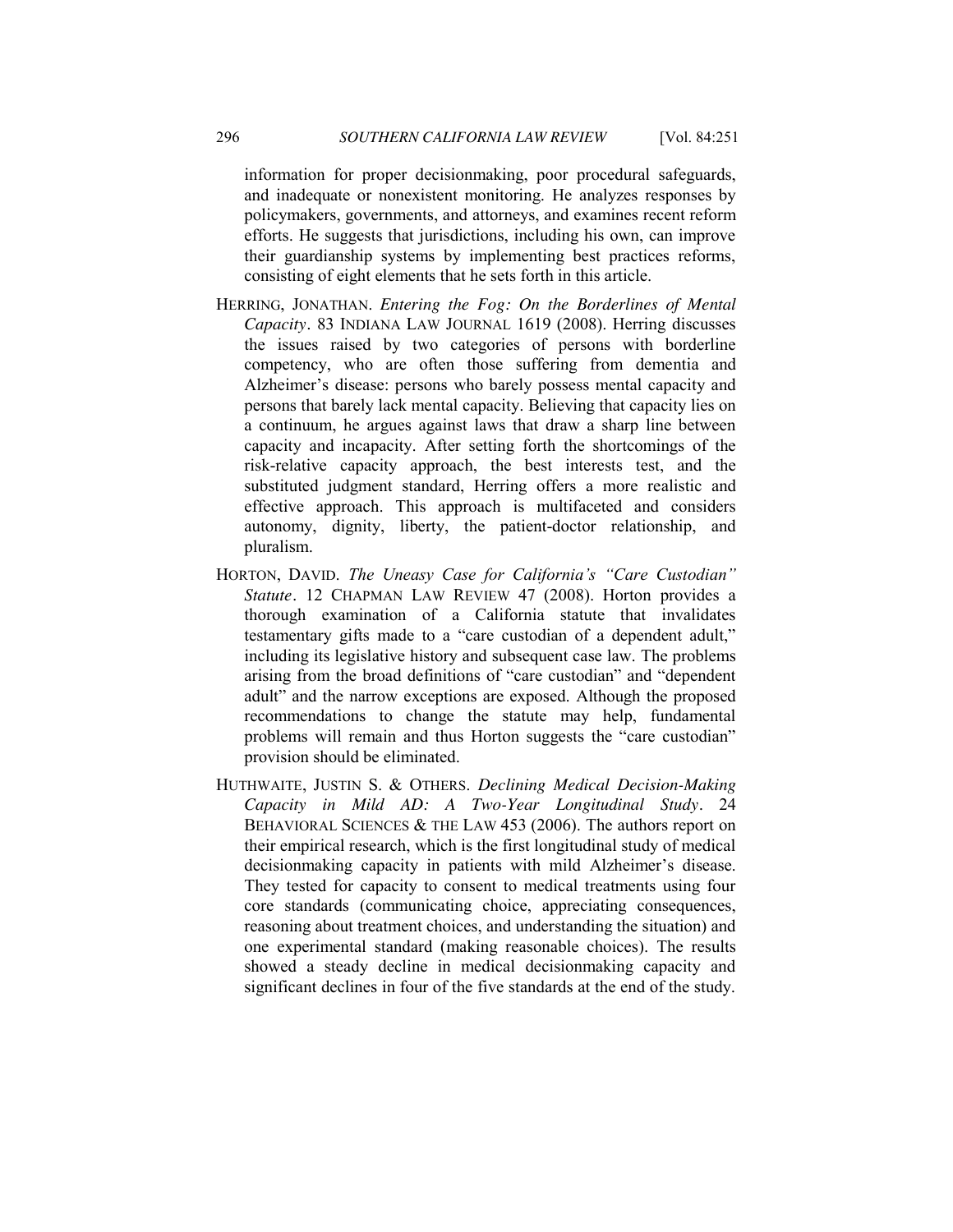The authors recommend early capacity assessments and monitoring every two years.

- JORGENSEN, MIKE E. *The Convicted Felon as a Guardian: Considering the Alternatives of Potential Guardians with Less-Than-Perfect Records.* 15 ELDER LAW JOURNAL 51 (2007). Jorgensen explains that the pool of individuals eligible to be guardians is shrinking, yet the demand is greater than ever, especially among the indigent elderly and minority populations. He explores the problems with inconsistent state laws that prohibit, limit, or are silent about felons serving as legal guardians. Alternatives, such as seeking a dismissal or expungement of a felony conviction, executing a durable power of attorney, and relying on uniform codes and proposed standards, are inadequate. Jorgensen argues for a case-by-case approach, giving judges discretion to choose a felon as a guardian if it is in the best interests of the ward.
- KAPP, MARSHALL B. *Informed Consent Implications of Diagnostic Evaluations for Dementia.* 21 AMERICAN JOURNAL OF ALZHEIMER'S DISEASE & OTHER DEMENTIAS 24 (2006). Whereas issues of informed consent in therapeutic and research circumstances have been discussed significantly, there has been little analysis about the challenges of obtaining informed consent from patients with suspected dementia in the diagnostic context. In Kapp's article, he points out the considerations and challenges of obtaining permission from these patients who already have some mental impairment. He advocates earlier evaluations of dementia, the execution of more durable powers of attorney, use of guardianships, and the passage of state statutes that authorize certain categories of persons to consent to diagnostic procedures.
- KARP, NAOMI & WOOD, ERICA F. *Guardianship Monitoring: A National Survey of Court Practices.* 37 STETSON LAW REVIEW 143 (2007). In 2005, the AARP Public Policy Institute and the American Bar Association Commission on Law and Aging conducted a survey to investigate guardianship-monitoring practices throughout the United States. The authors describe the methodology of this survey and the multifaceted findings. Based on these findings, the authors explore various court monitoring aspects, such as the following: reporting requirements, procedures for review, enforcement and sanctions, guardianship plans, court assistance via training and forms, verification and investigation processes, funds for monitoring, roles for attorneys, court-community interactions, and information and court technologies.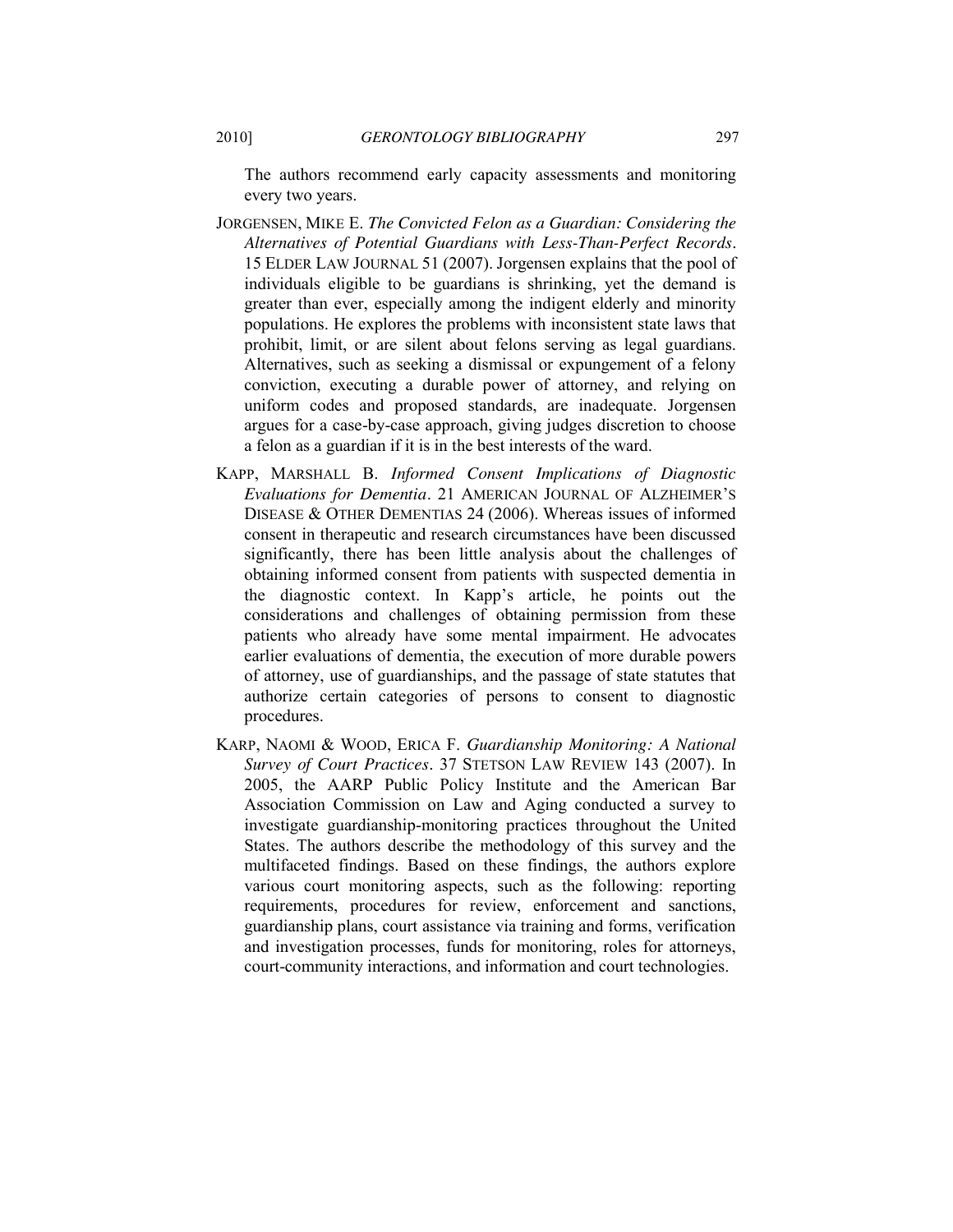KOHN, NINA A. *Elder Empowerment as a Strategy for Curbing the Hidden Abuses of Durable Powers of Attorney.* 59 RUTGERS LAW REVIEW 1 (2006). Calling attention to the increasing execution of durable powers of attorney by the elderly, Kohn explains the purposes, uses, and abuses that arise from this legal relationship between the agent and principal. She discusses the problems and social impacts of agents overreaching their fiduciary duties and failing to confer with their principal in the decisionmaking process. Finding current reform efforts inadequate, Kohn proposes a two-part alternative model that would empower the elderly in the durable power of attorney relationship: (1) requiring communication and consultation, and (2) mandating advance notification of certain "fundamental transactions."

## F. RIGHT TO DIE / DECISIONS ABOUT DYING (INCLUDING ADVANCE DIRECTIVES)

#### 1. Book

- FROLIK, LAWRENCE A. THE LAW OF LATER-LIFE HEALTH CARE AND DECISION MAKING. Chicago, Illinois: American Bar Association, 2006. Written by renowned expert Frolik and published by the American Bar Association, this book addresses numerous health law areas that are implicated by the elderly, especially in their final years of life. Chapters include discussions on Medicare and other entitlement programs, long-term care options, costs and paying for health care, and protections for those lacking mental capacity. The final chapter provides a comprehensive review of end-of-life decisionmaking aspects, such as informed consent, do-not-resuscitate orders, and organ donation.
- 2. Articles
- KOHN, NINA A. & BLUMENTHAL, JEREMY A. *Designating Health Care Decisionmakers for Patients Without Advance Directives: A Psychological Critique.* 42 GEORGIA LAW REVIEW 979 (2008). In the absence of advance directives, most states have default surrogate laws that allow decisionmaking from individuals who may serve as surrogates according to a priority list that usually consists of spouses, parents, and children. Kohn and Blumenthal review the psychological literature and conclude that there is incongruence between the decisions made by the surrogates and those made by the patients for themselves. They do not find default surrogacy laws meritless nor bad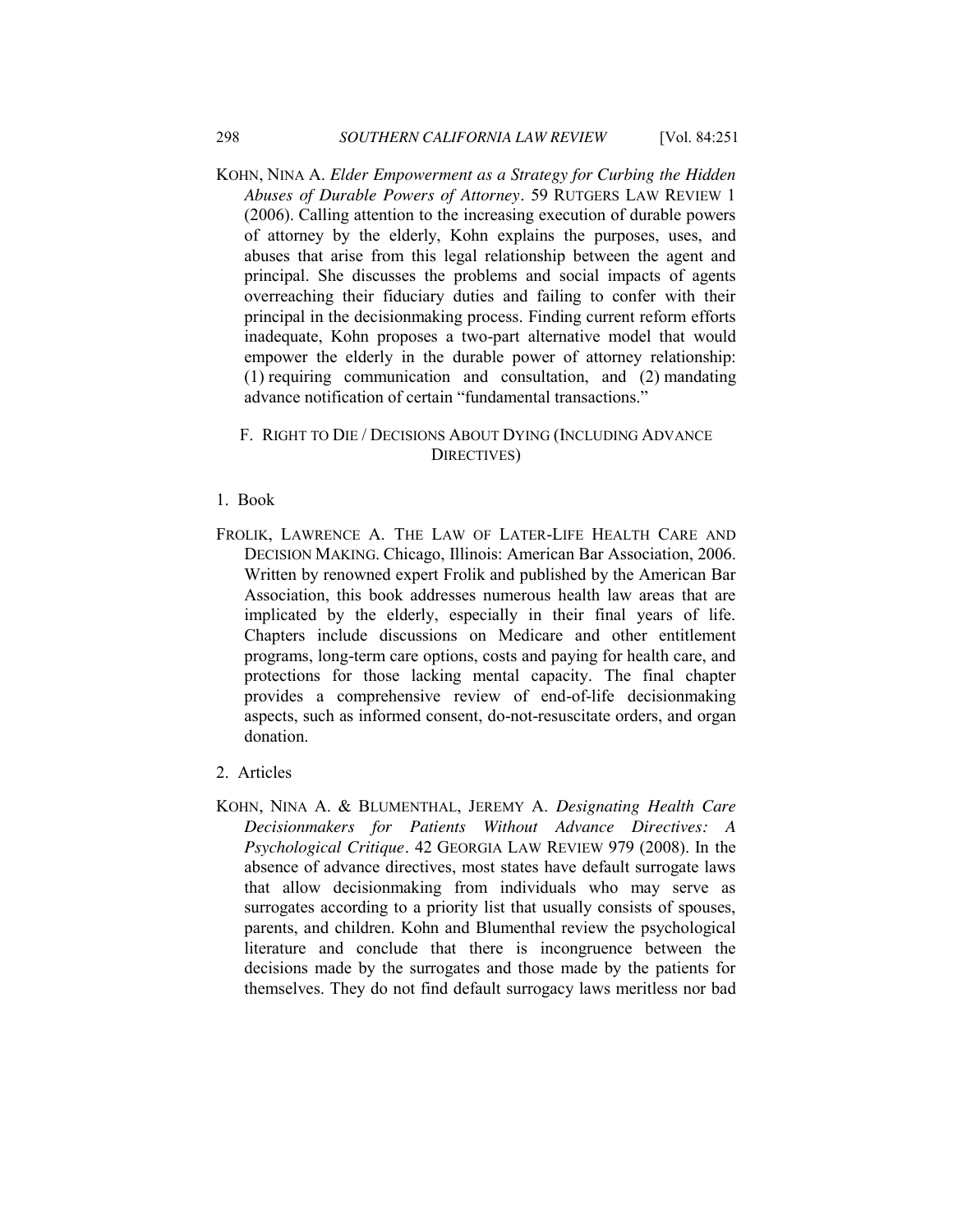policy, however. They suggest instead that the laws should be amended to allow for the appointment of surrogates based on their personal attributes, instead of only familial status, and that surrogates be provided with information about patients' modal preferences.

SONGER, BROOKE MYERS & OTHERS. *Decision-Making Capacity in Elderly, Terminally Ill Patients with Cancer.* 25 BEHAVIORAL SCIENCES  $&$  THE LAW 393 (2007). The researchers of this study compared decisionmaking capacity and cognitive functioning in two elderly samples: (1) patients with terminal cancer in a palliative care hospital, and (2) physically healthy individuals in a supportive community residence. They also assessed various physical and psychological well-being measures. Results showed substantial deficits in the sample with terminal cancer, but only minimal deficits in the healthy sample. The researchers conclude that cognitive and capacity impairments are more a function of illness, disability, and medical treatments instead of age. They underscore the need for reliable evaluations, advanced directives and health care proxies, and further research in this area.

# VI. SOCIAL POLICY / SOCIAL ISSUES

#### A. SOCIAL POLICY

#### 1. Book

JURKOWSKI, ELANE T. POLICY AND PROGRAM PLANNING FOR OLDER ADULTS: REALITIES AND VISIONS. New York: Springer Publishing Co., 2008. Jurkowski's book, divided into four major parts, provides a comprehensive, practical review of social policies affecting the elderly that is valuable for both individuals new to elderly issues and experienced scholars and practitioners. The first part contains background information on elderly demographics, historical events influencing aging policies, policy paradigms and frameworks, and the development of evidence-based policy. The second and third parts discuss legislation that impacts the elderly and tools for policy development. The final part examines various programs and services, and concludes with a list of the top ten challenges for the future.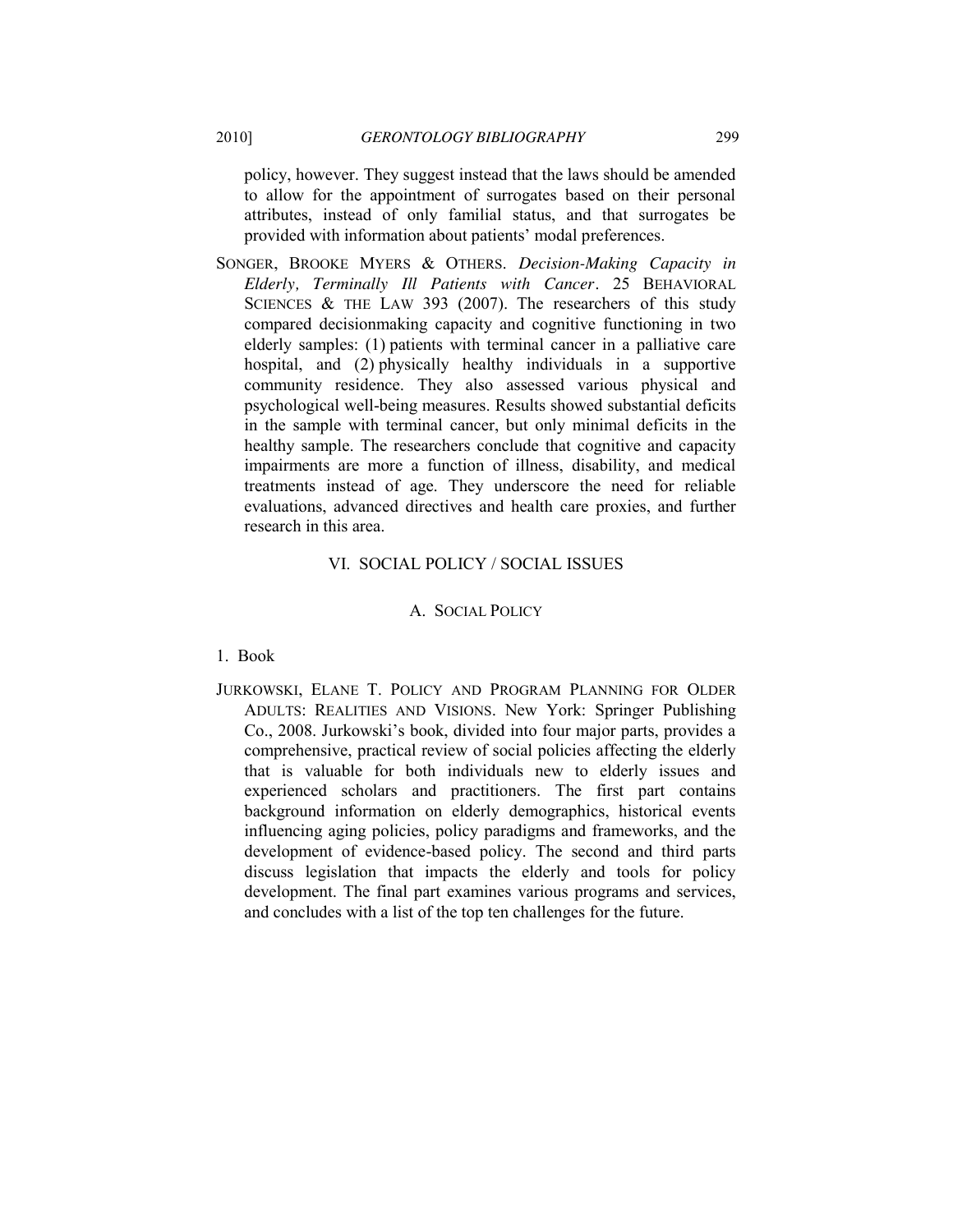# 2. Articles

- BHARUCHA, ASHOK J. & OTHERS. *Ethical Considerations in the Conduct of Electronic Surveillance Research.* 34 JOURNAL OF LAW, MEDICINE & ETHICS 611 (2006). Elder abuse and neglect in nursing homes have prompted the enactment of "granny cam" laws that allow the concerned relatives and other representatives of the residents to install video cameras in the residents' rooms for monitoring purposes. This article discusses an extension of these laws by a project called CareMedia: Automated Video and Sensor Analysis for Geriatric Care, wherein shared, common areas of nursing homes are recorded for research purposes. The authors explore the ethical issues raised by this project, such as informed consent, privacy, and confidentiality, and the strategies used to address the resultant challenges.
- BOOKMAN, ANN & HARRINGTON, MONA. *Family Caregivers: A Shadow Workforce in the Geriatric Health Care System?* 32 JOURNAL OF HEALTH POLITICS, POLICY AND LAW 1005 (2007). This article is based on two years of fieldwork, consisting of observations of health care clinicians and interviews of family caregivers of elderly individuals. Given the tremendous strain on the geriatric health care system, the authors found that these caregivers have increasing roles both inside and outside of facilities, referring to them as case managers, medical record keepers, paramedics, and patient advocates. The authors offer six areas for policy reforms that would better acknowledge, support, and train family caregivers of the elderly.
- BRINIG, MARGARET F. *The Public Choice of Driving Competence Regulations.* 21 NOTRE DAME JOURNAL OF LAW, ETHICS & PUBLIC POLICY 405 (2007). With the growing debate of how to balance the driving privileges of the elderly against the safety of society, Brinig examines the varied state regulations specific to this population and their outcome measures. She further considers why some states have laws designed to maximize the number of elderly drivers and others have followed more private, market-based solutions.
- FOY, ANGELA CHAPUT. *Adult Adoption and the Elder Population.* 8 MARQUETTE ELDER'S ADVISOR 109 (2006). Foy describes the definition and process of adult adoption, its differences from child adoption, and how it serves as an option for the elderly. Thereafter, she explains that the common reasons for adult adoptions are to impart inheritance rights, provide beneficiary privileges, and formalize parentchild and other nontraditional relationships. Foy highlights how such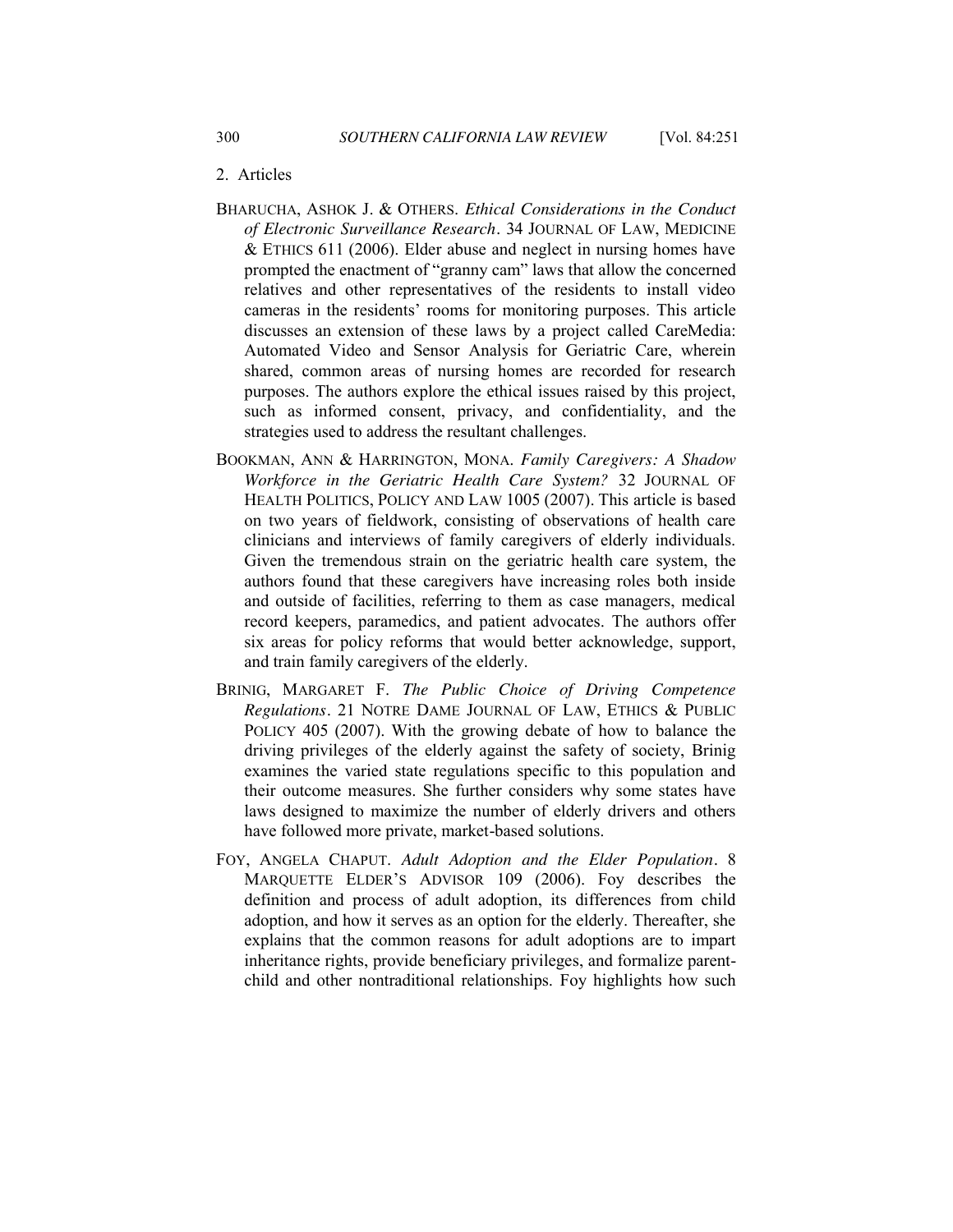adoptions can otherwise affect the elderly, including altering grandparents' rights and standing. She closes with a warning about the risk of abuses, calling for investigations to ensure both parties have proper intentions.

- GREEN, EDITH & OTHERS. *Granny, (Don't) Get Your Gun: Competency Issues in Gun Ownership by Older Adults.* 25 BEHAVIORAL SCIENCES  $&$  THE LAW 405 (2007). The authors present data showing that gun ownership is increasing in the elderly population more than any other age group and how some evidence shows violent crimes committed by older adults are also on the rise. Coupled with decreased cognitive and functional abilities, and possibly dementia, gun ownership by the elderly is a serious, hidden issue. The authors offer several recommendations, such as reevaluating firearm licenses more regularly, implementing educational awareness programs about safety concerns, administering "cognitive physicals," mandating reporting of dementia by physicians to licensing bureaus, and conducting further research into firearm possession and violence among the elderly.
- HURME, SALLY B. & APPELBAUM, PAUL S. *Defining and Assessing Capacity to Vote: The Effect of Mental Impairment on the Rights of Voters.* 38 MCGEORGE LAW REVIEW 931 (2007). In this survey article, Hurme and Appelbaum examine the varied state constitutional provisions, election laws, and guardianship procedures related to the capacity to vote. To protect the fundamental right to vote, they argue against categorical exclusions and advocate specific assessments of understanding the nature and effect of voting. They conclude with a discussion on the Competence Assessment Tool for Voting and an initial test of the tool on persons with Alzheimer's disease, and provide two appendix documents summarizing their results.
- KOHN, NINA A. *Preserving Voting Rights in Long-Term Care Institutions: Facilitating Resident Voting While Maintaining Election Integrity.* 38 MCGEORGE LAW REVIEW 1065 (2007). Kohn provides a critical discussion on the voting rights of residents living in long-term care institutions and how some practices burden these rights. By underscoring due process, equal protection, and statutory and policy concerns, she argues against having long-term care institutions serve as gatekeepers in the electoral process. Kohn presents alternative approaches that would both improve ballot access to long-term care residents and protect against voting fraud, including model guidelines for long-term care institutions and a template for state legislation.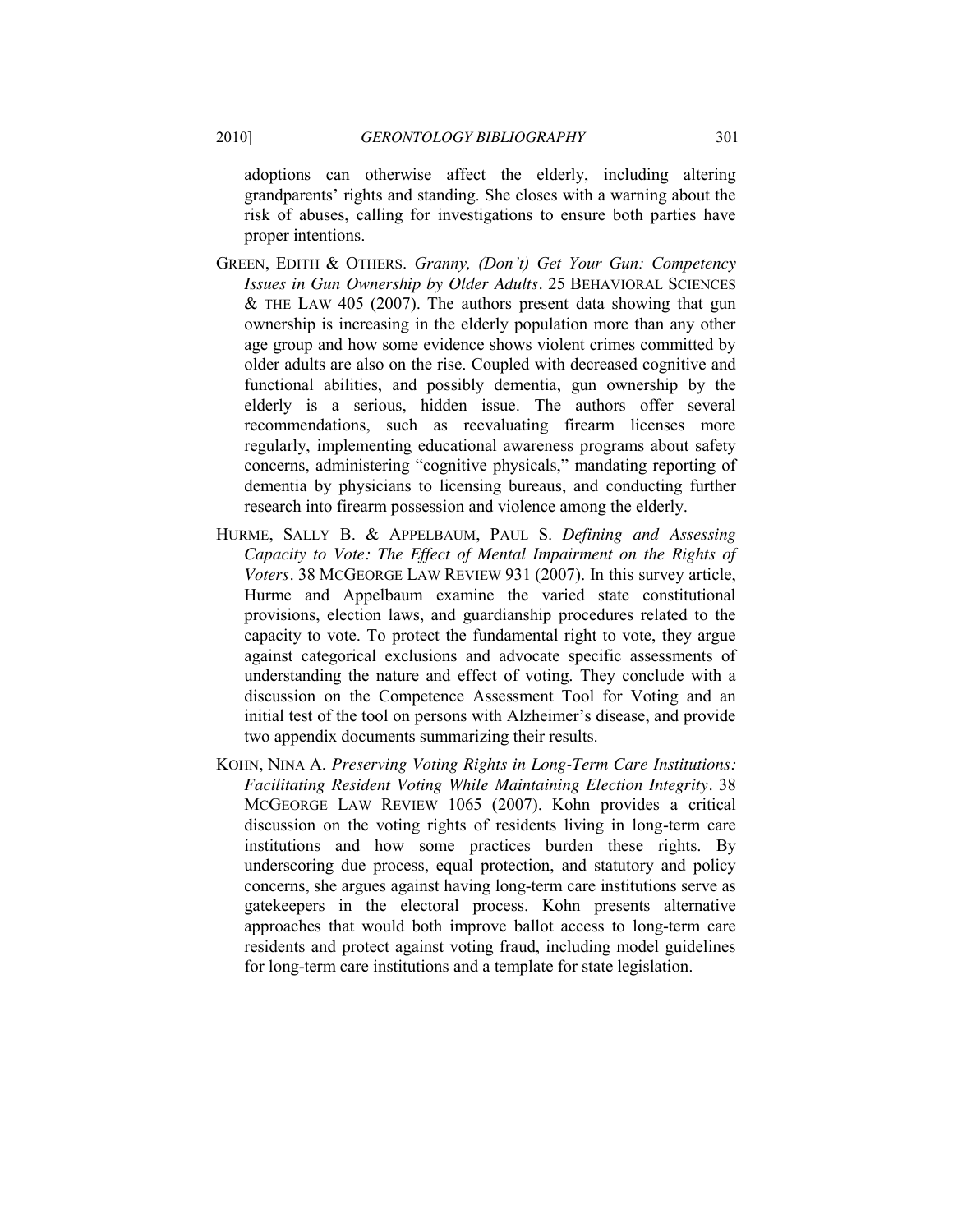- LOONIN, DEANNE & RENUART, ELIZABETH. *The Life and Debt Cycle: The Growing Debt Burdens of Older Consumers and Related Policy Recommendations.* 44 HARVARD JOURNAL ON LEGISLATION 167 (2007). Loonin and Renuart expose the many reasons why the elderly are falling deeper into financial debt, such as predatory lending practices; consumer scams; rising costs of housing, utilities, taxes and health care; shrinking incomes; and insufficient financial programs geared to helping this population. Among the diverse set of recommendations offered to address the challenges of elder debt, the authors suggest reforming credit and lending laws; increasing legal representation resources, education and counseling programs; and repairing safety net measures through income security, expense reduction programs, bankruptcy, and alternative debt repayment options. Because the financial and debt problems of the elderly are multifaceted, the authors recognize the need for wide-ranging and complex solutions.
- MOSES, SARAH. *A Just Society for the Elderly: The Importance of Justice as Participation.* 21 NOTRE DAME JOURNAL OF LAW, ETHICS & PUBLIC POLICY 335 (2007). Noting the increase in human longevity and the number of individuals living in the "third age," Moses explains the need for a moral vision that encourages social participation of the elderly in order to create a more just society for them. From her perspective as a Christian social ethicist, Moses discusses how the areas of retirement, health care resources, and long-term care can be improved by social justice principles.
- ROTHMAN, MAX B. & DUNLOP, BURTON D. *Elders and the Courts: Judicial Policy for an Aging America.* 18(2) JOURNAL OF AGING & SOCIAL POLICY 31 (2006). The authors examine the philosophy of Therapeutic Jurisprudence and how the principle of participation underlying specialized, problem-solving courts can be used to improve how courts address issues involving the elderly population. They studied seven state trial courts and interviewed judges, court officials, and other related service professionals about how they respond to aging issues. The article provides an analysis of answers to ten questions and concludes with a proposal to create an Elder Court.
- SATEL, SALLY L. & HIPPEN, BENJAMIN E. *When Altruism Is Not Enough: The Worsening Organ Shortage and What it Means for the Elderly.* 15 ELDER LAW JOURNAL 153 (2007). Doctors Satel and Hippen critically analyze the growing organ shortage, specifically kidneys, and its implications for the elderly with discussions on the history of dialysis,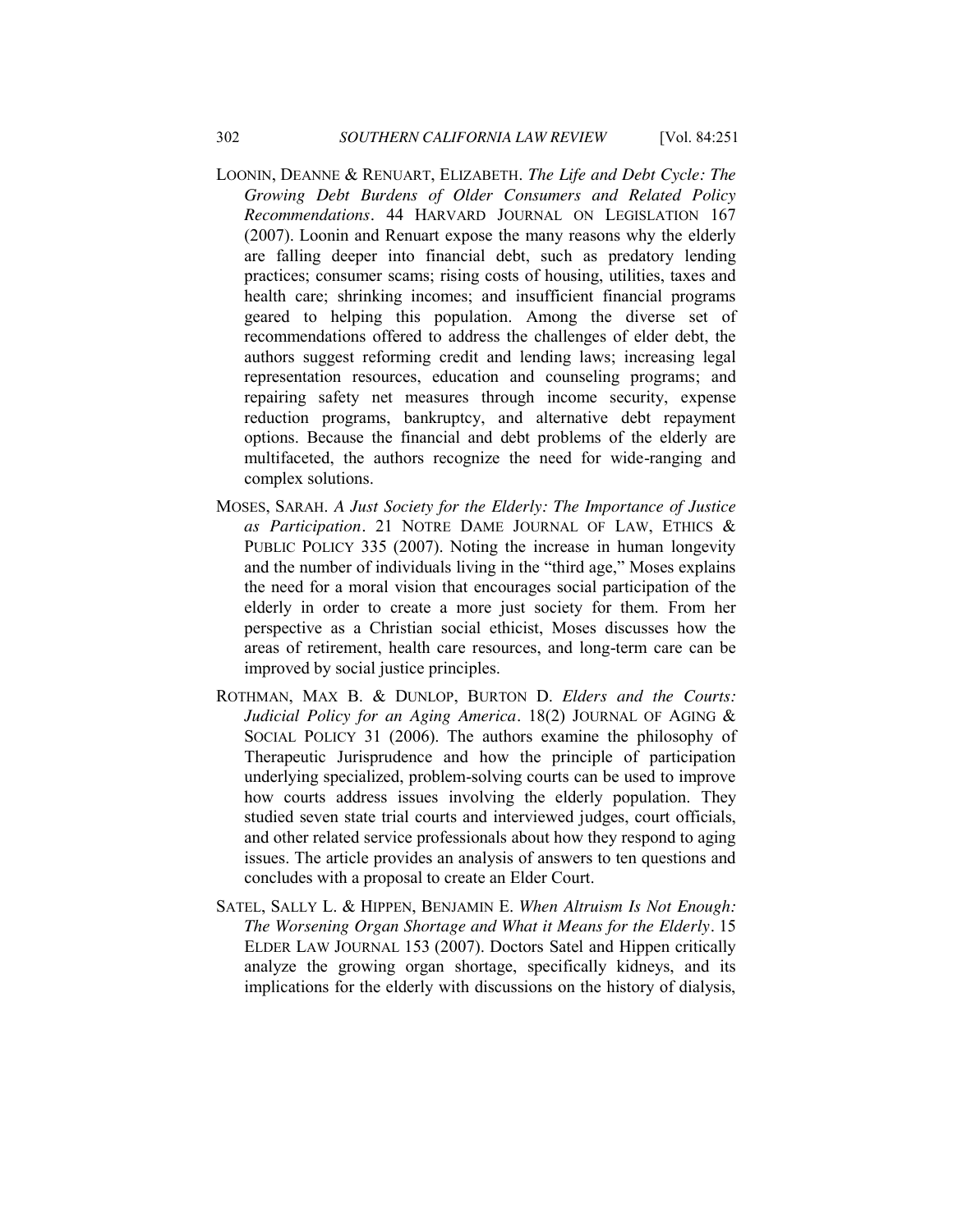early organ rationing, current allocation and donation practices, and applicable law. In order to increase the supply of kidneys, they advocate a regulated incentive arrangement, whereby monetary compensation would be provided for donations from both deceased and living donors.

#### B. VICTIMIZATION OF THE ELDERLY

## 1. Books

- BRANDL, BONNIE & OTHERS. ELDER ABUSE DETECTION AND INTERVENTION: A COLLABORATIVE APPROACH. New York: Springer Publishing Co., 2007. This book, one in the publisher's series on Ethics, Law, and Aging, is written collectively by clinicians, attorneys, and professionals in abuse prevention and law enforcement fields. It begins with an overview of elder abuse, such as its history, dynamics, identification, and reporting, and the responses from various systems including Adult Protective Services, criminal and civil justice systems, and health care institutions. The authors then critically examine collaborative efforts to address elder abuse, including advantages and challenges. They propose collaborative, multidisciplinary approaches, strategies, policy reforms, and further research to end elder abuse.
- HARRIS, DIANA K. & BENSON, MICHAEL L. MALTREATMENT OF PATIENTS IN NURSING HOMES: THERE IS NO SAFE PLACE. New York: The Haworth Pastoral Press, 2006. Harris and Benson provide a comprehensive discussion of elder abuse, focusing on incidents and issues specific to the nursing home setting. Their book further contains analysis from the first nationwide study of theft from elderly residents and recommends means to address this type of criminal behavior. The authors offer several suggestions to prevent the various types of elder abuse such as neglect, physical and sexual abuse, psychological mistreatment, and financial exploitation.
- NERENBERG, LISA. ELDER ABUSE PREVENTION: EMERGING TRENDS AND PROMISING STRATEGIES. New York: Springer Publishing Co., 2008. Nerenberg states that her goal in writing this book is to help make communities safe for the rapidly growing elderly population. She explains eight trends in the practice of elder abuse prevention, controversies in defining elder abuse, various service models, and factors affecting intervention. The society stakeholders and their roles to prevent elder abuse are explored, along with a range of service,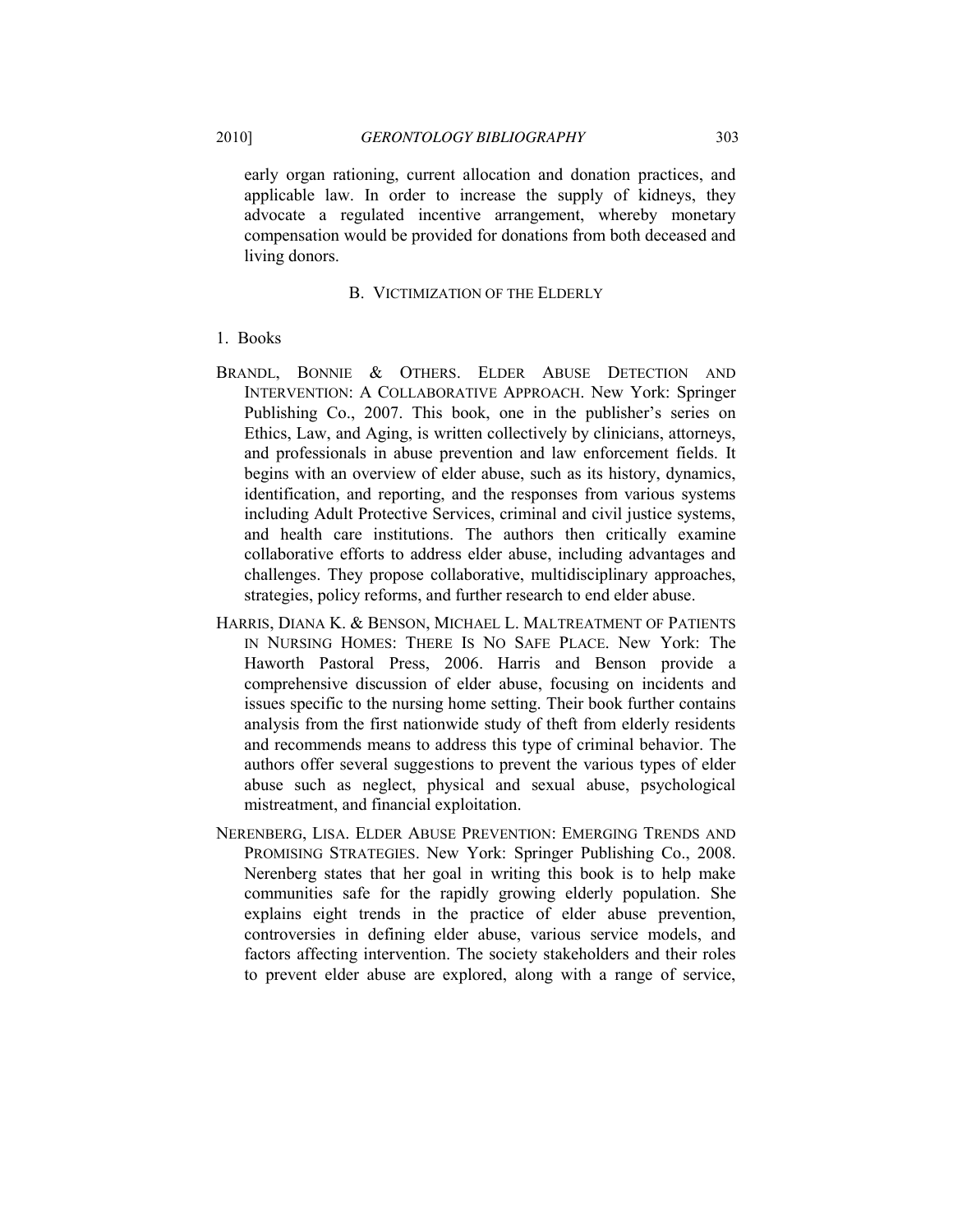ethical, cost, and cultural challenges. Nerenberg advocates a collaborative plan that includes several disciplines, alliances with all stakeholders, and open communication.

- 2. Articles
- AARON, RICHARD. *Bankruptcy to Thwart Responsibility for Financial Abuse of the Elderly.* 9 MARQUETTE ELDER'S ADVISOR 299 (2008). Aaron exposes the problems raised by predators who financially abuse the elderly and then avoid responsibility by filing for bankruptcy protection and obtaining discharges of restitution orders. He criticizes the limited discharge exceptions provided by the Bankruptcy Code and the narrow timeframe in which victims must act to prevent such discharges. As elder financial abuse is becoming more frequent, Aaron argues that the possibility of such bankruptcy outs should be considered early on when deciding the best ways to protect victims and ensure full restitution.
- ABRAMSON, BETSY J. & OTHERS. *Isolation as a Domestic Violence Tactic in Later Life Cases: What Attorneys Need to Know.* 3 NATIONAL ACADEMY OF ELDER LAW ATTORNEYS JOURNAL 47 (2007). The authors analyze the various isolation tactics used against the elderly in order to gain and maintain relationship or financial power and control. They present case examples from the National Clearinghouse on Abuse in Later Life to illustrate coercive tactics and show their impacts on the elderly. To overcome isolation, the authors recommend various interventions, including personal, emotional, and housing support, legal assistance, effective Adult Protective Services, and more criminal prosecutions. They urge elder law attorneys to know the legal options to stop isolation and promote safety, how to increase the victim's income, and the process for seeking support orders, legal separations, and divorce.
- BURGESS, ANN W. & OTHERS. *Comparing Routes of Reporting in Elder Sexual Abuse Cases.* 20(4) JOURNAL OF ELDER ABUSE & NEGLECT 336 (2008). To determine the similarities and differences of reporting elder sexual abuse incidences to criminal justice systems versus Adult Protective Services, the researchers studied 284 cases of alleged sexual abuse of individuals age sixty and older. The cases were gathered nationwide and included elder sexual abuse by five groups: (1) strangers or acquaintances, (2) unrelated care providers, (3) family members, (4) spouse or partners, and (5) fellow residents in facilities. Among numerous statistical findings, the authors found relatively equal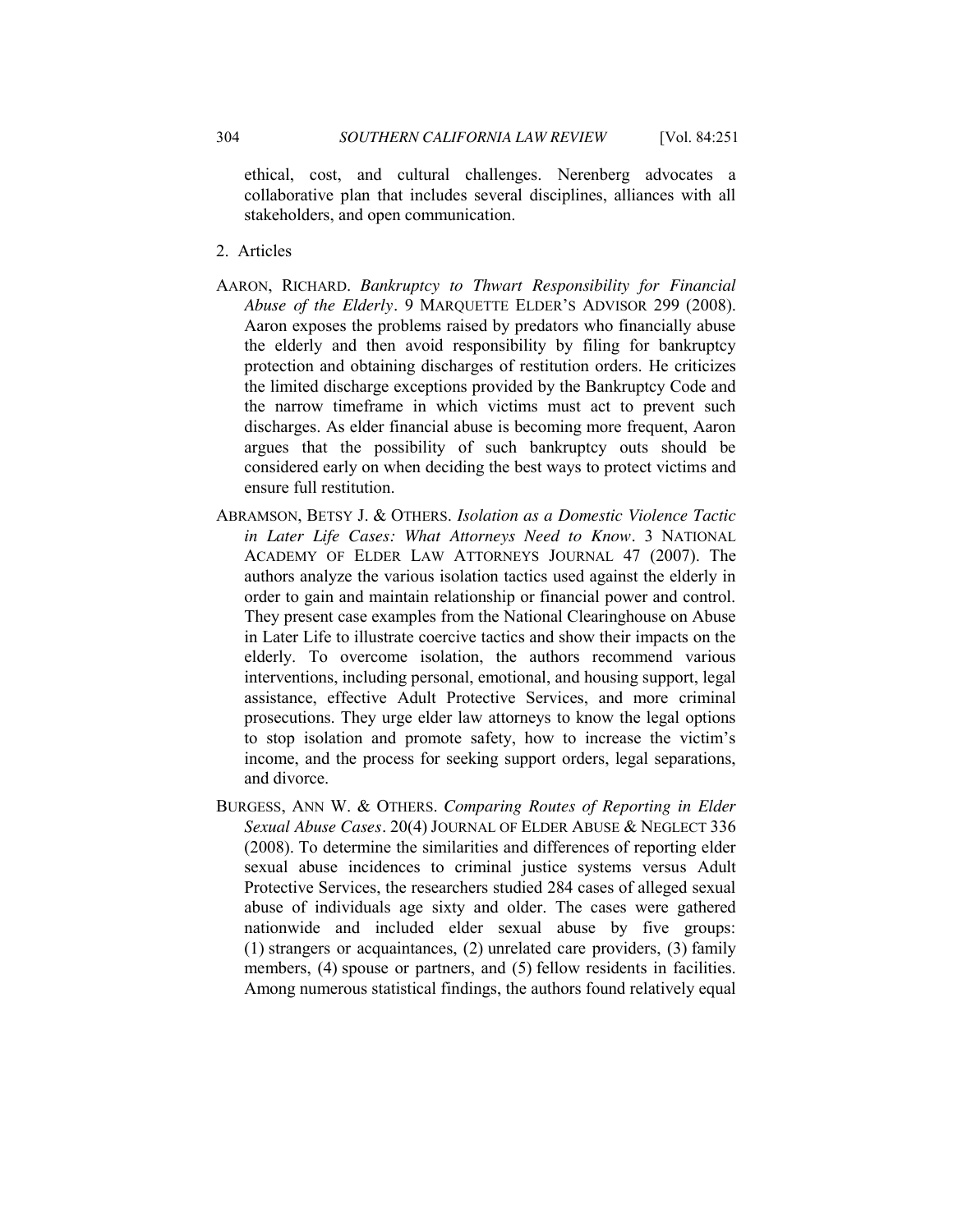numbers of reports to criminal justice systems and Adult Protective Services but differences existed in the victims' residences, the victims' cognitive abilities, the administration of rape exams, the characteristics of the alleged perpetrators, and in the rates of prosecution and convictions. The authors conclude by recommending routine rape exams by well-trained personnel, more prosecutions of abuse, and the inclusion of elder sexual abuse statistics in national crime reporting.

- DESMARAIS, SARAH L. & REEVES, KIM A. *Gray, Black, and Blue: The State of Research and Intervention for Intimate Partner Abuse Among Elders.* 25 BEHAVIORAL SCIENCES & THE LAW 377 (2007). The authors explore the overlooked and underreported problem of intimate partner abuse among the elderly. They explain the intervention problems of insufficient screening and assessment tools, obstacles to prosecution, reporting challenges, and services and programs that are not tailored to address elderly intimate partner abuse. They suggest additional research into this specific problem in order to develop better policies and programs to reduce such abuse in the growing elderly population.
- DUBBLE, CHRISTOPHER. *A Policy Perspective on Elder Justice Through APS and Law Enforcement Collaboration.* 46 JOURNAL OF GERONTOLOGICAL SOCIAL WORK 35 (2006). Dubble presents a comprehensive analysis of various federal, state, and local policy issues in the area of elder abuse. He examines the history, competing ideologies, politics, economics, and social movements of the policies that encourage collaboration between Adult Protective Services (―APS‖) and law enforcement. He specifically discusses and favors the Elder Justice Act that was introduced in 2002.
- DUNLAP, EMILY E. & OTHERS. *Perceptions of Elder Physical Abuse in the Courtroom: The Influence of Hearsay Witness Testimony.* 19(3–4) JOURNAL OF ELDER ABUSE & NEGLECT 19 (2007). In this study, the researchers investigated how mock jurors are impacted by hearsay witness testimony on behalf of a victim of elder physical abuse. They found allegations of abuse supported by testimony of a forty-five-yearold hearsay witness led to more convictions than the testimony of a seventy-five-year-old hearsay witness. Furthermore, guilty verdicts were found to be higher in female jurors, increased with the age of the jurors, and were more likely from jurors who had been prior victims of abuse themselves.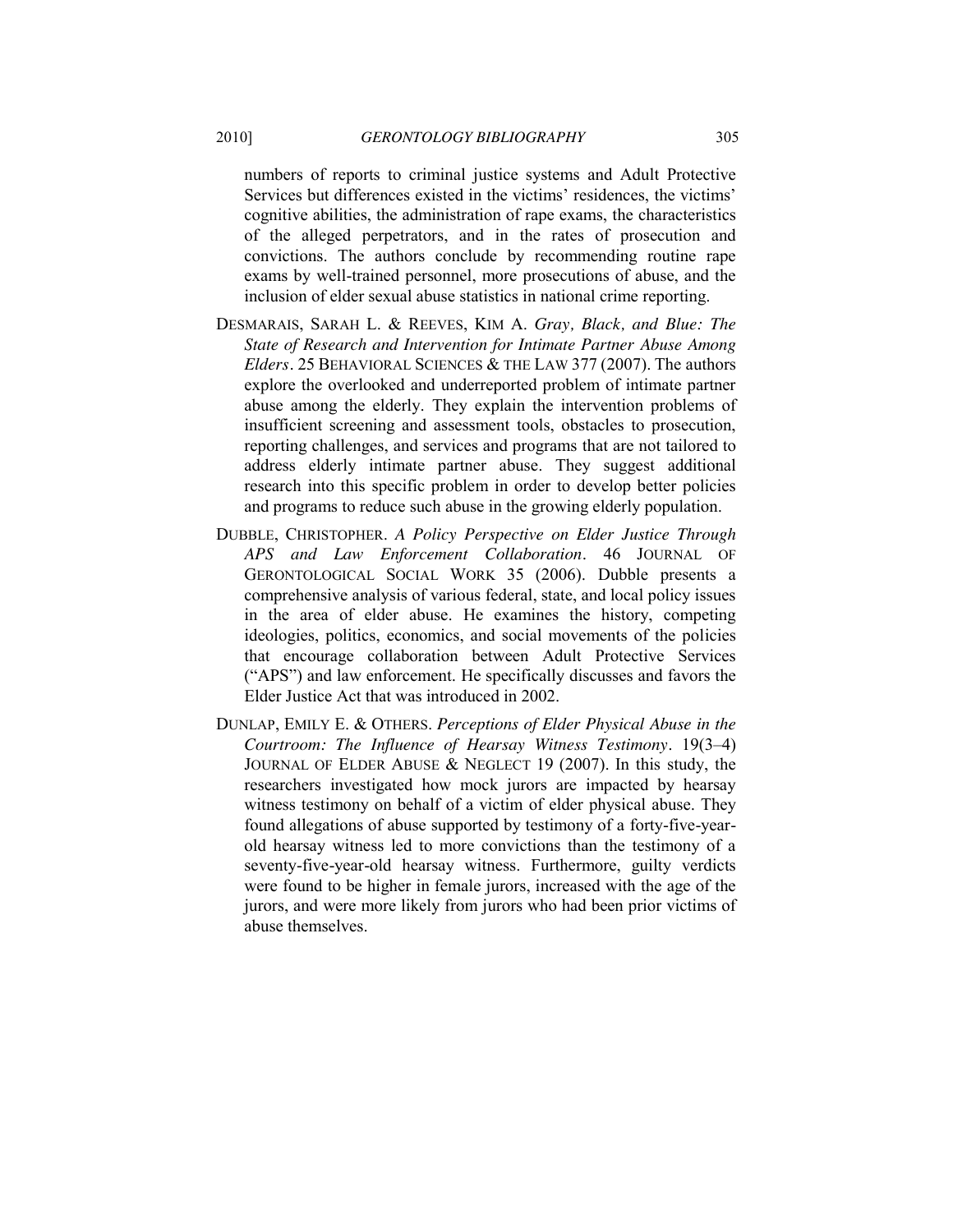- HARKNESS, DONNA S. *When Over-the-Limit Is Over the Top: Addressing the Adverse Impact of Unconscionable Consumer-Credit Practices on the Elderly.* 16 ELDER LAW JOURNAL 1 (2008). Harkness uses a case of an eighty-seven-year-old woman sued by a collection agency for credit card debt to illustrate how predatory lending practices are affecting elderly individuals. She discusses the existing laws that regulate the credit card industry and how the Truth in Lending Act provides inadequate protections for the elderly. She proposes the Act be revised to eliminate excessive late fees, require creditors to mitigate damages, and prohibit the assessment of over-the-limit fees where the consumer has not requested additional credit.
- HOFFMAN, DAVID R. *Failing to Care: How Effective Compliance Prevents Institutional Elder Neglect.* 10 MARQUETTE ELDER'S ADVISOR 1 (2008). Hoffman begins his article with a call for a standardized and operational definition of institutional elder neglect. He analyzes the federal and state criminal statutes and civil fraud theories used to fight such neglect, but notes that such remedies are implemented only after harms have already occurred. In order to prevent institutional elder neglect, Hoffman asserts that effective compliance programs need to be implemented, which would include elements of background screening, training, external reporting, monitoring, peer review, investigation, and management oversight.
- JAYAWARDENA, K. MAYA & LIAO, SOLOMON. *Elder Abuse at End of Life.* 9 JOURNAL OF PALLIATIVE MEDICINE 127 (2006). Jayawardena and Liao examine studies of physical mistreatment, neglect, and financial exploitation of elderly patients at the end of life in order to determine the best approach to address such abuses. They provide statistics on epidemiology, identify the risk factors for abuse, and discuss assessment and reporting challenges. They found a multidisciplinary team approach is the most effective way to prevent elder abuses and offer three areas for future research.
- KINSTLE, TERRI L. & OTHERS. *The Impact of Juror Characteristics and Victim Health Status on the Perception of Elder Physical Abuse.* 23 JOURNAL OF INTERPERSONAL VIOLENCE 1143 (2008). Mock juror perceptions in a case of elder physical abuse were evaluated from a sample of 206 men and women ranging in ages from eighteen to eighty-eight years. The researchers investigated the influence of juror gender and accuser health status (described as healthy, frail, or confused) on conviction rates and believability ratings. As expected, women had higher conviction rates than men. The accuser health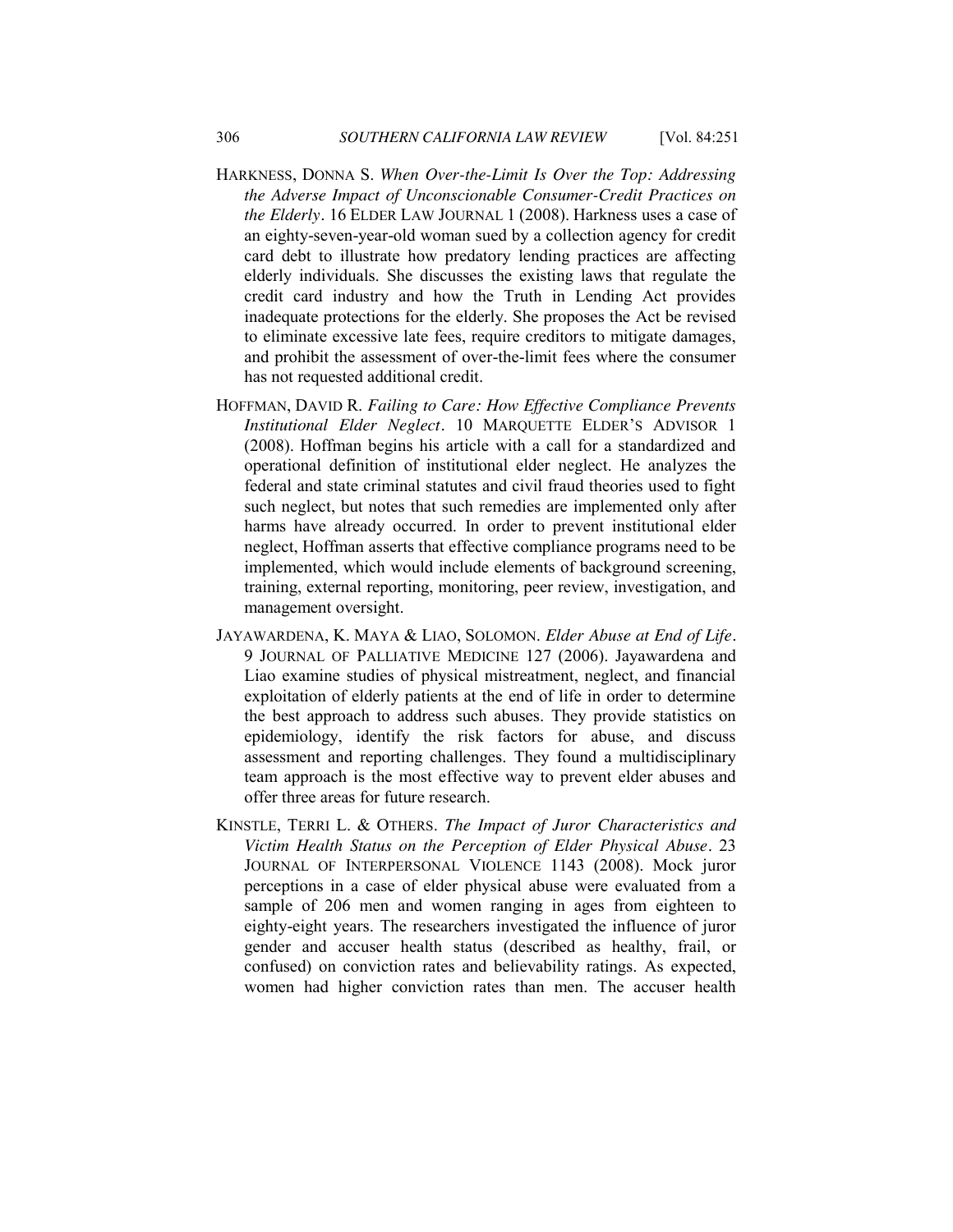status, juror age, and attitude toward the elderly affected other ratings such as accuser and defendant believability, accuser inaccuracy, and verdict confidence.

- LIANG, BRYAN A. *Elder Abuse Detection in Nursing Facilities: Using Paid Clinical Competence to Address the Nation's Shame.* 39 JOURNAL OF HEALTH LAW 527 (2006). Liang acknowledges the dedication of longterm care ombudsman lay volunteers, but notes their low rates of detecting and reporting elder abuse. Thus, he argues for joint collaboration among volunteers and paid clinical case managers who would have expertise in the health care matters and legal issues of elder abuse. Liang suggests policy and legislative reforms in order to meet the priority of elder abuse detection.
- MAXFIELD, BRETT D. *Ripping Off Grandma and Grandpa Without Hurting the Banks of America: Allowing the Elderly and Other Easy Prey to Pay for the Crimes of Immoral Individuals and Institutions.* 33 OKLAHOMA CITY UNIVERSITY LAW REVIEW 505 (2008). Maxfield begins this article by detailing his elderly client's story of being a victim of identity theft and immoral collection practices. He discusses how current federal laws regulating credit cards and debt collections do not have specific provisions that apply to the vulnerable population of senior citizens. Periodically drawing on Biblical perspectives, Maxfield recommends that public policies and laws regarding the credit card industry should afford special protections for the elderly.
- MORGAN, ETTA & OTHERS. *Public Definitions and Endorsement of the Criminalization of Elder Abuse.* 34 JOURNAL OF CRIMINAL JUSTICE 275 (2006). The researchers engaged in a ten-year longitudinal study of the public's attitudes about the definition of elder abuse and preferred punishments. Data was collected in the years 1986–1987, 1991–1992, and 1996–1997 from adult residents in Tuscaloosa, Alabama who evaluated different types of behaviors as never, sometimes, or always constituting elder abuse. The researchers found participants endorsed a broad definition of elder abuse and their support for criminalizing elder abuse increased over the ten-year period. They recommend further research to determine the perceptions of other stakeholders involved in elder care and opine that community-based programs are needed for the treatment and prevention of elder abuse.
- PARKER, JOHNNY. *Company Liability for a Life Insurance Agent's Financial Abuse of an Elderly Client.* 2007 MICHIGAN STATE LAW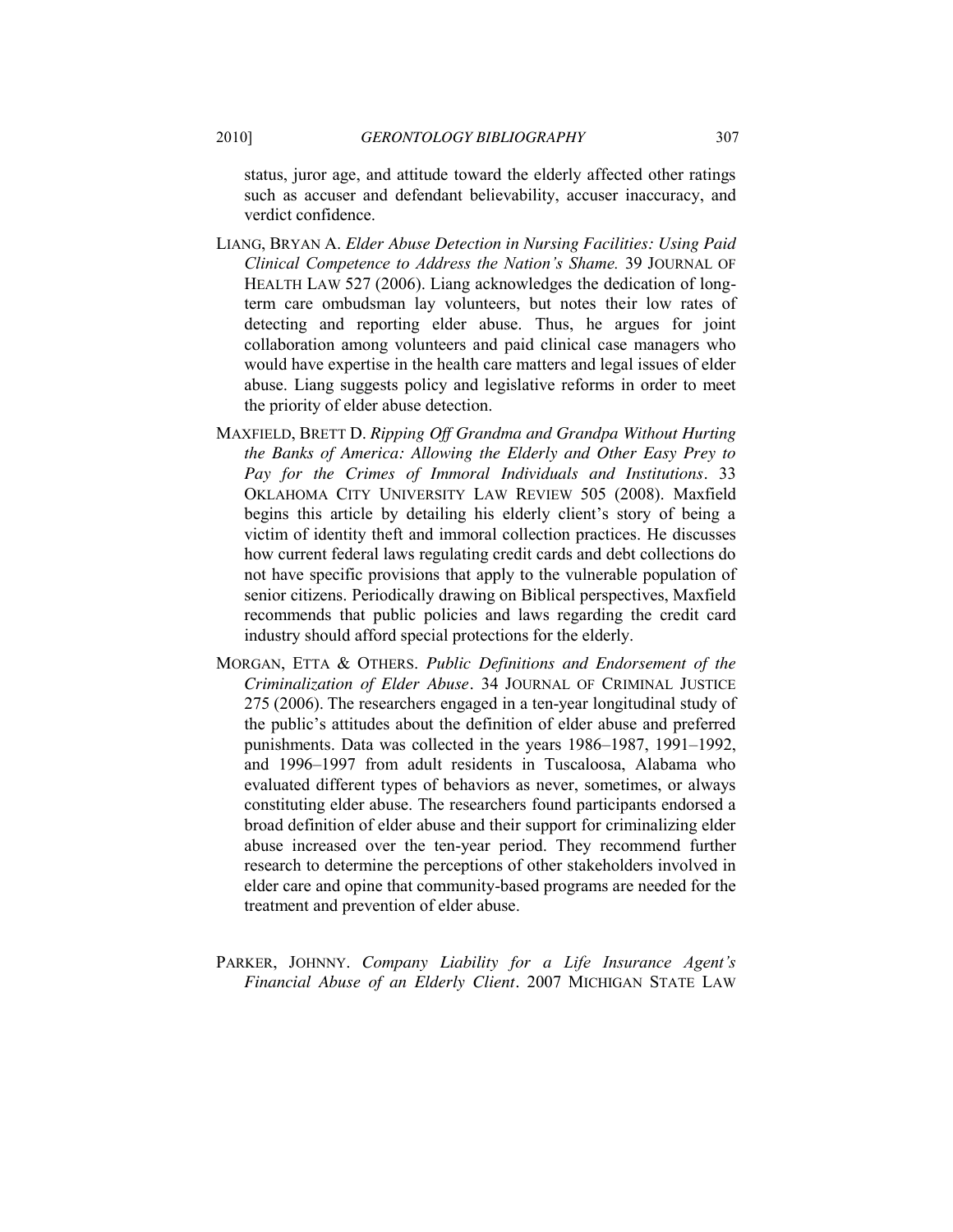REVIEW 683 (2007). Parker describes the reasons why the elderly are so susceptible to life insurance fraud and how widespread the problem is in the United States. He contends that insurance companies should be held liable for their agent's acts of financial elder abuse and discusses four doctrines of employer tort liability that can be utilized: respondeat superior, direct liability, nondelegable duty, and apparent authority.

- RABINER, DONNA J. & OTHERS. *Financial Exploitation of Older Persons: Challenges and Opportunities to Identify, Prevent, and Address It in the United States.* 18(2) JOURNAL OF AGING & SOCIAL POLICY 47 (2006). In 2002, RTI International conducted a study to better understand elder financial exploitation and make recommendations for future policies on prevention and remediation. This article summarizes the findings of this study, including the nature and scope of financial exploitation and the challenges and barriers in addressing this type of elder abuse. The recommendations fall into four categories: (1) research, (2) public awareness and education, (3) training and coordination of multidisciplinary professionals, and (4) state legal protections.
- RAMSEY-KLAWSNIK, HOLLY & OTHERS. *Sexual Predators Who Target Elders: Findings from the First National Study of Sexual Abuse in Care Facilities.* 20(4) JOURNAL OF ELDER ABUSE & NEGLECT 353 (2008). The authors report on the first national study of 119 alleged sexual predators that targeted elders living in care facilities. Findings include perpetrator characteristics, victim vulnerabilities, types and locations of abusive acts, and the different consequences that perpetrators faced. The authors offer several proposals to prevent elder sexual abuse, such as immediate and comprehensive investigation of suspected abuse and collaboration between civil and criminal investigators.
- RIFFE, PAUL. *Mandatory Reporting in Texas for Domestic Violence Against Vulnerable Adults: The Need for Changes in Statutory Enforcement.* 10 SCHOLAR: ST. MARY'S LAW REVIEW OF MINORITY ISSUES 1 (2007). Riffe criticizes the permissive language in Texas statutes that require mandatory reporting of elder abuse and the interchangeable use of the terms "elderly" and "disabled." He argues that such language undermines the enforcement power of the statutes and fails to acknowledge the unique needs of the elderly. Riffe urges for a change in terminology, an elimination of the permissive language, and an expansion of the scope of individuals who are mandatory reporters.

RODRIGUEZ, MICHAEL A. & OTHERS. *Mandatory Reporting of Elder*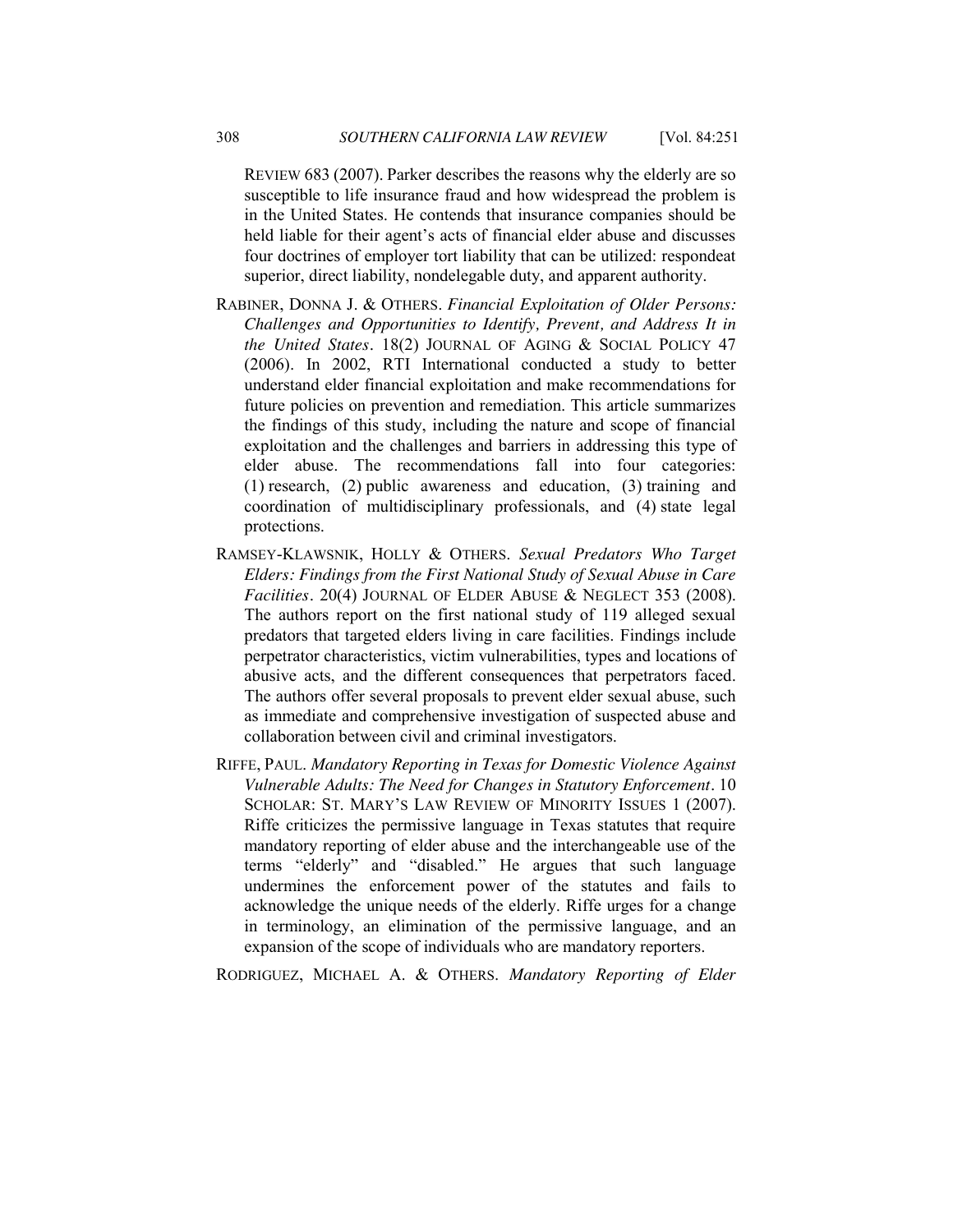*Abuse: Between a Rock and a Hard Place.* 4 ANNALS OF FAMILY MEDICINE 403 (2006). The purpose of this study was to better comprehend why physicians have such low rates of reporting elder abuse. In-depth interviews of twenty primary care physicians practicing in Los Angeles were transcribed and then analyzed via a grounded theory approach and constant comparative method. Three paradoxes were identified, showing that physicians unconsciously perceived mandatory reporting was related to both increases and decreases in physician-patient rapport, patient quality of life, and physician control to decide the best interests for patients. The authors conclude that physicians need to be better educated about mandatory elder abuse reporting laws and suggest that such training be a requirement for medical licensure.

- SCHUYLER, DONNA & LIANG, BRYAN A. *Reconceptualizing Elder Abuse: Treating the Disease of Senior Community Exclusion.* 15 ANNALS OF HEALTH LAW 275 (2006). Schuyler and Liang begin their article with an overview of elder abuse, including the different types, applicable federal and state legislation, civil and criminal remedies, mandatory reporting laws, and the funding of elder abuse programs. They then critically examine two reactive models of providing services to victims: a multidisciplinary team approach and elder abuse centers with or without case managers. What they propose in the alternative is a community-oriented model, where an actual physical location with supporting infrastructure is created for seniors to become active participants, educated and empowered to prevent abuses.
- THOMPSON, EDWARD H. & OTHERS. *Gendered Policies and Practices that Increase Older Men's Risk of Elder Mistreatment.* 19(1–2) JOURNAL OF ELDER ABUSE & NEGLECT 129 (2007). The authors discuss how prior studies of elder abuse are focused on the individuals without consideration of gender. Their article reveals how social policies and gendered practices cause men to be more at risk of elder abuse. Some of these policies and practices include the construction of masculinity, doctrine of family privacy, feminization of residential settings, and de facto sexism and rough handling of men by nursing home staff. They opine that the mistreatment of elderly men cannot be prevented effectively until gender issues are taken into account.

TOBEN, BRADLEY J.B. & CORDON, MATTHEW C. *Legislative Stasis: The*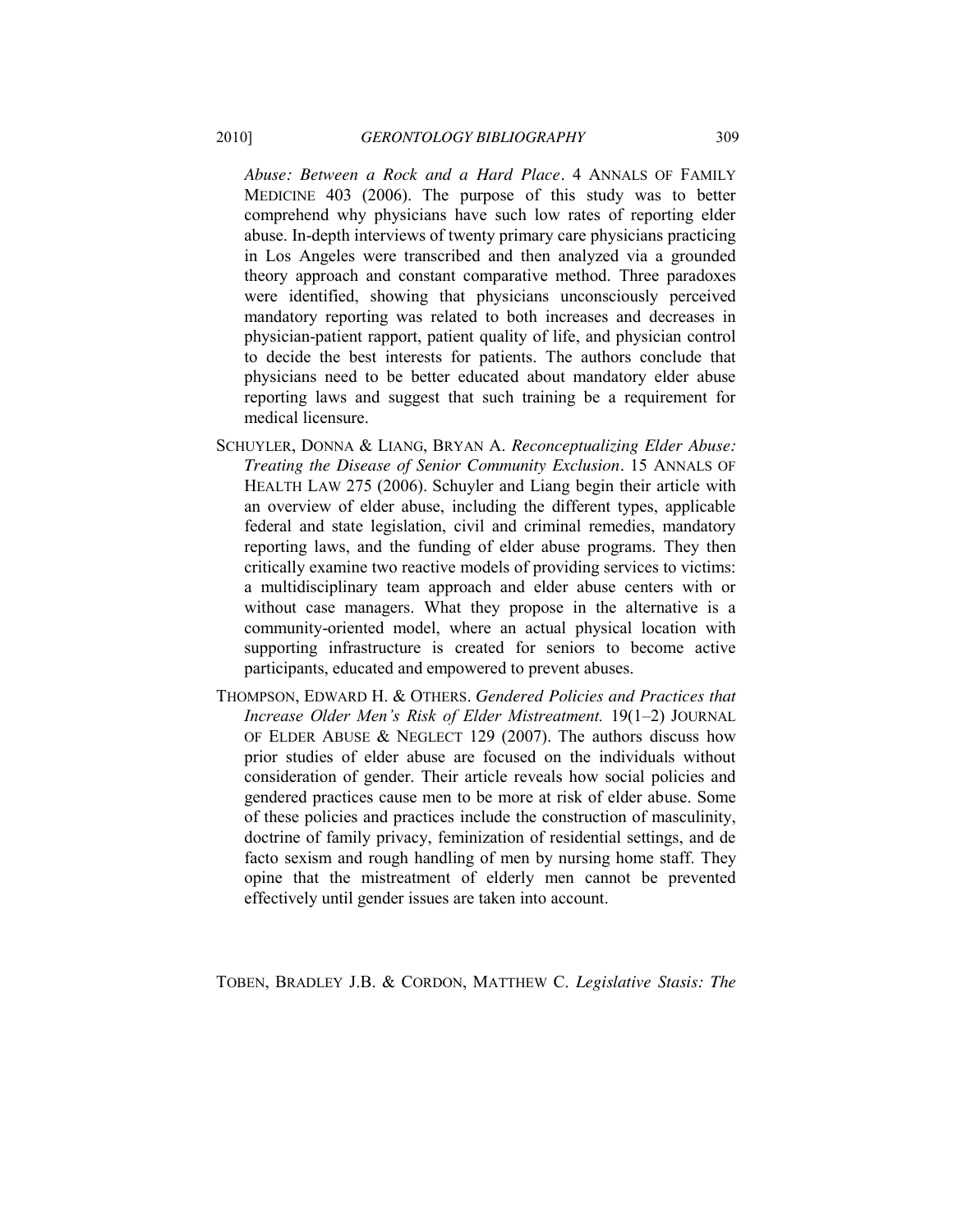*Failures of Legislation and Legislative Proposals Permitting the Use of Electronic Monitoring Devices in Nursing Homes.* 59 BAYLOR LAW REVIEW 675 (2007). Toben and Cordon analyze the development of laws in various states that permit electronic monitoring devices in the rooms of nursing home residents, known as "granny cam" laws, and examine legislative efforts that have failed. They explore the issues raised by the use of such devices, including increased lawsuits and insurance rates, staff recruiting and retention challenges, privacy concerns, and the ongoing debate of the effectiveness of electronic monitoring to deter elder abuse and neglect. They call for statistical evaluations on the use of the devices and urge the federal government to provide guidance to the states about how to best implement policies on electronic monitoring.

- WHITTON, LINDA S. *The Uniform Power of Attorney Act: Striking a Balance Between Autonomy and Protection.* 1 PHOENIX LAW REVIEW 343 (2008). The Uniform Power of Attorney Act ("UPAA"), superseding the Uniform Durable Power of Attorney Act, provides greater guidance to principals, agents, and third persons affected by power of attorney relationships. Whitton, the reporter for the UPAA, explains its provisions as they relate to financial planning and protection of the elderly. The UPAA is intended to prevent three types of financial abuse: (1) transactions that exceed the scope of the agent's authority, (2) transactions for the agent's benefit without the principal's permission to self-deal, and (3) transactions in contravention of the principal's expectations.
- WIGLESWORTH, AILEEN & OTHERS. *Findings from an Elder Abuse Forensic Center.* 46 GERONTOLOGIST 277 (2006). The authors report on an investigation of the country's first Elder Abuse Forensic Center (―EAFC‖) launched in 2003 by the University of California, Irvine's Program in Geriatrics. Through both quantitative and qualitative methods of using outcome surveys and case studies, they found significantly better efficiency and effectiveness of the EAFC's collaborative approach in addressing elder abuse. They advocate more creative, victim-centered remedies, in addition to research that assesses the cost effectiveness of the EAFC's approach.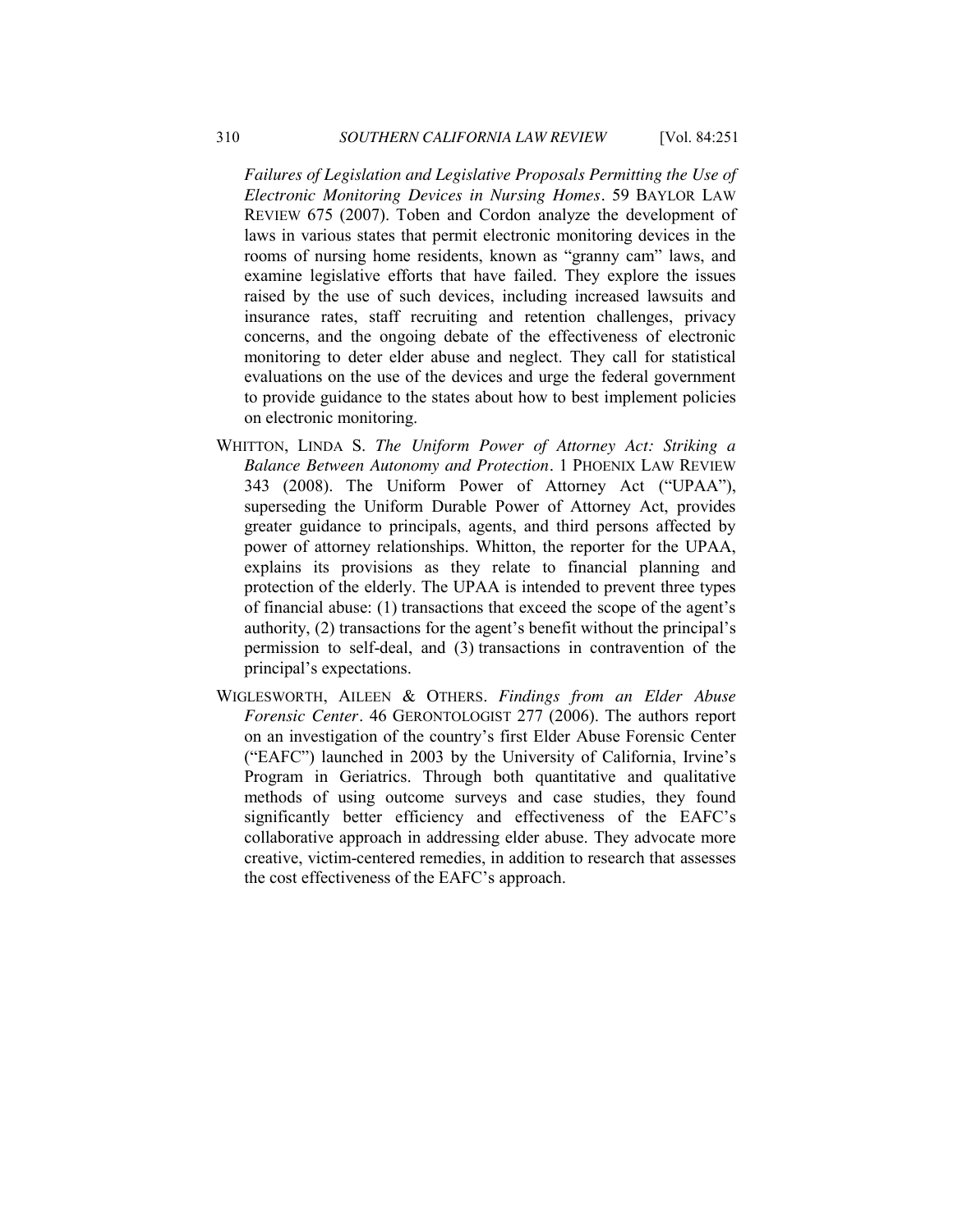#### C. AGED OFFENDERS

#### 1. Articles

- ADAY, RONALD H. & KRABILL, JENNIFER J. *Aging Offenders in the Criminal Justice System.* 7 MARQUETTE ELDER'S ADVISOR 237 (2006). Beginning with statistics showing the growing number of elderly persons in the criminal justice system, the authors discuss the need to consider the issues unique to this group. They critically examine these issues for all stages of the criminal system, starting with the elderly person's first encounter with the police and ending with being released from prison. The authors explain that policies and programs for the elderly are still developing and vary widely among jurisdictions, and conclude with suggestions to effectively handle geriatric issues.
- FAZEL, SEENA & OTHERS. *Elderly Homicide in Chicago: A Research Note.* 25 BEHAVIORAL SCIENCES & THE LAW 629 (2007). Using data from the Chicago Homicide Dataset over a thirty-one-year period, the authors conducted the largest study to date of elderly persons who committed homicide, consisting of 443 individuals that were sixty years and older. Compared to younger offenders, the authors found that elderly perpetrators were more likely to be white and to commit suicide after the homicide. The victims were more likely to be spouses, women, and also over the age of sixty. Routine activity theory is used to explain the relatively low numbers of elderly persons involved in homicides, wherein the elderly are not often involved in activities that put them at risk of being perpetrators or victims of crime.
- FELDMEYER, BEN & STEFFENSMEIER, DARRELL. *Elder Crime: Patterns and Current Trends, 1980–2004.* 29 RESEARCH ON AGING 297 (2007). In order to investigate patterns and trends of elderly persons committing crimes, Feldmeyer and Steffensmeier analyzed arrest statistics from the Federal Bureau of Investigation's *Uniform Crime Reports* from 1980 to 2004. They reviewed data from the elderly group itself and also compared it to younger age groups. Figures and tables are included to support their conclusions that elderly arrest rates have either declined or remained the same, that the small proportion of crime committed by the elderly did not change or decreased in the twentyfive years examined, and that the majority of elder arrests are for minor or alcohol-related offenses.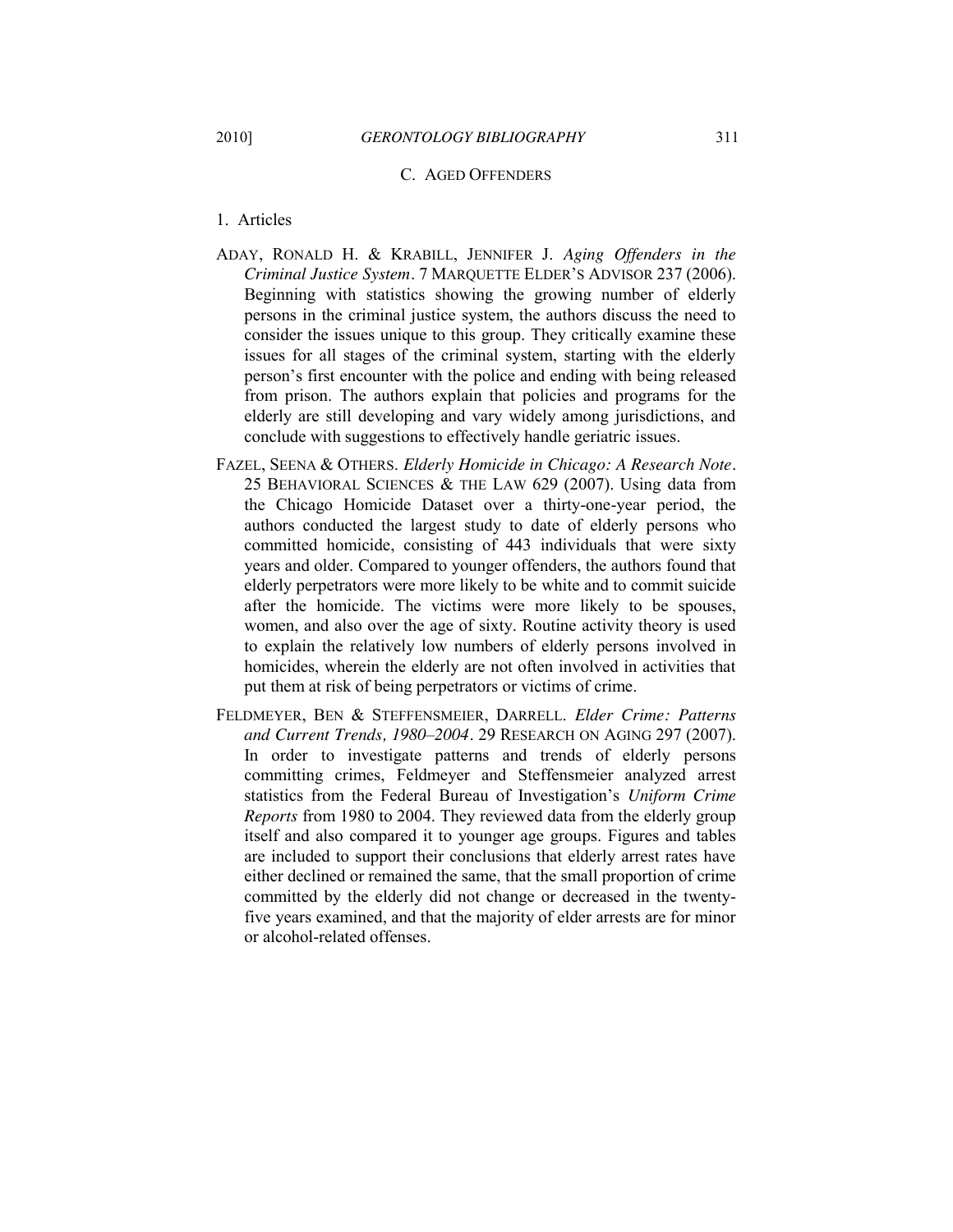- GAYDON, L. BETH & MILLER, MONICA K. *Elders in the Justice System: How the System Treats Elders in Trials, During Imprisonment, and on Death Row.* 25 BEHAVIORAL SCIENCES & THE LAW 677 (2007). Gaydon explains the increasing involvement of elders in the criminal justice system as witnesses, victims, civil plaintiffs, defendants, prisoners, and death row inmates. She analyzes how the elderly are treated in each of these positions and the special issues that arise because of their age, such as discrimination at trial, increased health care costs for correctional institutions, and whether the execution of elders is cruel and unusual punishment. Gaydon offers policy recommendations to ensure fairer treatment of the elderly and areas for future research that would enlighten new policies.
- HEISLER, CANDACE J. & BOLTON, QUENTIN D. *Self-Neglect: Implications for Prosecutors.* 18(4) JOURNAL OF ELDER ABUSE & NEGLECT 93 (2006). This article reports on the data of a pilot study conducted by the Consortium for Research in Elder Self-Neglect of Texas. Elderly persons who self-neglect by failing or refusing to attend to their basic needs to the point of threatening their health and safety are having more frequent encounters with the criminal justice system. Heisler and Bolton suggest that legal interventions, such as prosecutors partnering with professionals, local government, and community members, may be required to protect the elderly and their communities from the harms resulting from self-neglect. The authors propose further research to better analyze the link between self-neglect and the prosecution function in order to respond to and prevent this growing problem.
- KERBS, JOHN J. & JOLLEY, JENNIFER M. *Inmate-on-Inmate Victimization Among Older Male Prisoners.* 53 CRIME & DELINQUENCY 187 (2007). In this study of inmate-on-inmate victimization, data was obtained from interviews of male prisoners age fifty and older. Rates of psychological, property, physical, and sexual abuses are presented in tables, along with narrative descriptions (quotes) to provide a greater understanding of each type of victimization. Age-segregated living arrangements are recommended to increase the safety of elderly prisoners, help reduce costs by centralizing health care services for this growing population, and prevent lawsuits of medical neglect and violations of the Americans with Disabilities Act.
- LEWIS, CATHERINE F. & OTHERS. *A Study of Geriatric Forensic Evaluees: Who Are the Violent Elderly?* 34 JOURNAL OF THE AMERICAN ACADEMY OF PSYCHIATRY & THE LAW 324 (2006). The purpose of this research was to assess any differences between violent and nonviolent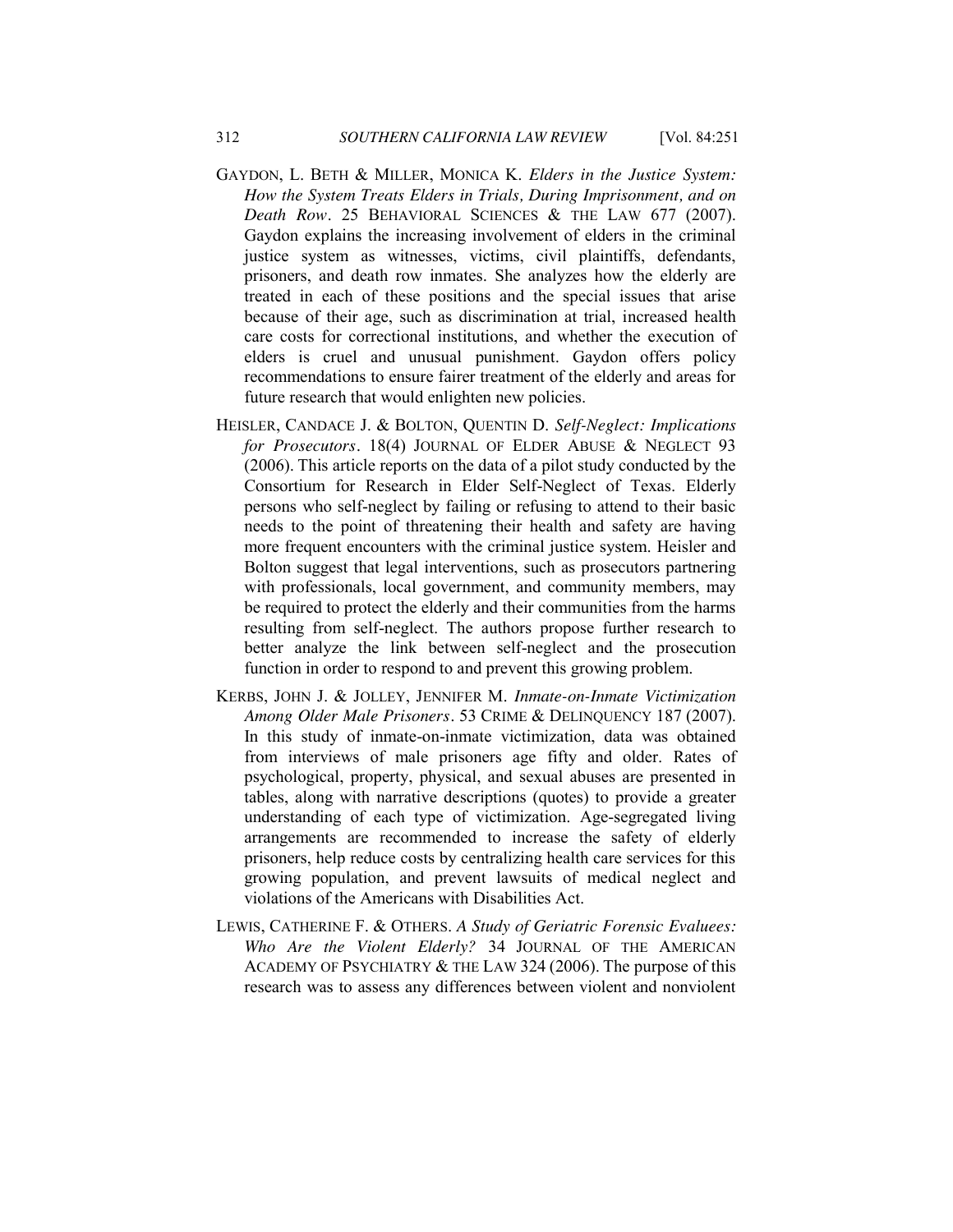elderly forensic evaluees in an effort to determine primary risk factors for violent charges. The sample consisted of individuals over age sixty who had been referred to a state psychiatric institute for evaluations of criminal responsibility or competency to stand trial. Data was obtained through chart reviews and coding. Analyses showed race, outpatient treatment status, crime location, and paranoia at the time of the alleged offense were all associated with violent charges.

- LINDER, JOHN F. & MEYERS, FREDERICK J. *Palliative Care for Prison Inmates ―Don't Let Me Die in Prison*.*‖* 298 JOURNAL OF THE AMERICAN MEDICAL ASSOCIATION 894 (2007). Using the case of an inmate suffering from stage IV cancer and disclosures from interviews of the inmate, the prison doctor, and the prison hospice caregiver coordinator, the authors explore the various issues of palliative care in the correctional setting. These issues are especially important with the increasing number of elderly inmates. The authors explain the need for palliative care and challenges to providing such care. Their recommendations for improvements include using telemedicine, recruiting hospice volunteers, developing interdisciplinary teams, and improving physician-patient relationships. A list of resources for correctional hospice information and the organizations' websites are provided in a Web-only supplement.
- STOJKOVIC, STAN. *Elderly Prisoners: A Growing and Forgotten Group Within Correctional Systems Vulnerable to Elder Abuse.* 19(3–4) JOURNAL OF ELDER ABUSE & NEGLECT 97 (2007). Stojkovic scrutinizes two specific problems affecting the quality of life of elderly prisoners: (1) health care and (2) reentry into the community. After providing an operational definition of an "elderly" prisoner, he discusses the varied issues and challenges of these two problems. He advocates increased collection of systemic information on elderly prisoners, improved management of chronic illnesses, consideration of age-segregated housing, discussion of early release of nonthreatening elderly prisoners, and tailoring reentry programs for this aging group.

## VII. ELDER PRACTICE

#### A. BOOK

PAMPEL, FRED C. RIGHTS OF THE ELDERLY. New York: Facts on File, 2008. Part of the Facts on File Library in a book series, this volume provides an overview of the history of elder rights. Pampel divides the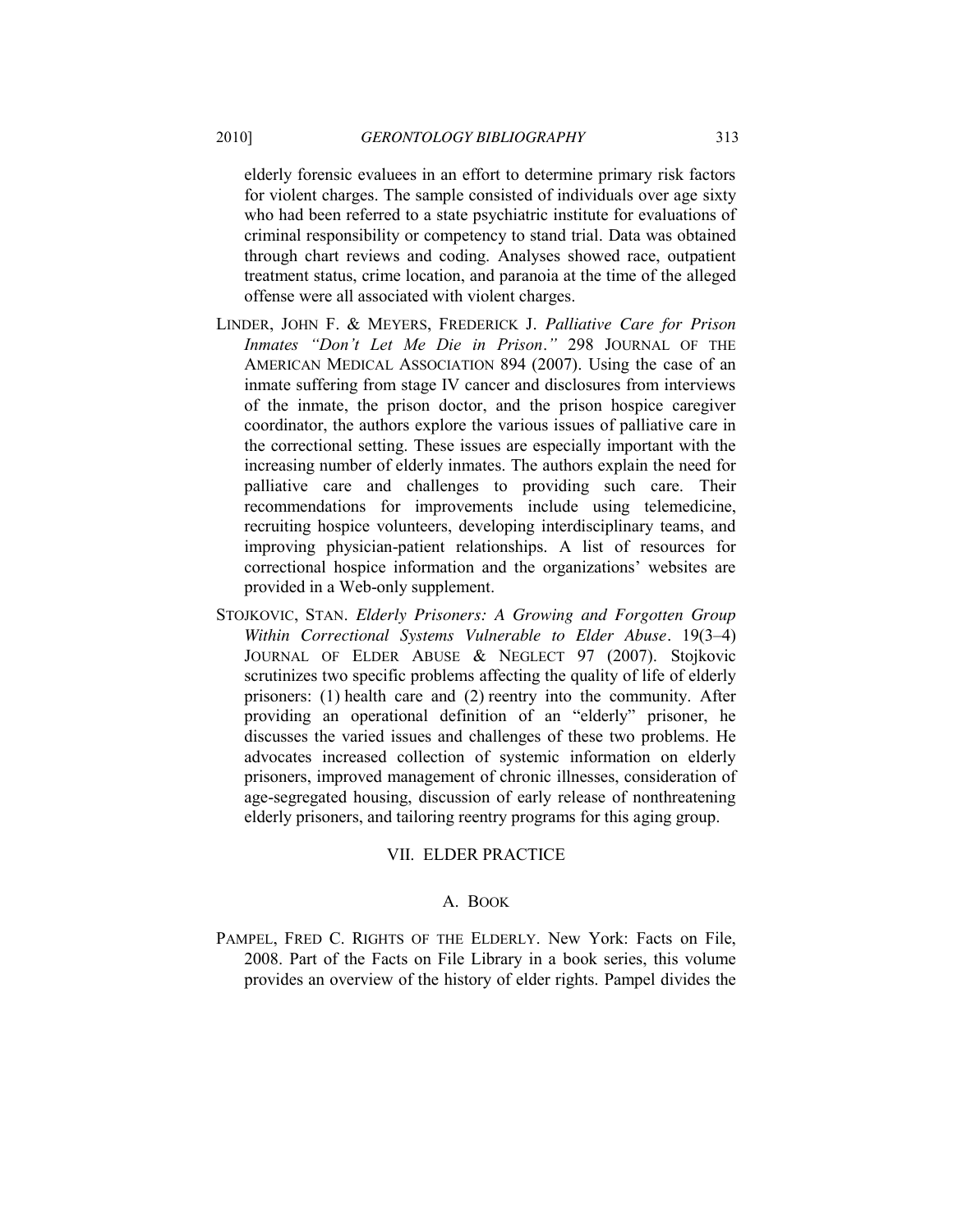subject into three parts: (1) an overview, including introduction and background; (2) a guide to further research, with bibliographic and contact information; and (3) an appendix containing reprinted information from several regulatory sources. The author assesses current issues while providing insight into the future of the rights of elders.

## B. ARTICLES

- DE ST. AUBIN, ED & OTHERS. *Elders and End-of-Life Medical Decisions: Legal Context, Psychological Issues, and Recommendations to Attorneys Serving Seniors.* 7 MARQUETTE ELDER'S ADVISOR 259 (2006). The authors examine the psychological factors associated with end-of-life medical decisionmaking and discuss how psychology and law can influence relations between attorneys and clients. The article reviews the law of self-government and medical decisions and then analyzes the manner in which autonomy and legacy building affect the psychological well-being of the elderly and their perceived quality of life. The authors conclude by providing recommendations for assisting clients in these areas.
- HARKNESS, DONNA S. "Whenever Justice Requires": Examining the *Elusive Role of Guardian Ad Litem for Adults with Diminished Capacity.* 8 MARQUETTE ELDER'S ADVISOR 1 (2006). When representing a client with diminished capacity, attorneys might normally appoint an attorney-in-fact or petition for appointment of a guardian or conservator for the client. Another alternative is the appointment of a guardian ad litem, which Harkness discusses in this article. She concludes that guardian ad litem appointment laws lack guidance, standards, and protections for the elder litigant; in light of the importance of the role, these deficiencies must be addressed.
- HURME, SALLY B. *Crossing State Lines: Issues and Solutions in Interstate Guardianships*. 37 STETSON LAW REVIEW 87 (2007). As elderly Americans increase in number and change residence more frequently than ever before, the necessity for interstate guardianships grows. This article discusses the resulting challenges, such as where guardianship petitions should be filed, the extent of out-of-state authority, and problems with monitoring and effectuating transfers. Hurme concludes that uniform interstate law is necessary to address these issues, and she suggests several elements that should be included in such a law.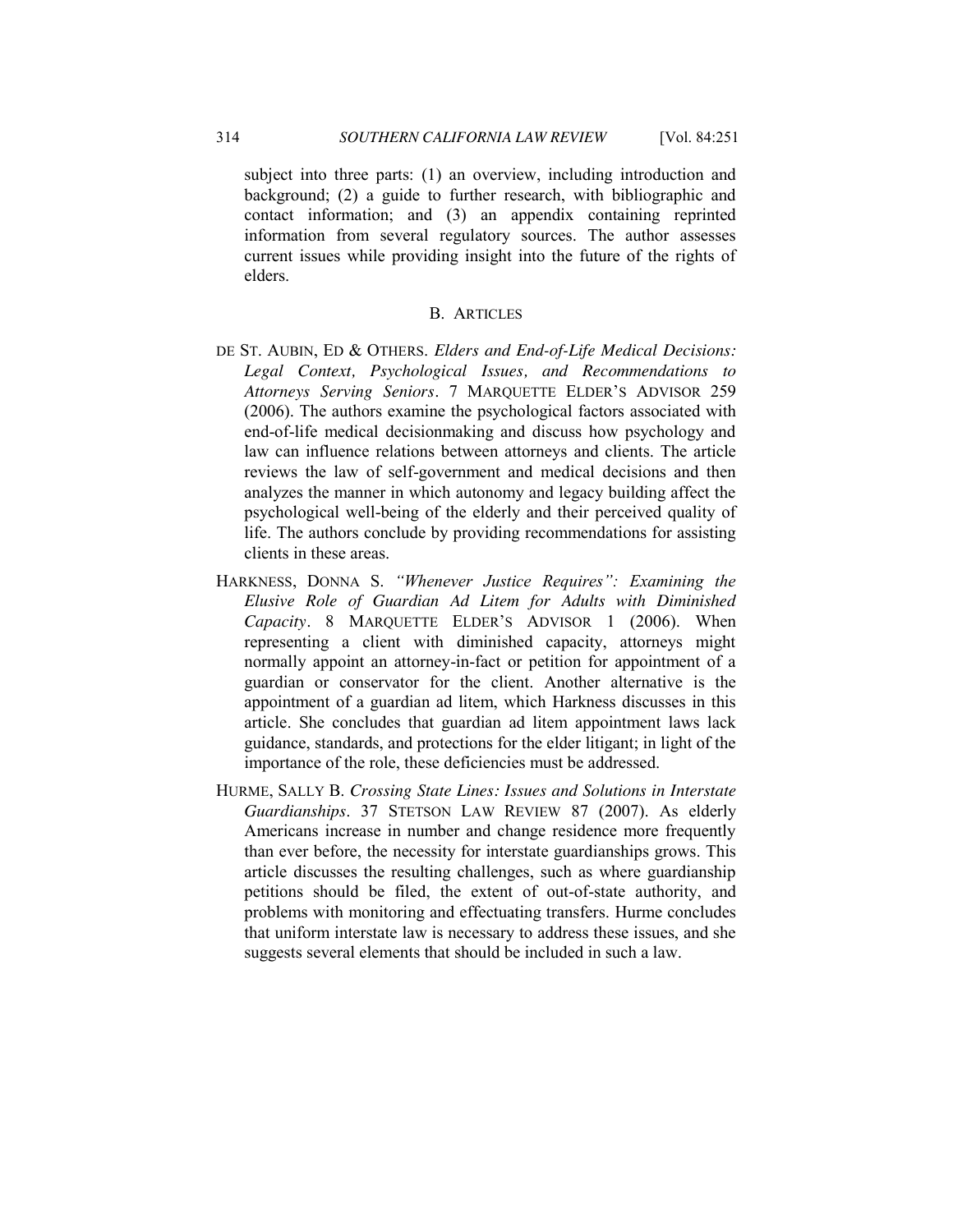- MORGAN, REBECCA C. *Elder Law in the United States: The Intersection of the Practice and Demographics.* 2 JOURNAL OF INTERNATIONAL AGING, LAW & POLICY 103 (2007). In this article Morgan first analyzes the demographics of America both currently and in the near future, when more Americans will begin to age. She then explains the inception and development of elder law in the United States, examining laws specific to elder practice. In conclusion, she explores the futures of elder practice and of elder law in legal education.
- RUSTAD, MICHAEL L. *Neglecting the Neglected: The Impact of Noneconomic Damage Caps on Meritorious Nursing Home Lawsuits.* 14 ELDER LAW JOURNAL 331 (2006). Recent proposals have suggested a \$250,000 cap on noneconomic damages awarded in medical malpractice lawsuits. Rustad examines evidence from states that have adopted similar laws and concludes that such caps produce a disparate effect on elderly residents of nursing homes because of the common lack of meaningful economic damages among such claimants. He also contends that arbitrary caps would eliminate incentives for attorneys to accept meritorious lawsuits on behalf of nursing home residents.
- SISSON, PETER C. *Life Care Planning: The Comprehensive Elder Law Approach to Planning for the Chronic Care Needs of Seniors.* 44 IDAHO LAW REVIEW 481 (2008). The Deficit Reduction Act of 2005 limits the asset preservation choices available for elders facing the costs of long-term care. In this article, Sisson analyzes the remaining options available for elder law attorneys assisting clients. He discusses the role of care coordinators in elder law practice and outlines major issues on which attorneys should focus. He concludes that by approaching planning in an elder-centered manner, attorneys can meet clients' needs and still accomplish asset protection goals.

# VIII. AUTHOR INDEX

| <b>AARON, RICHARD</b> | 304      |
|-----------------------|----------|
| ABRAMSON, BETSY J.    | 304      |
| ADAY, RONALD H.       | 311      |
| ALAKA, AÏDA M.        | 275      |
| ALTMAN, NANCY J.      | 268      |
| AMENTA, EDWIN         | 266      |
| AMERIKS, JOHN         | 257      |
| ANENSON, T. LEIGH     | 260, 263 |
| ANGELARI, MARGUERITE  | 278      |
| APPELBAUM, PAUL S.    | 301      |
|                       |          |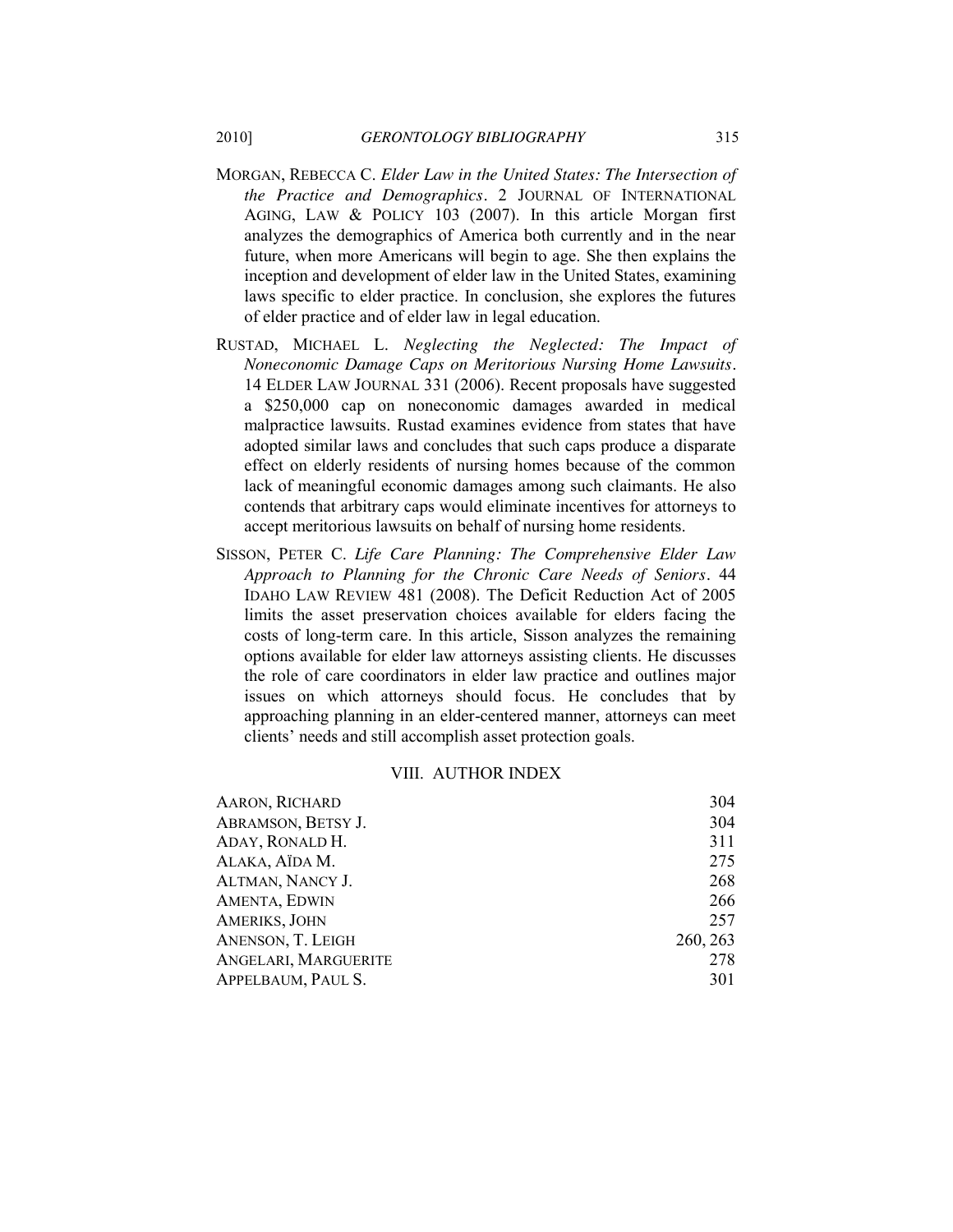316 *SOUTHERN CALIFORNIA LAW REVIEW* [Vol. 84:251

| <b>BARR, NICHOLAS</b>    | 257      |
|--------------------------|----------|
| <b>BEEDON, LAUREL</b>    | 260      |
| BEFORT, STEPHEN F.       | 260      |
| BELIAN, JULIA            | 284      |
| BENSON, MICHAEL L.       | 303      |
| BERENSON, ROBERT A.      | 289, 290 |
| BHARUCHA, ASHOK J.       | 300      |
| BINSTOCK, ROBERT H.      | 255      |
| <b>BLITZSTEIN, DAVID</b> | 257      |
| BLUMENTHAL, JEREMY A.    | 298      |
| BOLING, PETER A.         | 279      |
| BOLTON, QUENTIN D.       | 312      |
| BOOKMAN, ANN             | 300      |
| <b>BOSSI, LUCA</b>       | 268      |
| <b>BRANDL, BONNIE</b>    | 303      |
| BRANK, EVE M.            | 256      |
| <b>BREDA, JEF</b>        | 273      |
| BRINIG, MARGARET F.      | 300      |
| BROWN, DOROTHY A.        | 261      |
| BROWN, LISA M.           | 280      |
| BUCHANAN, NEIL H.        | 268      |
| BURGESS, ANN W.          | 304      |
| <b>BURKE, KAREN C.</b>   | 269      |
| CANCELOSI, SUSAN E.      | 291      |
| CANNON, MICHAEL F.       | 291      |
| CARLSON, ERIC M.         | 280, 281 |
| CASSEL, CHRISTINE K.     | 289      |
| CHANNICK, SUSAN A.       | 291      |
| CHASON, ERIC D.          | 261      |
| CHRISTIANS, ALLISON      | 269      |
| CLARK, GORDON L.         | 257      |
| CLARK, ROBERT L.         | 275      |
| CONWAY, KAREN S.         | 261      |
| CORDON, MATTHEW C.       | 309      |
| COTTER, ANNE-MARIE M.    | 272      |
| CUMMINS, JUSTIN          | 261      |
| DAVIS, DEBRA A.          | 262      |
| DAVIS, TIM               | 275      |
| DAWE, CHRISTOPHER J.     | 286      |
| DAYTON, KIM              | 285      |
| DE ST. AUBIN, ED         | 314      |
| DESMARAIS, SARAH L.      | 305      |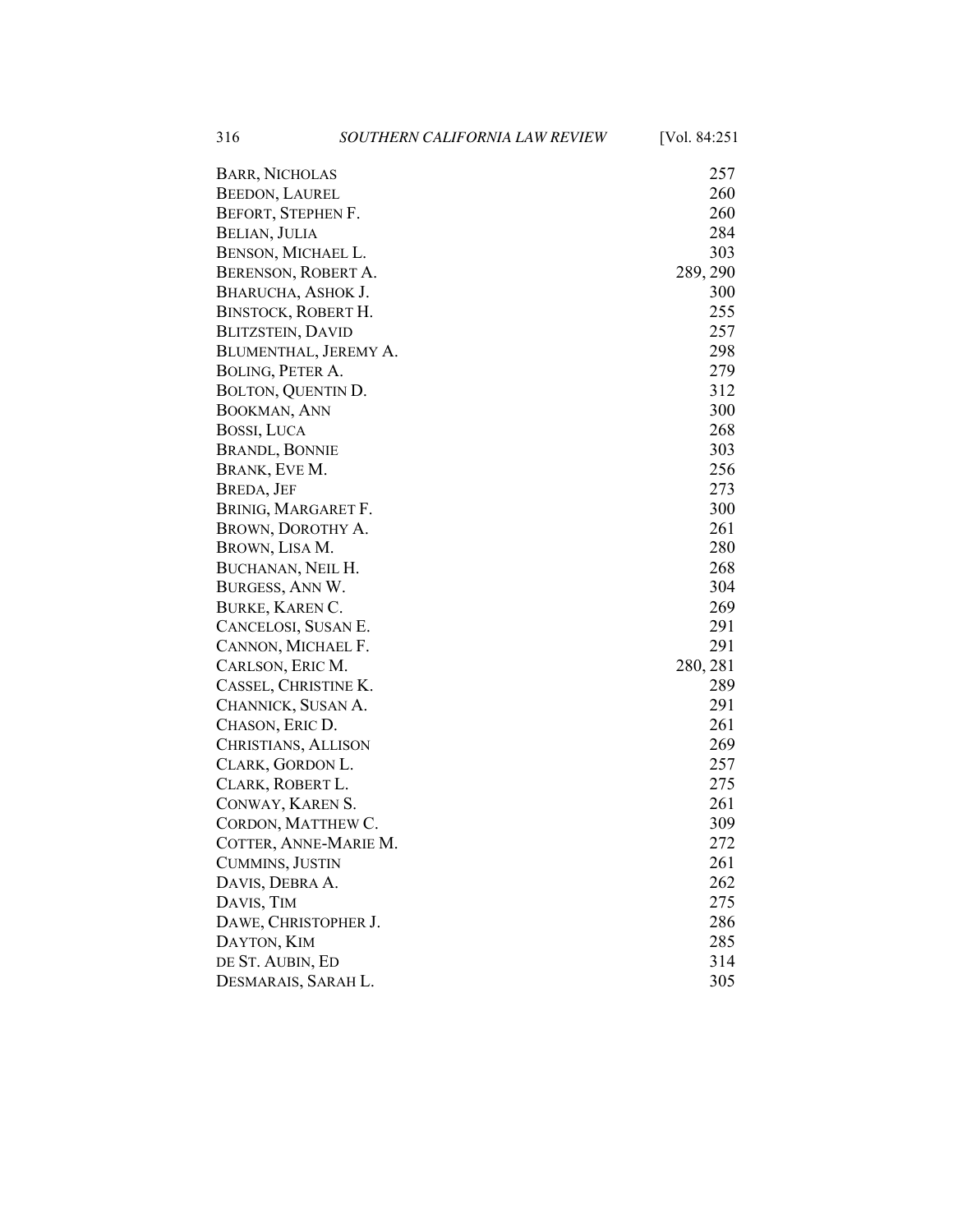2010] *GERONTOLOGY BIBLIOGRAPHY* 317

| DIAMOND, PETER             | 257                          |
|----------------------------|------------------------------|
| DORON, ISRAEL              | 256                          |
| <b>DUBBLE, CHRISTOPHER</b> | 305                          |
| DUNLAP, EMILY E.           | 305                          |
| DUNLOP, BURTON D.          | 302                          |
| EVANS, JOHN                | 258                          |
| FAZEL, SEENA               | 311                          |
| FELDMEYER, BEN             | 311                          |
| FENGE, ROBERT              | 258                          |
| FIELD, ROBERT I.           | 291                          |
| <b>FILINSON, RACHEL</b>    | 275                          |
| FOY, ANGELA CHAPUT         | 300                          |
| FROLIK, LAWRENCE A.        | 255, 269, 284, 285, 295, 298 |
| GAYDON, L. BETH            | 312                          |
| GEYMAN, JOHN               | 289                          |
| GHENT, LINDA S.            | 275                          |
| <b>GHILARDUCCI, TERESA</b> | 258                          |
| GILES-SIMS, JEAN           | 281                          |
| <b>GLECKMAN, HOWARD</b>    | 284                          |
| GOINS, R. TURNER           | 278                          |
| GOLDSTEIN, MELISSA M.      | 290                          |
| GORDON, JEFFREY N.         | 262                          |
| GRABOWSKI, DAVID C.        | 285                          |
| <b>GRACE-MARTIN, KAREN</b> | 262                          |
| <b>GREEN, EDITH</b>        | 301                          |
| GROSSMAN, PAUL             | 276                          |
| HACKER, JACOB S.           | 294                          |
| HALPERIN, ALISSA E.        | 292                          |
| HARDY, DAVID               | 295                          |
| HARKNESS, DONNA S.         | 306, 314                     |
| HARRINGTON MEYER, MADONNA  | 286                          |
| HARRINGTON, MONA           | 300                          |
| HARRIS, DIANA K.           | 303                          |
| HEISLER, CANDACE J.        | 312                          |
| HERRING, JONATHAN          | 296                          |
| HIPPEN, BENJAMIN E.        | 302                          |
| HOFFMAN, DAVID R.          | 306                          |
| HORTON, DAVID              | 296                          |
| HURME, SALLY B.            | 301, 314                     |
| HUTCHENS, ROBERT           | 262                          |
| HUTCHESON, MATTHEW D.      | 263                          |
| HUTHWAITE, JUSTIN S.       | 296                          |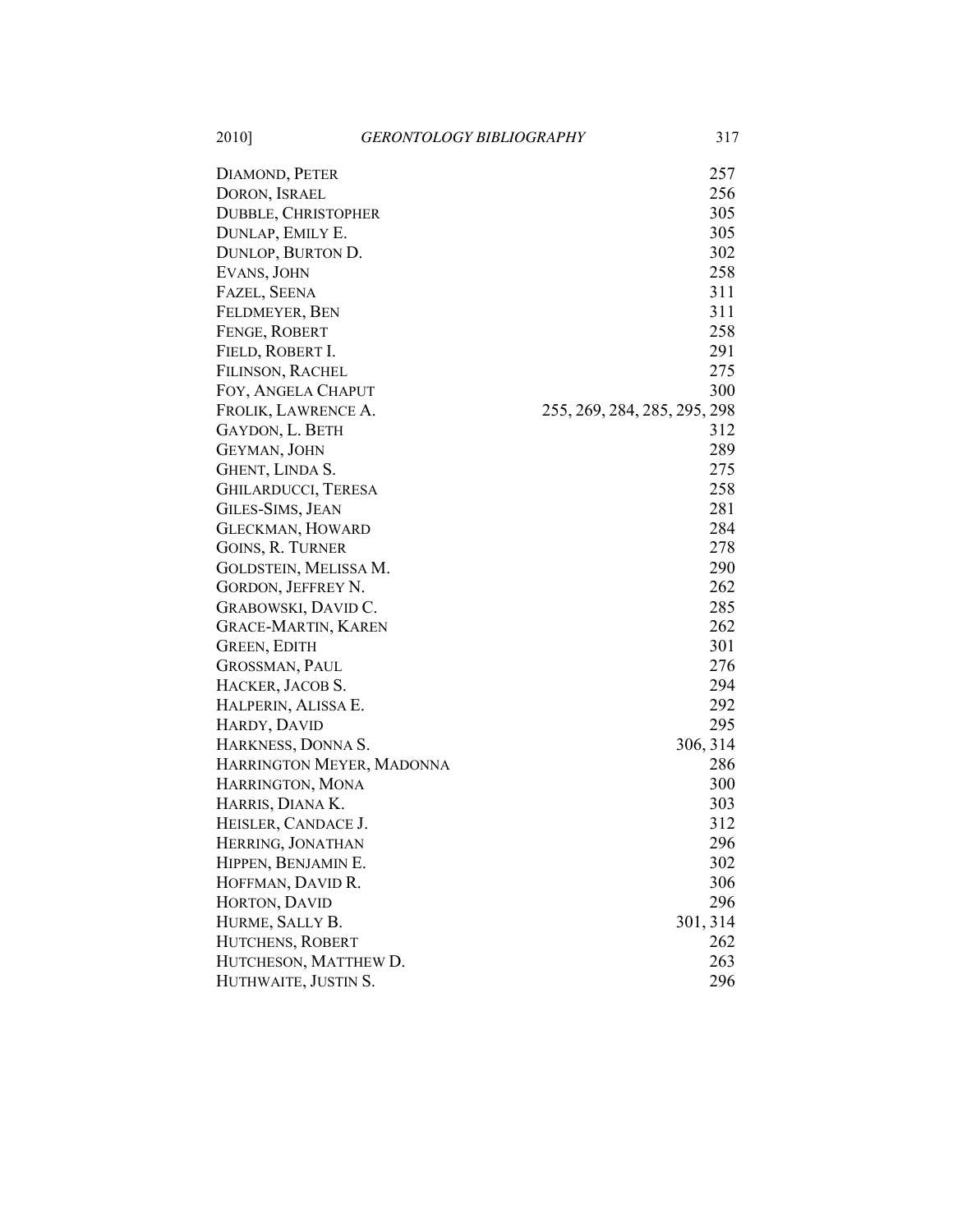318 *SOUTHERN CALIFORNIA LAW REVIEW* [Vol. 84:251

| JAYAWARDENA, K. MAYA         | 306      |
|------------------------------|----------|
| JENNINGS, CHRISTOPHER C.     | 286      |
| JOLLEY, JENNIFER M.          | 312      |
| JORGENSEN, MIKE E.           | 297      |
| JOST, TIMOTHY S.             | 292      |
| JURKOWSKI, ELANE T.          | 299      |
| <b>KACZOREK, MARY</b>        | 276      |
| KANNAN, PHILLIP M.           | 273      |
| KAPLAN, RICHARD L.           | 255, 286 |
| KAPP, MARSHALL B.            | 287, 297 |
| <b>KAPUR, KANIKA</b>         | 263      |
| <b>KARP, NAOMI</b>           | 297      |
| <b>KASSNER, ENID</b>         | 289      |
| KELLY, CHRISTOPHER M.        | 281      |
| KERBS, JOHN J.               | 312      |
| <b>KIMMELL, DOUGLAS</b>      | 256      |
| KINSTLE, TERRI L.            | 306      |
| KOHN, NINA A.                | 298, 301 |
| KOLB, ROBERT W.              | 258      |
| KONETZKA, R. TAMARA          | 281      |
| <b>KOZAK, BARRY</b>          | 263      |
| KRABILL, JENNIFER J.         | 311      |
| KROUT, JOHN A.               | 278      |
| <b>KRUEGER, DIRK</b>         | 270      |
| <b>KUBLER, FELIX</b>         | 270      |
| LAHEY, JOANNA                | 276      |
| LAHEY, KAREN E.              | 260, 263 |
| LEWIS, CATHERINE F.          | 312      |
| LIANG, BRYAN A.              | 307, 309 |
| LIAO, SOLOMON                | 306      |
| LINDER, JOHN F.              | 313      |
| LOCKHART, CHARLES            | 281      |
| LOONIN, DEANNE               | 302      |
| MACKENZIE, GEORGE A. (SANDY) | 259      |
| MACNICOL, JOHN               | 273      |
| MARMOR, THEODORE R.          | 293      |
| MARTIN, CRAIG C.             | 264      |
| MASHAW, JERRY L.             | 293      |
| MAXFIELD, BRETT D.           | 307      |
| MAYES, RICK                  | 289      |
| MCARTHUR, JOHN BURRITT       | 270      |
| MCBRIDE, TIMOTHY D.          | 292      |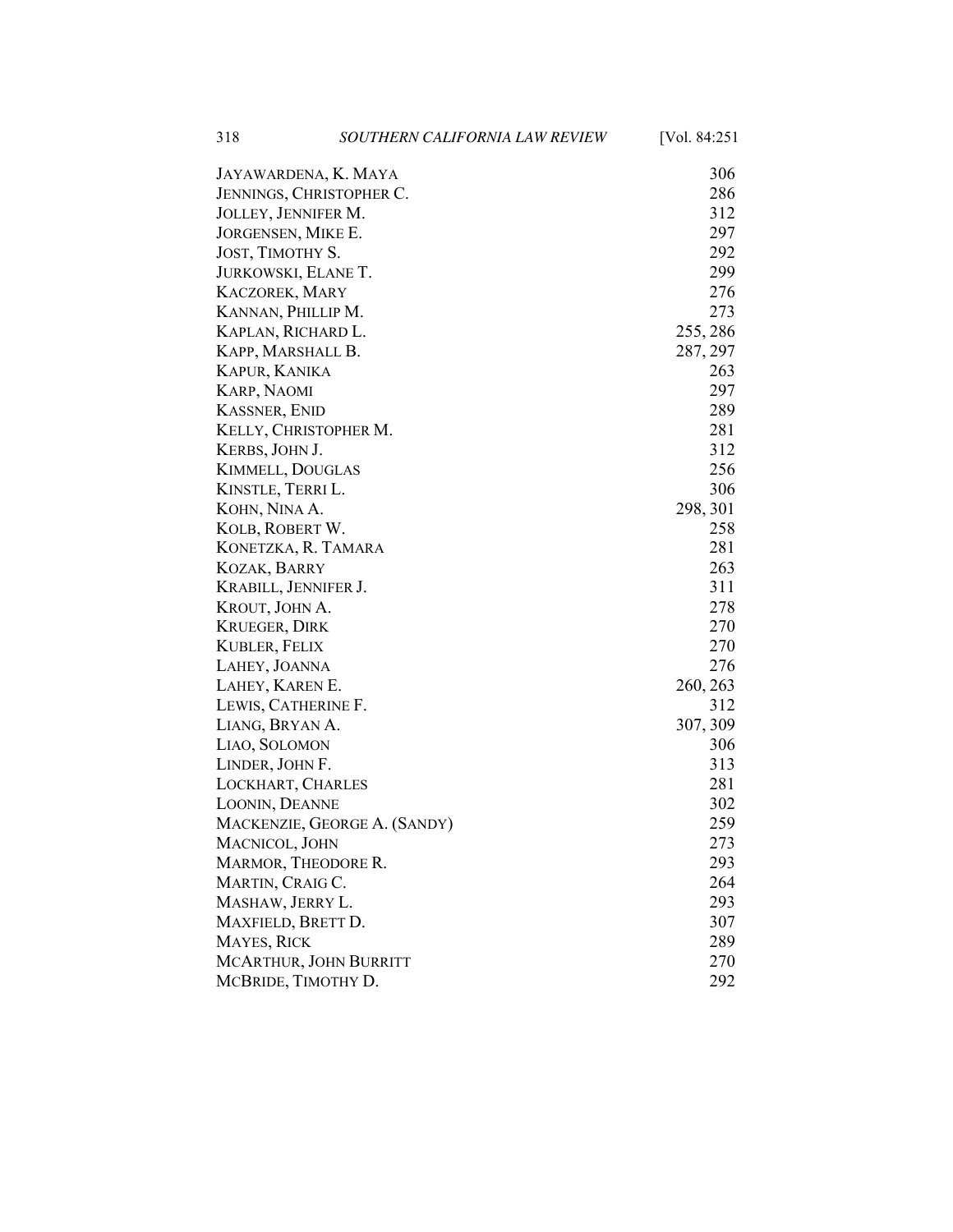2010] *GERONTOLOGY BIBLIOGRAPHY* 319

| MCCLENDON, JANICE K.      | 264      |
|---------------------------|----------|
| MCCOUCH, GRAYSON M.P.     | 269      |
| MEDILL, COLLEEN E.        | 270      |
| MEYERS, FREDERICK J.      | 313      |
| MILLER, EDWARD A.         | 279, 282 |
| MILLER, MONICA K.         | 312      |
| MILLER, NANCY A.          | 287      |
| MITCHELL, OLIVIA S.       | 257      |
| MOON, MARILYN             | 290      |
| MOORE, KATHRYN L.         | 271      |
| MOR, VINCENT              | 282      |
| MORGAN, ETTA              | 307      |
| MORGAN, REBECCA C.        | 315      |
| MORGESON, FREDERICK P.    | 277      |
| MOSES, SARAH              | 302      |
| MOSES, STEPHEN A.         | 288      |
| MUELLER-JOHNSON, KATRIN   | 273      |
| MULLAN, FITZHUGH          | 279      |
| MYERS, MICHAEL J.         | 277      |
| NERENBERG, LISA           | 303      |
| NEUMARK, DAVID            | 274      |
| NIKOLAI, MEG L.           | 261      |
| O'BRIEN, ELLEN            | 288      |
| ORENSTEIN, MITCHELL A.    | 267      |
| ORSZAG, PETER R.          | 259      |
| PAMPEL, FRED C.           | 313      |
| PAPADIMITRIOU, DIMITRI B. | 266      |
| PARKER, JOHNNY            | 307      |
| PARSONS, PAMELA           | 279      |
| PELTZ, MARLENE C.         | 290      |
| PIETERS, DANNY            | 267      |
| POLIVKA, LARRY            | 288      |
| PRATT, DAVID              | 264, 293 |
| PRICE, JACK               | 293      |
| PRUCHNO, RACHEL A.        | 255      |
| PYNOOS, JON               | 282      |
| RABINER, DONNA J.         | 308      |
| RADFORD, MARY F.          | 295      |
| RAMSEY-KLAWSNIK, HOLLY    | 308      |
| REEVES, KIM A.            | 305      |
| REILLY, KAREN E.          | 293      |
| RENUART, ELIZABETH        | 302      |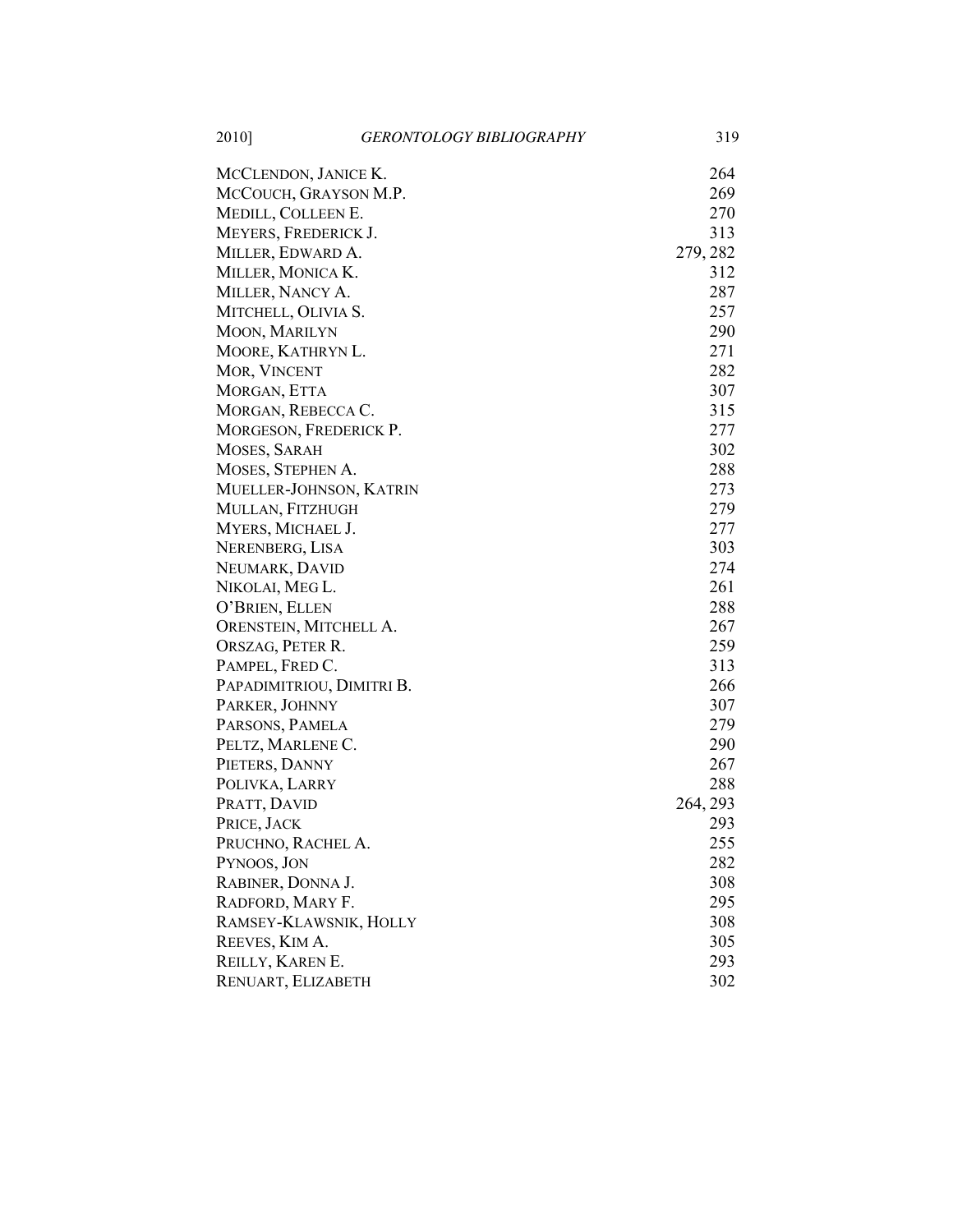320 *SOUTHERN CALIFORNIA LAW REVIEW* [Vol. 84:251

| RIFFE, PAUL                 | 308 |
|-----------------------------|-----|
| RIX, SARA E.                | 265 |
| RODRIGUEZ, MICHAEL A.       | 308 |
| ROGOWSKI, JEANNETTE         | 263 |
| RORK, JONATHAN C.           | 261 |
| ROSEAMELIA, CARRIE          | 286 |
| ROTHMAN, MAX B.             | 302 |
| RUSTAD, MICHAEL L.          | 315 |
| <b>SANCHEZ, JOHN</b>        | 265 |
| SARGEANT, MALCOLM           | 274 |
| SATEL, SALLY L.             | 302 |
| SCHLESINGER, MARK           | 294 |
| SCHOENMAEKERS, DAVID        | 273 |
| SCHULZ, JAMES H.            | 255 |
| <b>SCHUYLER, DONNA</b>      | 309 |
| SISSON, PETER C.            | 315 |
| SKIDMORE, MAX J.            | 267 |
| SMITH, DAVID B.             | 282 |
| SMITH, DIANE L.             | 280 |
| SMYER, MICHAEL A.           | 255 |
| <b>SONGER, BROOKE MYERS</b> | 299 |
| SORRESSO, ELEANOR B.        | 294 |
| SPERINO, SANDRA F.          | 277 |
| STABILE, SUSAN J.           | 265 |
| STEFANACCI, RICHARD G.      | 291 |
| STEFFENSMEIER, DARRELL      | 311 |
| STEVENSON, DAVID G.         | 283 |
| STOJKOVIC, STAN             | 313 |
| <b>SWEDLOFF, RICK</b>       | 294 |
| TANG, KWONG-LEUNG           | 274 |
| TEDROW, ELIZABETH D.        | 271 |
| TEMPLIN, BENJAMIN A.        | 272 |
| THOMPSON, EDWARD H.         | 309 |
| THOMPSON, LAWRENCE H.       | 265 |
| TOBEN, BRADLEY J.B.         | 309 |
| UTTERBACK, JAMES E.         | 283 |
| WALDBESER, JOSHUA           | 263 |
| WEEKS, ELIZABETH A.         | 294 |
| WEISSERT, WILLIAM G.        | 279 |
| WELLER, CHRISTIAN E.        | 266 |
| WHITE, JOSEPH               | 295 |
| WHITTON, LINDA S.           | 310 |